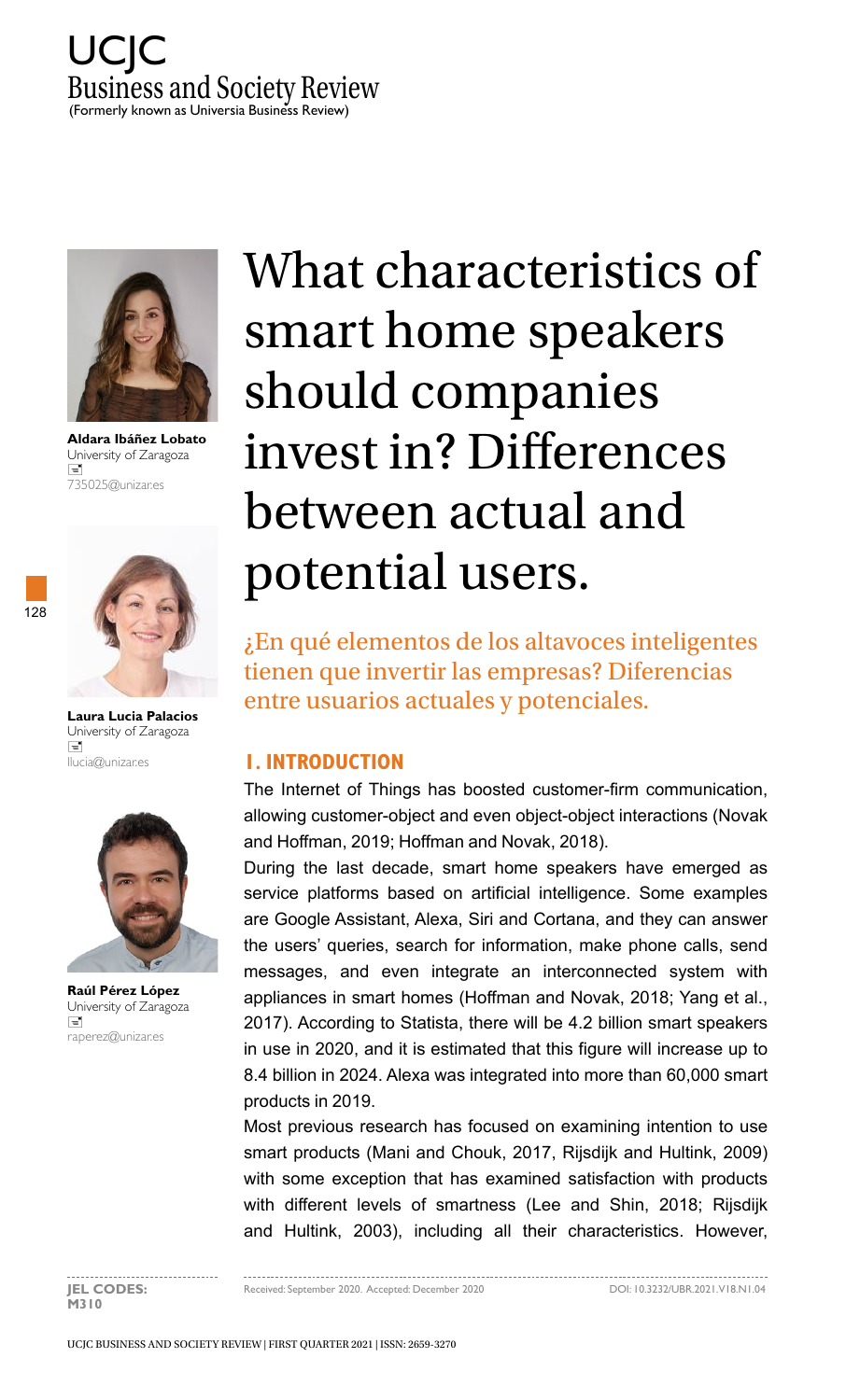

#### **EXECUTIVE SUMMARY**

The aim of the research is double. First, it aims to examine the importance of smart product features on users' satisfaction and adopters' purchasing intentions. Second, we want to analyse the possible quadratic effect of three features, autonomy, personality and human interaction on the two outcomes. The results show that the features of smart products that influence users' satisfaction differ from those of adopters' purchasing intentions. Finally, interesting managerial implications for smart product producers and dealers are offered.

#### **RESUMEN DEL ARTÍCULO**

El presente trabajo persigue dos objetivos: examinar la importancia de las características de los productos inteligentes en la satisfacción de los usuarios y la intención de uso de los adoptantes, y analizar el posible efecto cuadrático de tres de estas características, autonomía, personalidad e interacción humana. Los resultados muestran que no todas las características de los productos inteligentes influyen de la misma forma en la satisfacción de los usuarios y en las intenciones de uso de los adoptantes. Finalmente, se ofrece una serie de recomendaciones para las empresas fabricantes y comercializadoras de productos inteligentes.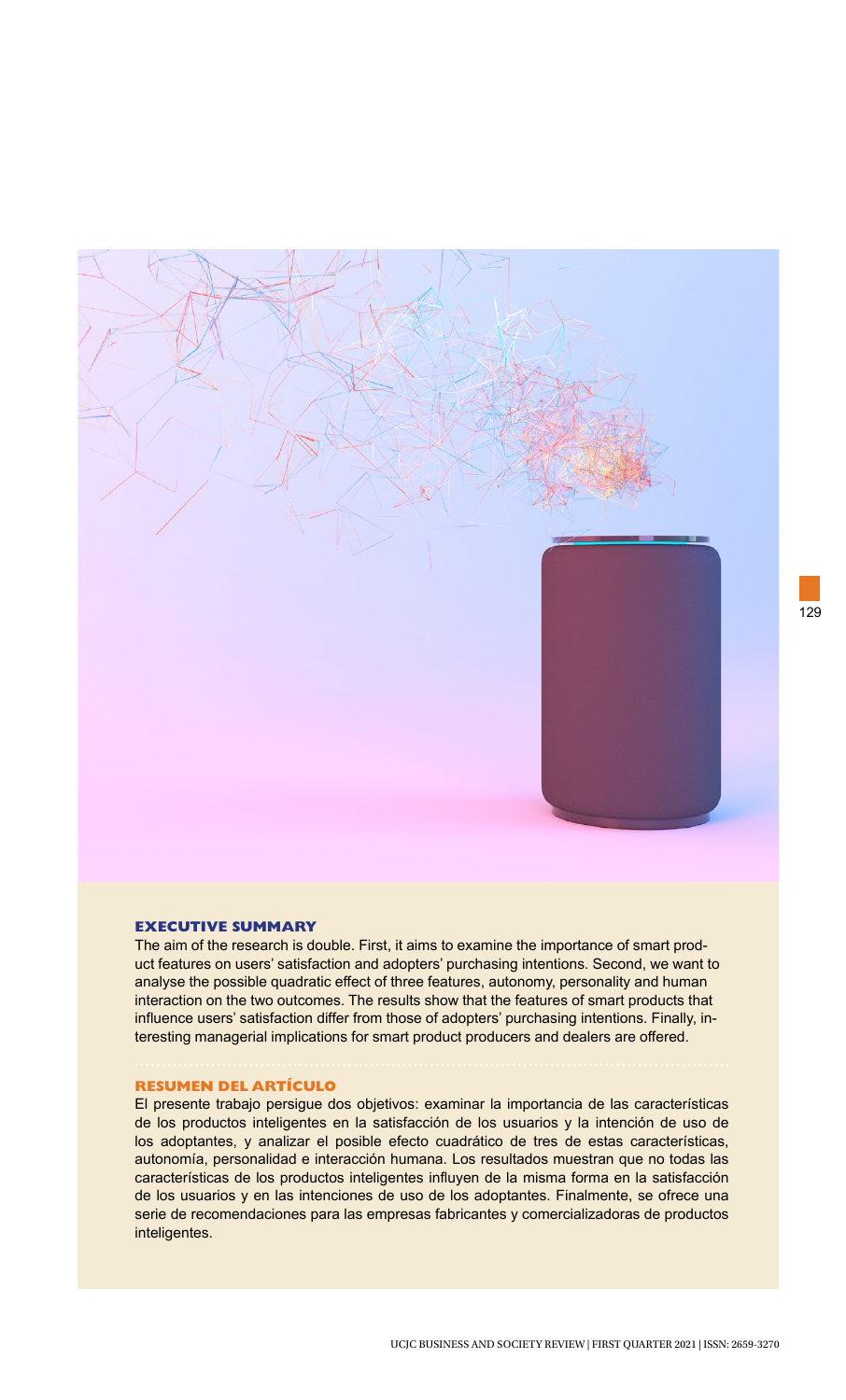these previous works did not consider some characteristics of smart products that are important today, such as personality or humanization. The number of virtual assistants in online shops are increasing and include a high level of anthropomorphism, giving them friendliness, personality, and other human characteristics.

While consumers always show a positive attitude toward the smart products' ability to cooperate with other devices and their multifunctionality, what is about other characteristics such as autonomy, personality and humanization? Can they generate distrust because a machine can learn to much about users or take human decisions? Previous studies have considered the overall effect of

*The users' decision to purchase or adopt a new product and the satisfaction with it may not have the same determinants.* 

these characteristics on users' attitude and satisfaction and have not examined their individual effects. Regarding the use of smart product, previous research has focused on ease of use and perceived benefits (Hsu and Lin, 2016; Mani and Chouk, 2017) without considering the individual effects of these characteristics on the use of smart products. So, what characteristics of smart products are worthier for users? Which should the company's R&D managers pay attention to? Which are more important for their communication strategy?

The users' decision to purchase or adopt a new product and the satisfaction with it may not have the same determinants. It is important to examine these two decisions, since satisfaction is based on the users' assessment that take place after using and experiencing (internal source) the product, while intention to adopt is made according to the assessment of the brand's communication strategy (external source). Satisfaction can determine consumers' behaviours that can increase their profitability for the company, and intention to use explains the adoption rhythm and the potential customers of the company, being directly associated with its sales. As a result, consumers build some expectations of the usage and characteristics of the product that may not be fulfilled after usage, which leads to dissatisfaction, usage abandonment and absence of recommendation. However, despite the importance of this aspect, there is no previous work that examines both outcomes about the same product.

The goal of the present research is twofold. First, to determine the smart product's characteristics that influence current users' satisfaction and intention to use. Second, to analyse the relationship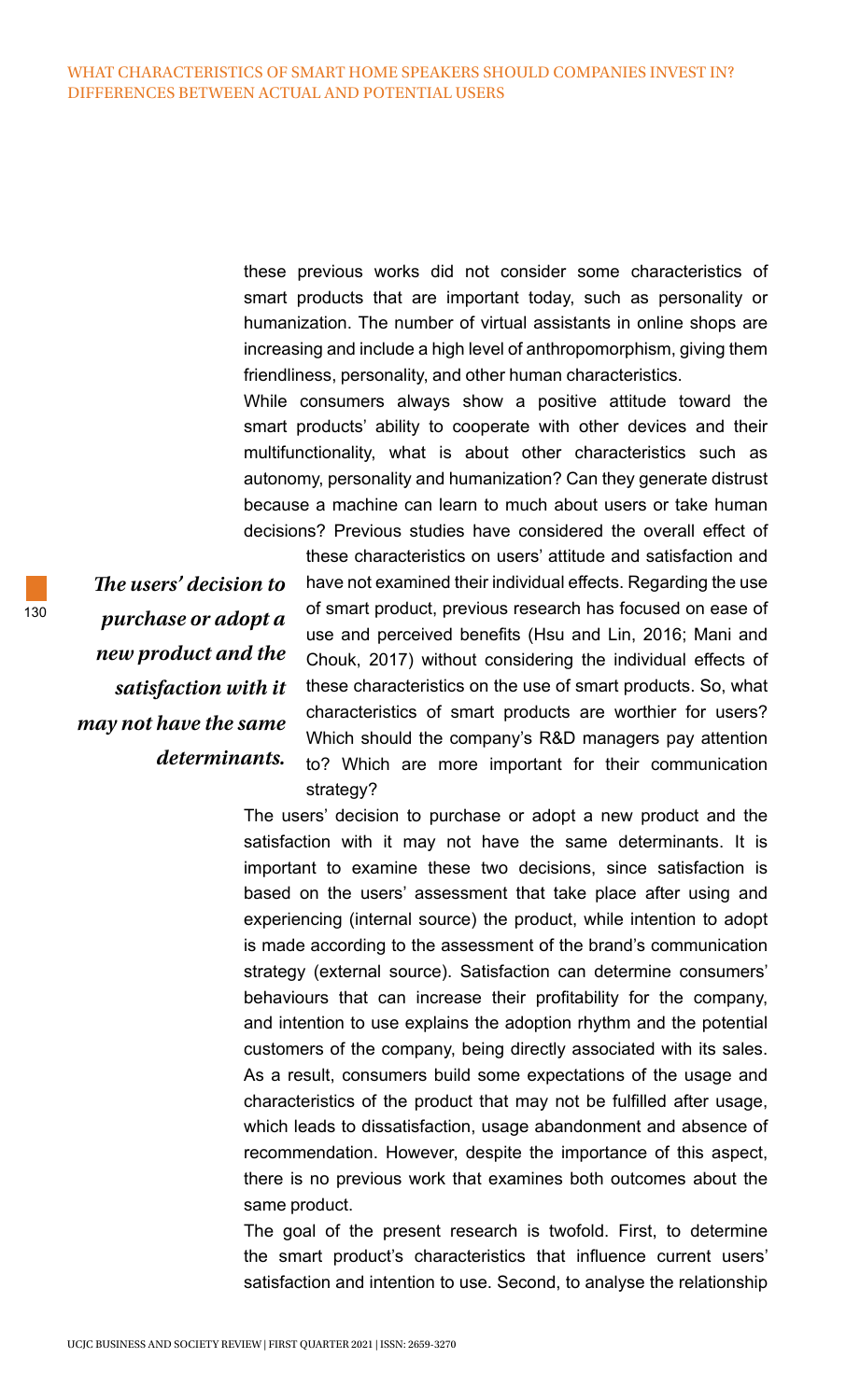between autonomy, personality and human interaction with satisfaction and intention to use of voice assistants.

The article is structured as follows. After the introduction, sections 2 and 3 explain the smart products' characteristics and develop the hypotheses. Next section explains the methodology for data collection and treatment, and the fifth section shows the results. Finally, section 6 offers a discussion together with managerial implications, limitations and future research lines.

## **2. HOME VOICE ASSISTANTS**

The home voice assistants' services can be activated through voice or touch, in the same device or by means of other mobile devices. There is a great variety of uses of home voice assistants that may involve using one or several of their competences. Home voice assistants offer a great number of functionalities and advantages to their users. These devices allow listening to music, surfing the Internet or keeping in touch with other users. Furthermore, they offer the chance to browse for information online, shop and schedule tasks. They can be used as centres to control other devices in a smart home and do the housework, switch light on and off, set up the washing machine or the heating, change the house temperature, or ask the coffee machine to prepare a hot coffee for breakfast (McLean and Osei-Frimpo, 2019; Barcelos et al., 2018).

According to the Pwc's (2018) report "Prepare for the voice revolution", 56% of users have never used the voice assistant to control other devices, using them for basic tasks mainly. Despite the advantages of these devices, some of their characteristics lead to distrust for users. They can be afraid of service failures that may occur when the device is controlling for the heating or security systems. Furthermore, they can lead to privacy concerns. For the assistant to be useful, it has to be continuously listening and collecting information of the environment. This information allows companies to offer more personalized products and services, adjusted to the users' preferences and even to make recommendations and suggestions that can help consumers make decisions. Home voice assistants have sensors and microphones that have to be continuously activated. Companies behind these assistants state that nothing is recorded unless the word "activation" is said. However, these devices can be activated by mistake, recording private and sensible information.

#### **KEYWORDS**

voice assistant, satisfaction, usage intention, autonomy, personality, human-like interaction.

#### **PALABRAS CLAVE**

asistente de voz, satisfacción, intención de uso, autonomía, personalidad, interacción humana.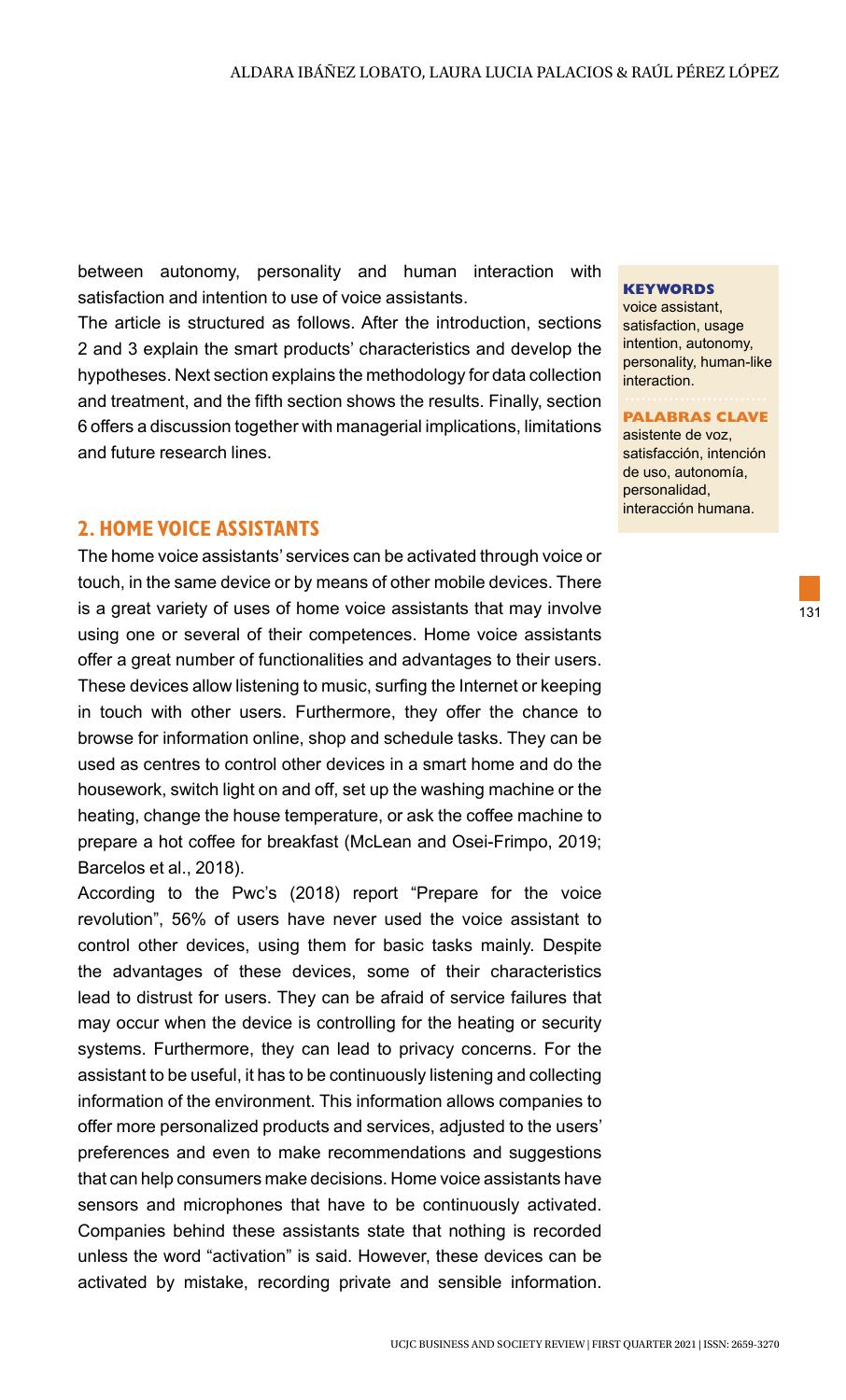Furthermore, some hackers can also activate these devices to open cars or garages (Wolverton, 2019).

In Spain, more than 50% of Internet users use home voice assistants (marketing news, 2019). According to this study, "most of the users use voice assistants for simple tasks, such as listening to music (90.3% of users), asking for the weather forecast (84.1%), asking general questions (70.8%) and getting to know the news (66.4%). They use these functionalities while they are doing the housework (72.6%), after waking up or before leaving home (46.9%). This study also reveals that privacy concerns is the main disadvantage of smart devices, highlighting ease to use and convenience as the main advantages.

#### **3. HYPOTHESES**

The extent to which a product is considered smart will depend on the product's capabilities (Rijsdijk and Hultink 2009; 2003): autonomy, reactivity, adaptability, multifunctionality, ability to cooperate, interactivity, personalization and human interaction. All of them are supposed to add value to the product and should be valued by consumers positively. However, few studies have confirmed this aspect. Lee and Shin (2018) found that adaptability and multifunctionality are clearly important for users of smartphones. However, we still do not know whether these characteristics will also be relevant for users of Smart home speakers. This section examines the smart product's characteristics and their influence on current users' satisfaction and potential users' intention to use. **Figure 1** depicts the theoretical model and the hypothesis proposed.

#### **3.1. Autonomy**

Autonomy is the product's ability to make its own decisions without interacting with the user (Rijsdijk and Hultink, 2003, 2009; Rijsdijk et al., 2007). Autonomy can assist users save time and effort and make them be more efficient (Porter and Heppelman, 2015). Additionally, autonomy create risks and uncertainty. Rijsdijk and Hultink (2009) found that autonomy has a quadratic effect on perceived relative advantages for some smart products. Low levels of autonomy of these products generate distrust, and higher levels can make users perceive the advantages derived from greater efficiency. As autonomy increases, perceived benefits also increase until a point from which autonomy has a negative effect on these benefits. So, it is proposed: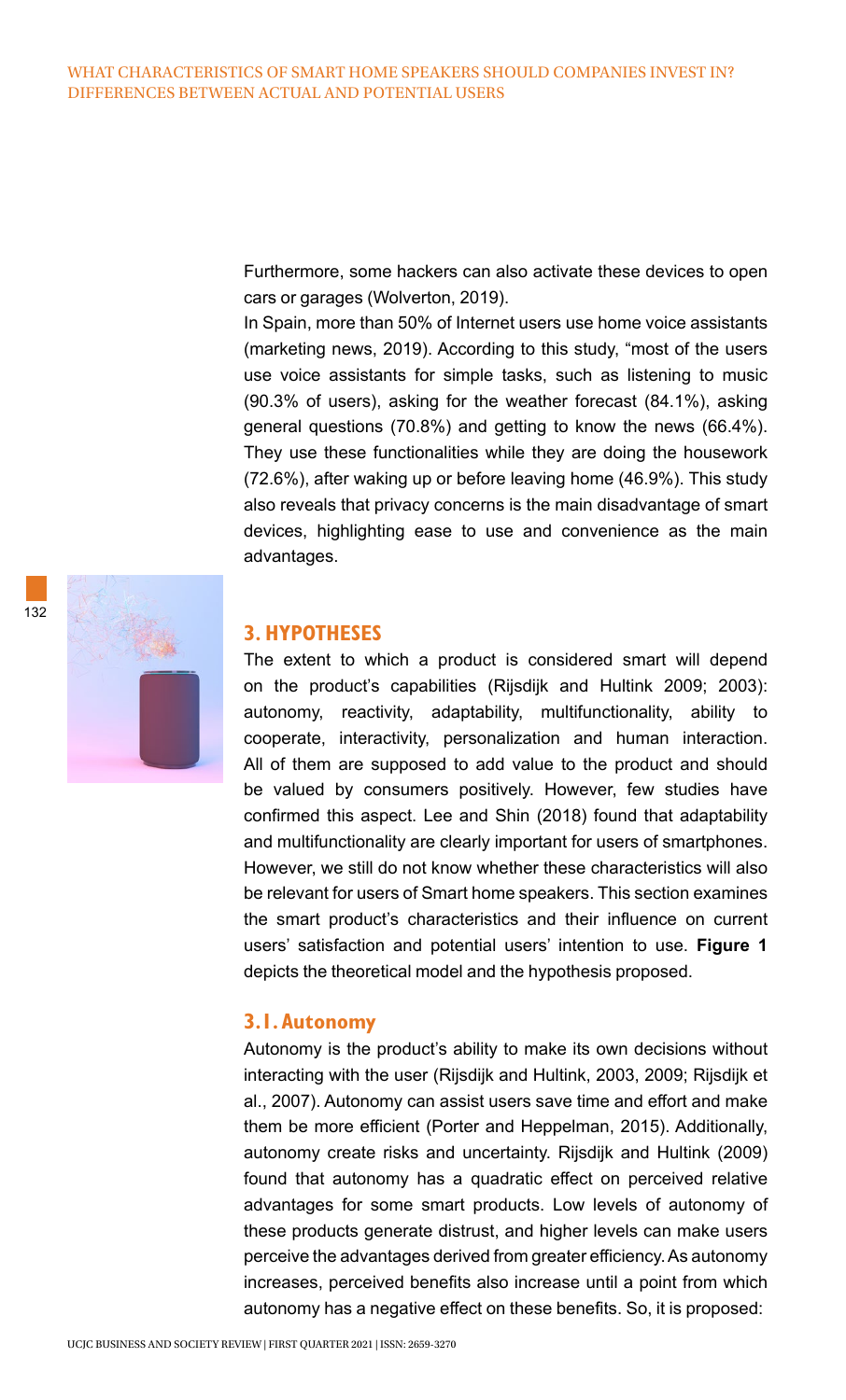

### Figure 1. **Theoretical model**

*H1a: Autonomy will have an inverted U-shaped effect on user satisfaction.* 

*H1b: Autonomy will have an inverted U-shaped effect on intention to use.* 

# **3.2. Adaptability**

Adaptability is the product's ability to learn and adapt to the information of the environment and other devices (Rijsdijk et al., 2007). To do so, home voice assistants must collect and interpret information from the environment and include it in algorithms to improve the device performance and their interaction with users, as well as to offer a better service. The activity of the device changes according to its interaction with the user (Maas and Vashney, 2008). Lee and Shin (2018) found that this ability resulted in greater user satisfaction. As a consequence, it is proposed:

*H2a: Adaptability will have a positive effect on user satisfaction. H2b: Adaptability will have a positive effect on intention to use.* 

## **3.3. Reactivity**

Reactivity is the product's ability to react to changes in the environment according to the relationship stimulus-response (Rijsdijk and Hultnik, 2009). This capability suggests that, for example, lights are switched on when one gets home. Another example is washing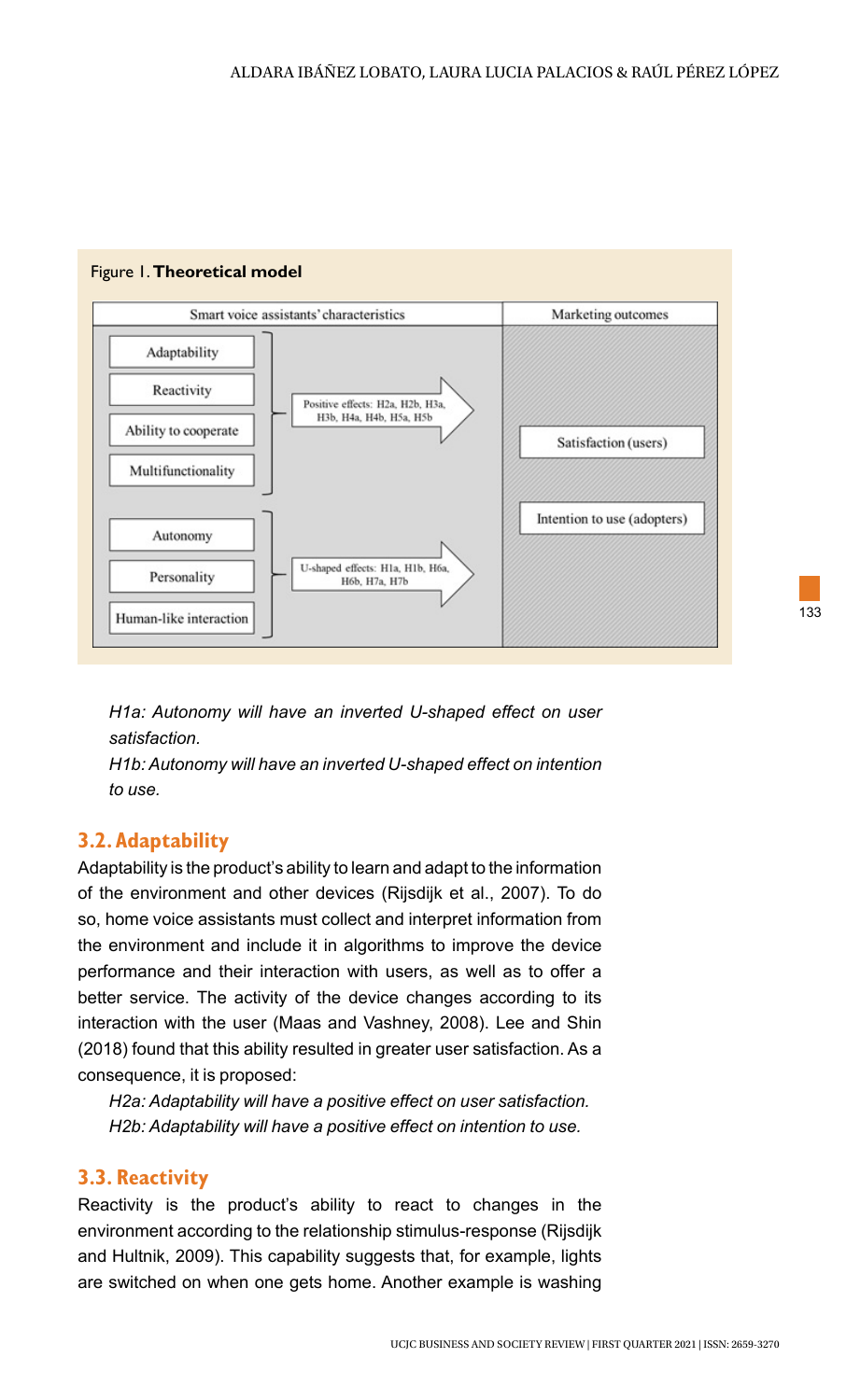machines that can decide the amount of detergent needed according to how much clothes are going to be washed and how dirty they are. Hairdryers can also modify the air temperature according to how wet the hair is, so it is not damaged. This ability to react will result in a better service and a greater satisfaction and can be a determinant to try the product. Therefore, it is proposed:

*H3a: Reactivity will have a positive effect on user satisfaction. H3b: Reactivity will have a positive effect on intention to use.* 

#### **3.4. Ability to cooperate**

An important characteristic on smart products in their ability to cooperate and work with other devices or products to achieve a common goal (Rijsdijk et al., 2007). Hoffman and Novak (2018) suggest that cooperation between devices offers a new service for users, improving their experience and creating an interconnected service system. Home voice assistants allow users to monitor other devices because of the connectivity among them. For example, they can control home temperature, lights, security system or some appliances. This connectivity will increase the home voice assistant's usefulness and benefits, as well as user satisfaction. Furthermore, it is a relevant characteristic that may determine the decision to adopt a product. Thus, it is proposed:

*H4a: Ability to cooperate will have a positive effect on user satisfaction.* 

*H4b: Ability to cooperate will have positive effect on intention to use.* 

# **3.5. Multifunctionality**

This dimension refers to the product's ability to be used in different activities (Rijsdijk et al., 2007). Home voice assistants can be used for listening to music, receiving information, making phone calls, buying online, and controlling other devices. This ability offers a relative advantage to users, since they can conduct all these activities through an only device (Lee and Shin, 2018). The greater the number of activities and services the product can offer, the greater its value, the more favourable the user attitude toward it (Shin, 2015), and the greater the user satisfaction and intentions to use.

*H5a: Multifunctionality will have a positive effect on user satisfaction.* 

*H5b: Multifunctionality will have a positive effect on intention to use.* 

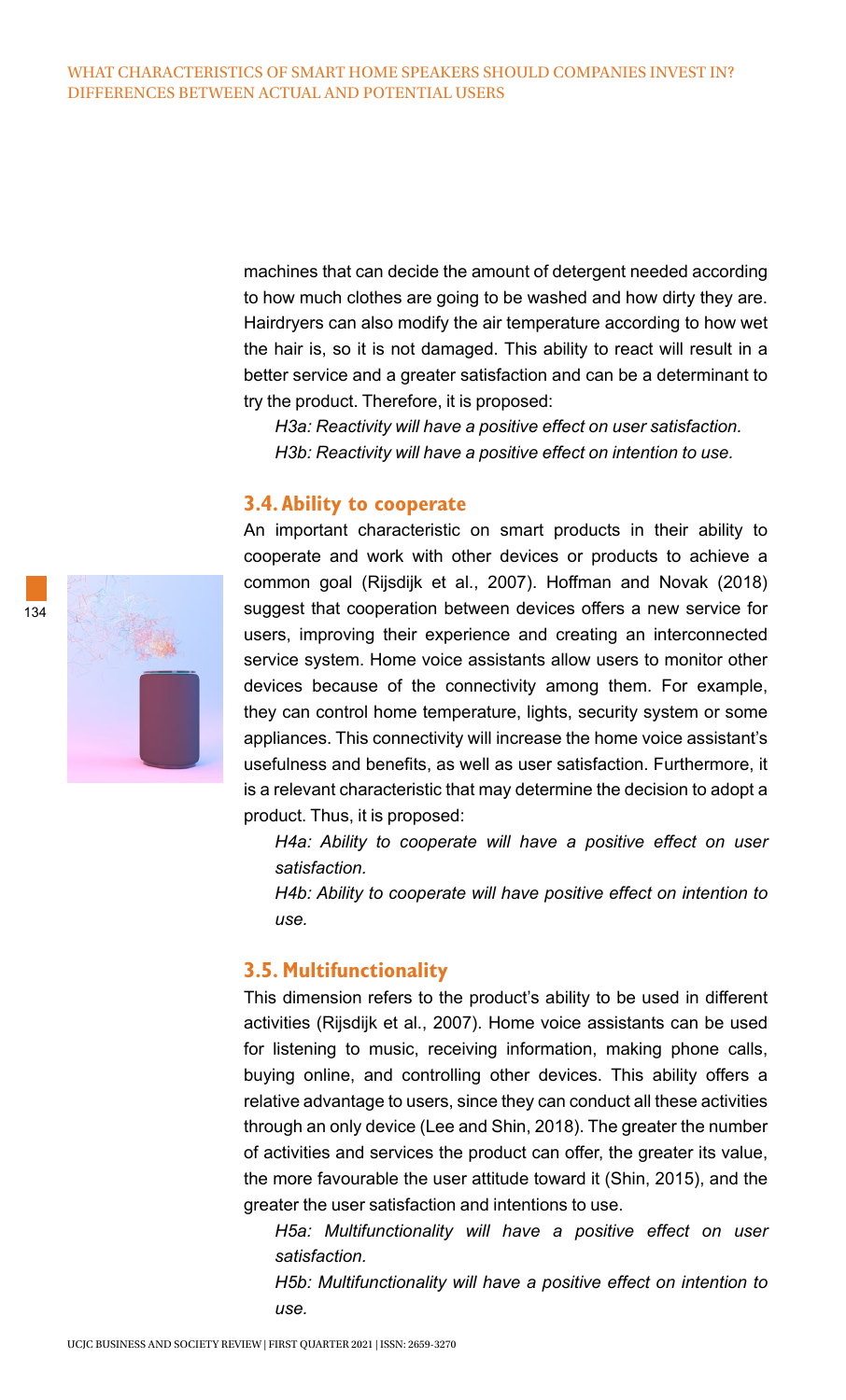## **3.6. Personality**

Personality refers to the product's ability to show human-like characteristics (Epley et al., 2007; Waytz et al., 2010), such as sense of humour, affective states or sociability (Kim and Sundar, 2012).

The Uncanny Valley Theory (Mori, 1970) states that a product with human personality will have positive effects on human responses, creating positive attitude and emotions. However, higher levels of personality can make users perceive the device is upsettingly human. Users may find them disturbing, and these positive responses can turn into negative, such as fear or distrust (Mathur et al., 2020). According to the Uncanny Valley Theory, this research proposes the following hypotheses:

*H6a: Personality will have an inverted U-shaped effect on user satisfaction.* 

*H6b: Personality will have an inverted U-shaped effect on intention to use.* 

# **3.7. Human-like interaction**

Human-like interaction refers to the extent to which a smart product interacts with its environment in a natural and human way. Lee and Shin (2018) suggest that human-like products create positive feelings and emotions, which can lead to greater satisfaction. Following the Uncanny Valley Theory, human-like interaction, with a human-like voice, an increase satisfaction to a point. From this point on, higher levels of humanity can lead to distrust and reduce satisfaction and intention to use (Xie et al., 2020). Thus, the following hypotheses are proposed:

*H7a: Human-like interaction will have an inverted U-shaped effect on user satisfaction.* 

*H7b: Human-like interaction will have an inverted U-shaped effect on intention to use.*

#### **4. METHODOLOGY**

To test the model proposed, a questionnaire about home voice assistants was carried out through MTurk in June 2019, with a target population of current and potential users. For non-users, the questionnaire included a video explaining how home voice assistants worked and their interaction possibilities, so they could assess their characteristics. 935 responses were obtained. Of them, 607

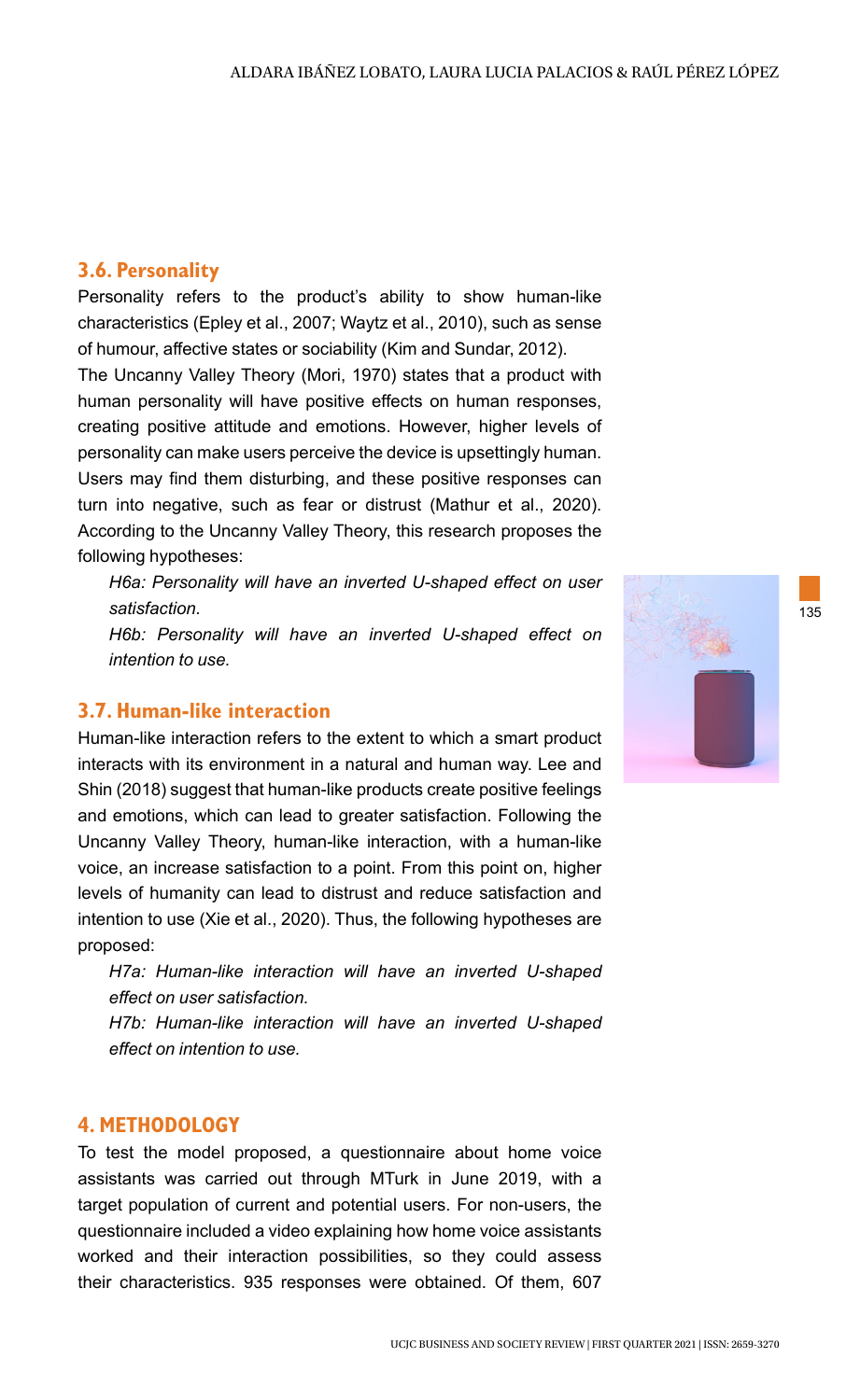#### WHAT CHARACTERISTICS OF SMART HOME SPEAKERS SHOULD COMPANIES INVEST IN? DIFFERENCES BETWEEN ACTUAL AND POTENTIAL USERS

belonged to current users of home voice assistants and 328 to nonusers. **Table 1** shows the main characteristics of each subsamples.

|                               | <b>USERS %</b> | <b>NON-USERS %</b> |
|-------------------------------|----------------|--------------------|
| Gender                        |                |                    |
| Female                        | 52.8           | 53.1               |
| Male                          | 47.2           | 46.9               |
| Academic level                |                |                    |
| - No studies                  | 8.4            | 12                 |
| - Non-tertiary studies        | 35.1           | 31.3               |
| - Graduates                   | 40.2           | 47.2               |
| - Master or Phd               | 16.2           | 9.5                |
| Age                           |                |                    |
| $18-25$                       | 16.93          | 10.36              |
| $26 - 35$                     | 44.87          | 46.03              |
| $36 - 45$                     | 25.83          | 21.95              |
| $46 - 55$                     | 8.61           | 11.89              |
| $56 - 65$                     | 3.47           | 7.31               |
| More than 65                  | 0.83           | 2.43               |
| Year income                   |                |                    |
| Less than \$8,000             | 5.5            | 10.4               |
| Between \$8,000 and \$15,999  | 7.9            | 12.6               |
| Between \$16,000 and \$24,999 | 12.7           | 12.9               |
| More than \$25,000            | 73.8           | 64.1               |

## Table 1. **Sample characteristics**

All the constructs were measured through 7-point Likert scales (se **Appendix 1**). The characteristics of autonomy, adaptability, reactivity, ability to cooperate, multifunctionality, personality and human-like interaction were measured through reflective constructs proposed by Rijsdijk and Hultink (2007). User satisfaction was measured through 4 items (Liao et al., 2017; Oliver, 1987), and intention to use was a variable formed by three items (Dermentzi and Papagiannidis, 2018).

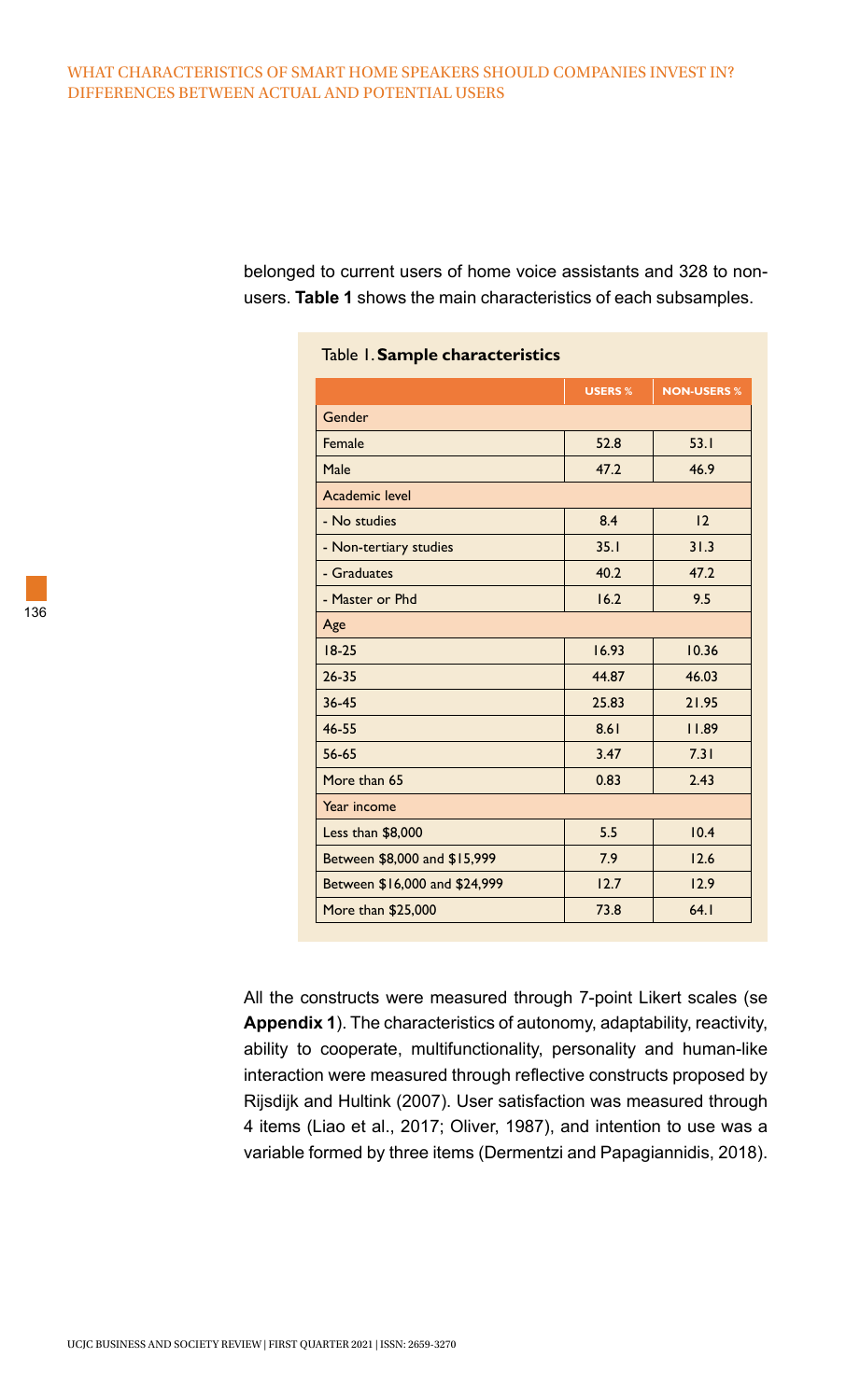# **5. RESULTS**

## **5.1. Measurement model analysis**

An exploratory factor analysis was performed to analyse the psychometric characteristics of the variables using the software SPSS. The analysis confirmed the unidimensionality of the constructs. The confirmatory factor analysis, conducted with the softrware Smartpls 3.0, established composite reliability, and convergent and discriminant validity. Discriminant validity was assessed through two criteria, Fornell and Larckers (1981) and the Heterotrait-Monotrait ratio (HTMT ratio).

After analysing construct validity, an analysis of mean differences between users and non-users was conducted (**Table 2**). The results show that mean scores were above 3.5 for all the variables, both for users and non-users, except for autonomy, with a lower score for non-users (3.19). As a consequence, all the characteristics of home voice assistants are positively perceived.

|                                  |              | <b>MEAN</b> | <b>MEAN DIFFERENCES</b> |               |                                          |
|----------------------------------|--------------|-------------|-------------------------|---------------|------------------------------------------|
| <b>VARIABLES</b>                 | <b>Users</b> | Non-users   | Sig. (Levene<br>test)   | Sig. (T-test) | <b>SIGNIFICANT</b><br><b>DIFFERENCES</b> |
| <b>Autonomy</b>                  | 3.6668       | 3.1974      | 0.001                   | 0.000         | $\checkmark$                             |
| <b>Adaptability</b>              | 3.8295       | 5.3133      | 0.000                   | 0.000         | $\checkmark$                             |
| <b>Reactivity</b>                | 3.9451       | 4.6850      | 0.000                   | 0.000         | $\checkmark$                             |
| <b>Ability to</b><br>cooperate   | 5.4617       | 5.8163      | 0.252                   | 0.000         | $\checkmark$                             |
| <b>Multifunctionality</b>        | 5.6297       | 5.9848      | 0.002                   | 0.000         | $\checkmark$                             |
| <b>Personality</b>               | 4.2364       | 3.6212      | 0.650                   | 0.000         | $\checkmark$                             |
| <b>Human-like</b><br>interaction | 4.8460       | 4.8049      | 0.108                   | 0.629         | $\pmb{\times}$                           |

#### Table 2. **Mean differences between users and non-users**

There are significant differences between users and non-users for all the characteristics of home voice assistants except for human-like interaction. Users value personality and autonomy higher than nonusers, while the latter value adaptability, reactivity, multifunctionality and ability to cooperate better than the former.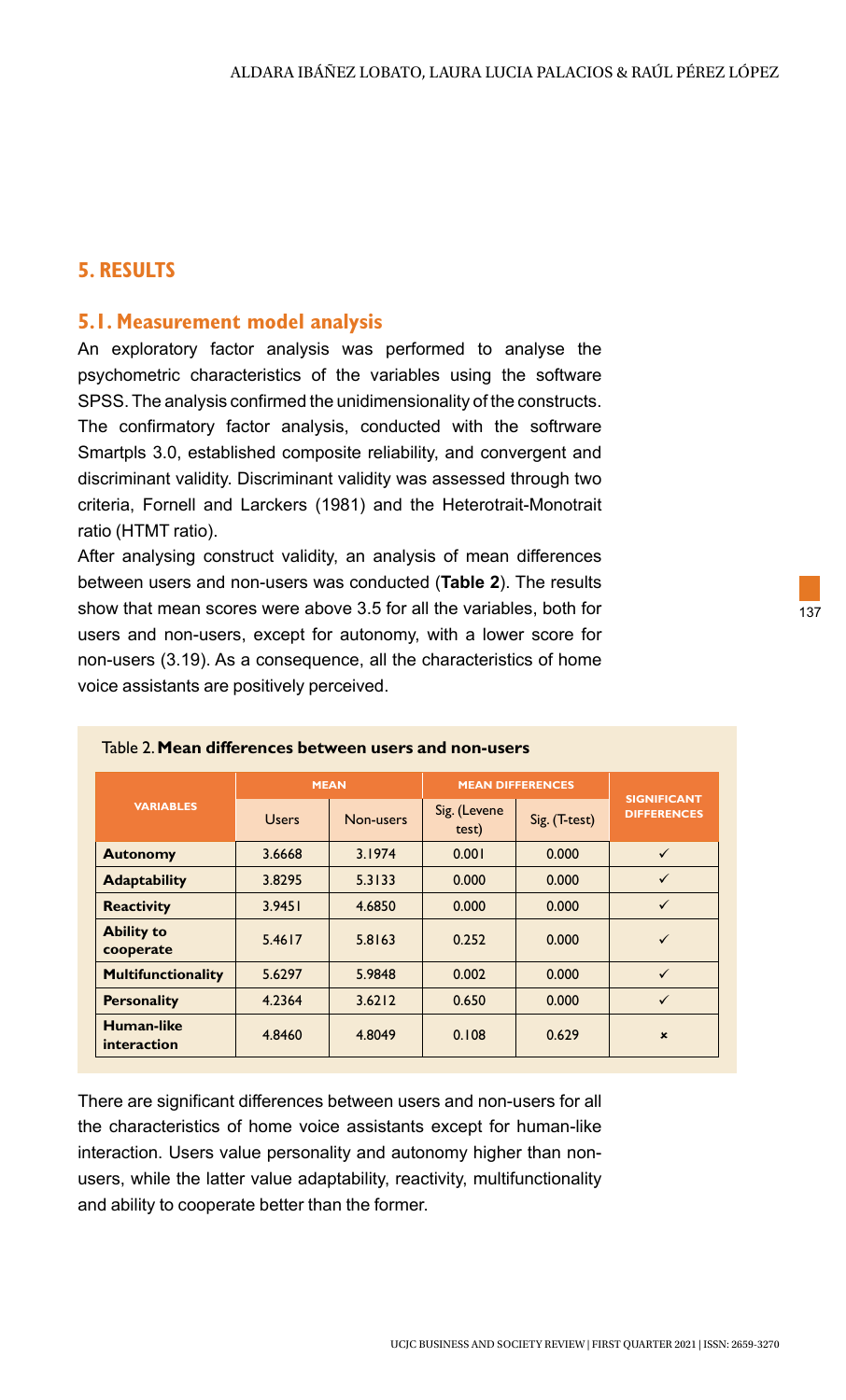#### **5.2. Structural model analysis**

SmartPLS 3.0 is used to analyse the structural model (Ringle et al., 2015). **Table 3** shows the main results. Both models, for users (satisfaction) and non-users (intention to use), have predictive relevance, being greater for the former.

The results show that autonomy has a positive quadratic effect on user satisfaction, not supporting H1a. As shown in **Figure 2**, autonomy has a U-shaped effect on user satisfaction. Low levels of autonomy have negative effects on satisfaction increasing until reaching a point where it turns into positive when the levels of autonomy are higher. This positive relationship is very weak, being the main effect negative. Adaptability has a negative effect on satisfaction and the effect of reactivity is not significant, so H2a and H3a are not supported. Ability to cooperate and multifunctionality have significant positive effects on user satisfaction, supporting H4a and H5a. The hypotheses H6a and H7a are not supported since quadric effects had been proposed and the findings indicate a significant lineal positive relationship. Regarding intention to use, autonomy, adaptability, reactivity and ability to cooperate have no significant effects on this dependent variable, not supporting H1b, H2b, H3b and H4b. Multifunctionality has a significant positive effect on intention to use, supporting H5b. Personality and human-like interaction have positive quadratic effects on intention to use. Nevertheless, **figures 3 and 4** show that these relationships are only positive and they do not have an inverted U-shaped effect, not supporting H6b and H7b.

|                                | <b>SATISFACTION</b> |                 |                                   | <b>INTENTION TO USE</b> |                 |                                   |
|--------------------------------|---------------------|-----------------|-----------------------------------|-------------------------|-----------------|-----------------------------------|
|                                | <b>Beta</b>         | <b>P</b> Values | <b>Hypothesis</b>                 | <b>Beta</b>             | <b>P</b> Values | <b>Hypotheses</b>                 |
| <b>Autonomy</b>                | $-0.119**$          | 0.035           | H <sub>la</sub> not               | 0.024                   | 0.337           | H <sub>la</sub> not               |
| Autonomy <sup>2</sup>          | $0.086**$           | 0.021           | supported                         | $-0.024$                | 0.342           | supported                         |
| <b>Adaptability</b>            | $-0.108**$          | 0.048           | $H2a$ not<br>supported            | 0.049                   | 0.294           | $H2a$ not<br>supported            |
| <b>Reactivity</b>              | $-0.062$            | 0.146           | H <sub>3</sub> a not<br>supported | $-0.071$                | 0.127           | H <sub>3</sub> a not<br>supported |
| <b>Ability to</b><br>cooperate | $0.168***$          | 0.000           | H4a<br>supported                  | 0.017                   | 0.391           | $H4a$ not<br>supported            |
| <b>Multifunctionality</b>      | $0.346***$          | 0.000           | H5a<br>supported                  | $0.119*$                | 0.038           | H5a<br>supported                  |

#### Table 3. **Structural model results**

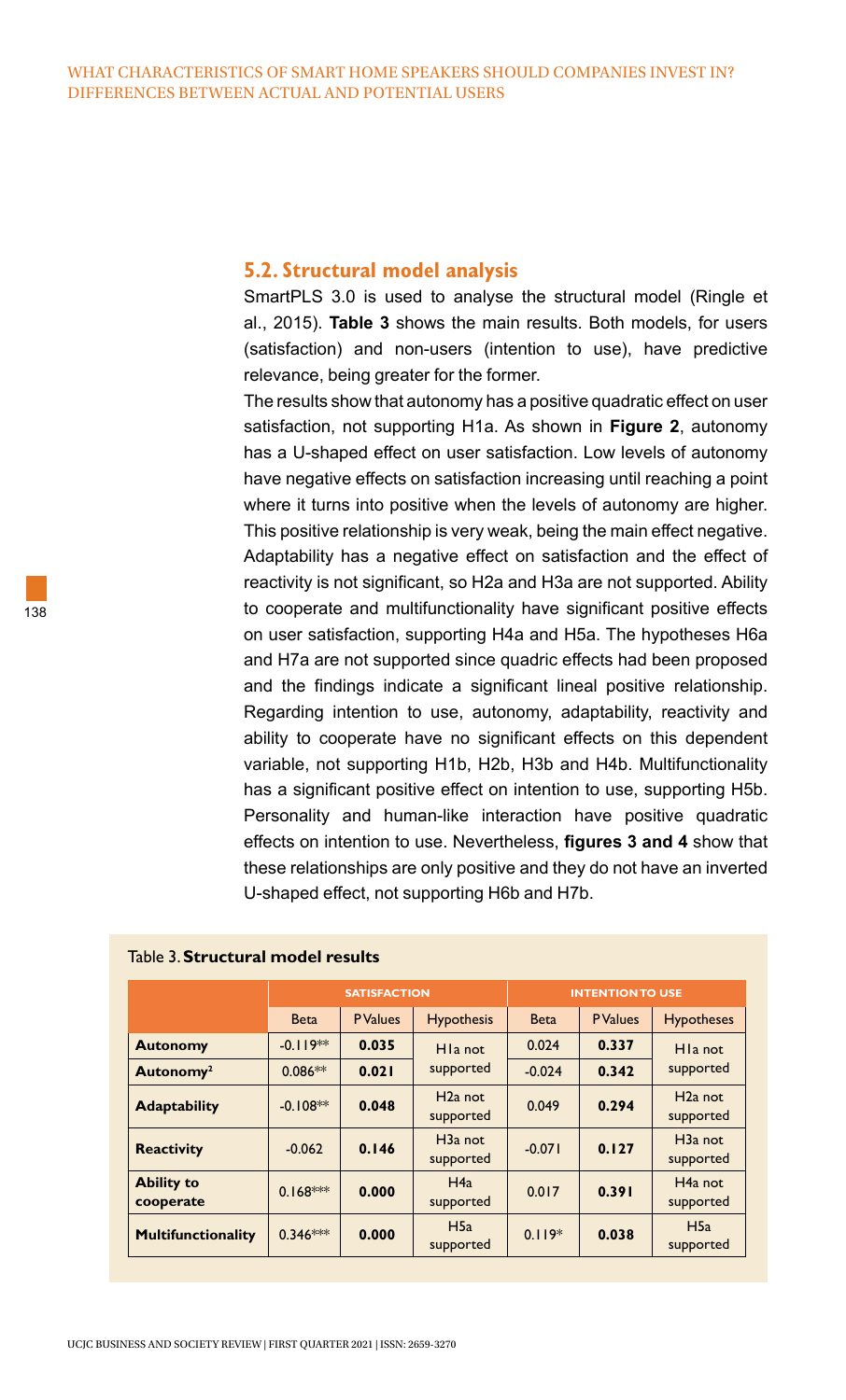| <b>Personality</b>                     | $0.236***$ | 0.000 | H <sub>6</sub> a not | $0.261***$ | 0.000 | H <sub>6</sub> a not |
|----------------------------------------|------------|-------|----------------------|------------|-------|----------------------|
| Personality <sup>2</sup>               | 0.043      | 0.165 | supported            | $0.091*$   | 0.070 | supported            |
| Human-like<br>interaction              | $0.163***$ | 0.000 | H <sub>7</sub> a not | $0.200***$ | 0.004 | H <sub>7</sub> a not |
| Human-like<br>interaction <sup>2</sup> | $-0.023$   | 0.244 | supported            | $0.060*$   | 0.089 | supported            |
| <b>Control variables</b>               |            |       |                      |            |       |                      |
| Age                                    | $-0.036$   | 0.135 |                      | $-0.047$   | 0.164 |                      |
| Gender                                 | $0.040*$   | 0.100 |                      | $-0.017$   | 0.359 |                      |
| <b>Income</b>                          | 0.033      | 0.161 |                      | $0.147***$ | 0.003 |                      |
| $\mathbb{R}^2$                         | 0.406      |       |                      | 0.226      |       |                      |
| $\mathbf{Q}^2$                         | 0.322      |       |                      | 0.198      |       |                      |

\*\*\* significant at 1%, \*\* significant at 5%, \* significant at 10%



## Figure 2. **Effect of autonomy on user satisfaction**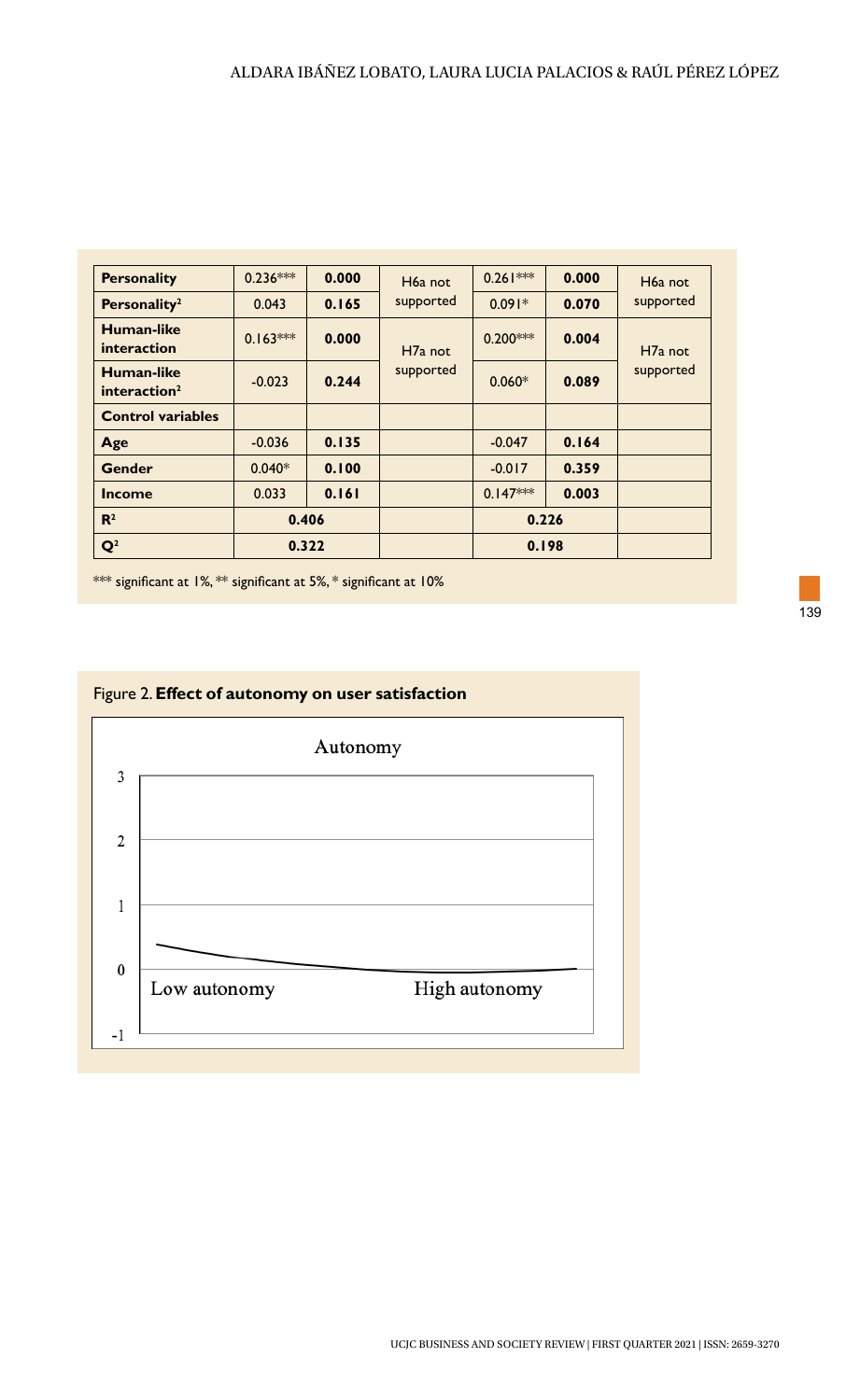#### WHAT CHARACTERISTICS OF SMART HOME SPEAKERS SHOULD COMPANIES INVEST IN? DIFFERENCES BETWEEN ACTUAL AND POTENTIAL USERS



Figure 3. **Effect of personality on intention to use**





## **6. DISCUSSION**

The goal of the present article is twofold. First, to examine the influence of smart products' characteristics on user satisfaction for those who already own a home voice assistant, and on intention to

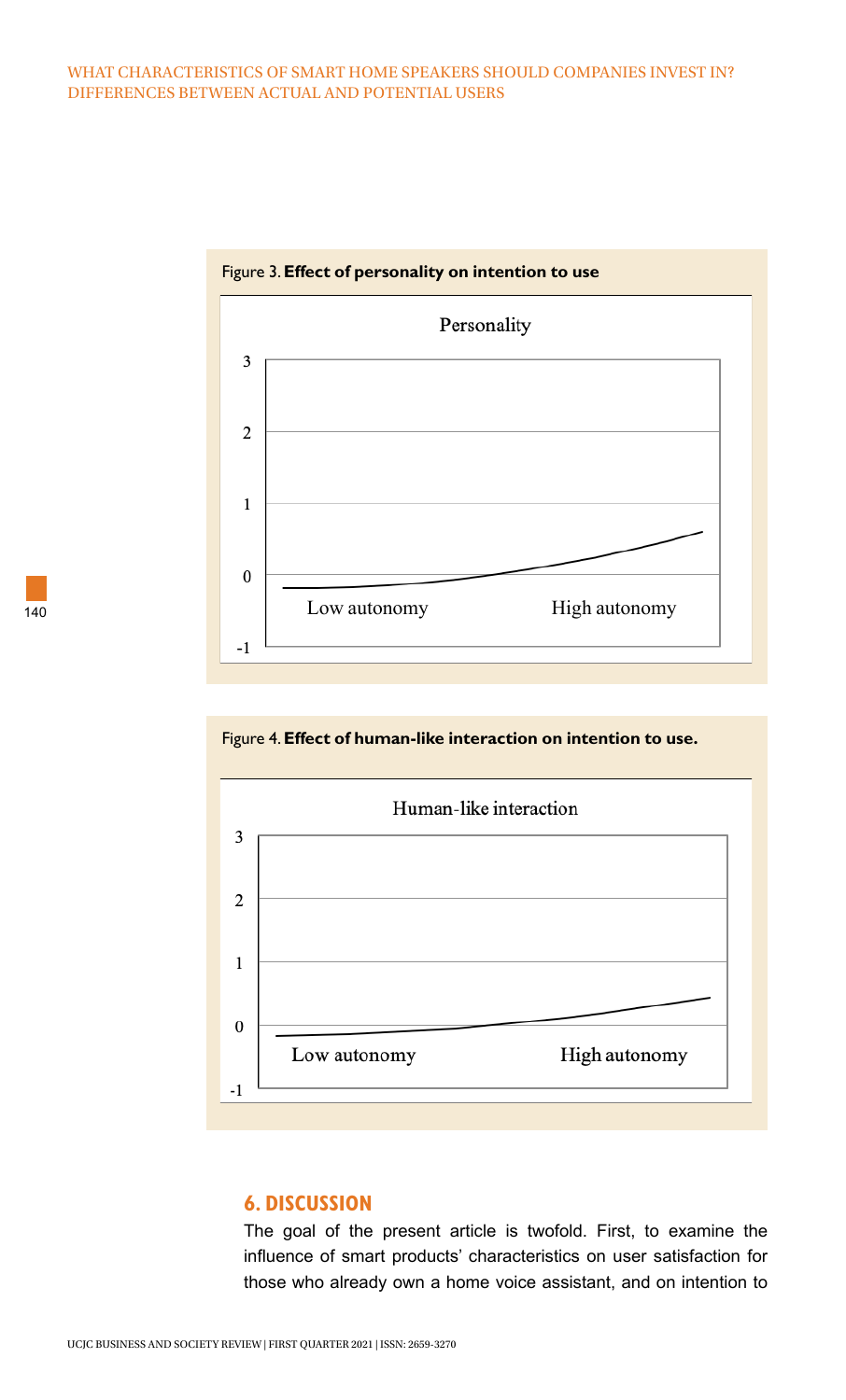use for those who do not, as well as to determine the differences between both subgroups. Second, to analyse the shape of the effects of autonomy, personality and human-like interaction on user satisfaction and intention to use.

The results show that reactivity is the only characteristic of smart products that is not relevant for user satisfaction, which is similar to the Lee and Shin's (2018) findings. The rest of the characteristics are drivers or barriers for user satisfaction. Autonomy and reactivity reduce user satisfaction. Autonomy has a U-shaped effect on satisfaction. Nevertheless, this effect is very weak and Figure 1 shows a main negative effect. This may be due to the risk of service failures derived from autonomy. Adaptability has a negative effect on user satisfaction, which may be because of the fact that greater adaptability is obtained through personal information collection. This information may be obtained in an overt or in a covert way, what may lead to privacy concerns and cases of intrusiveness that can reduce user satisfaction.

User satisfaction with home voice assistants is explained by their ability to cooperate and multifunctionality, confirming previous research (Lee and Shin, 2018). The results show that the more human-like the interaction, the greater the assistant's personality, the greater the user satisfaction. Furthermore, men are more satisfied with their experience with home voice assistants then women. This should be further investigated by future research. Age and income are not relevant factors, being satisfaction similar for every age group and income.

Regarding intention to use, multifunctionality, personality and humanlike interaction influence this outcome. Autonomy, adaptability, reactivity, and ability to cooperate with other smart devices are not relevant for this decision. This irrelevance may be due to the fact that potential adopters do not have other smart products to connect with the assistant, so they do not see the utility of these features. The use of home voice assistants is very varied, but most users use them as an entertainment tool and as a mean to search for information and recommendations. For this use, multifunctionality, personality and human-like interaction are the most relevant characteristics. Thus, the decision to acquire a home voice assistant will be motivated by its future use instead of the objective value of the different characteristics. Furthermore, this purchase decision will also depend on income level, according to the results. This has two possible explanations.

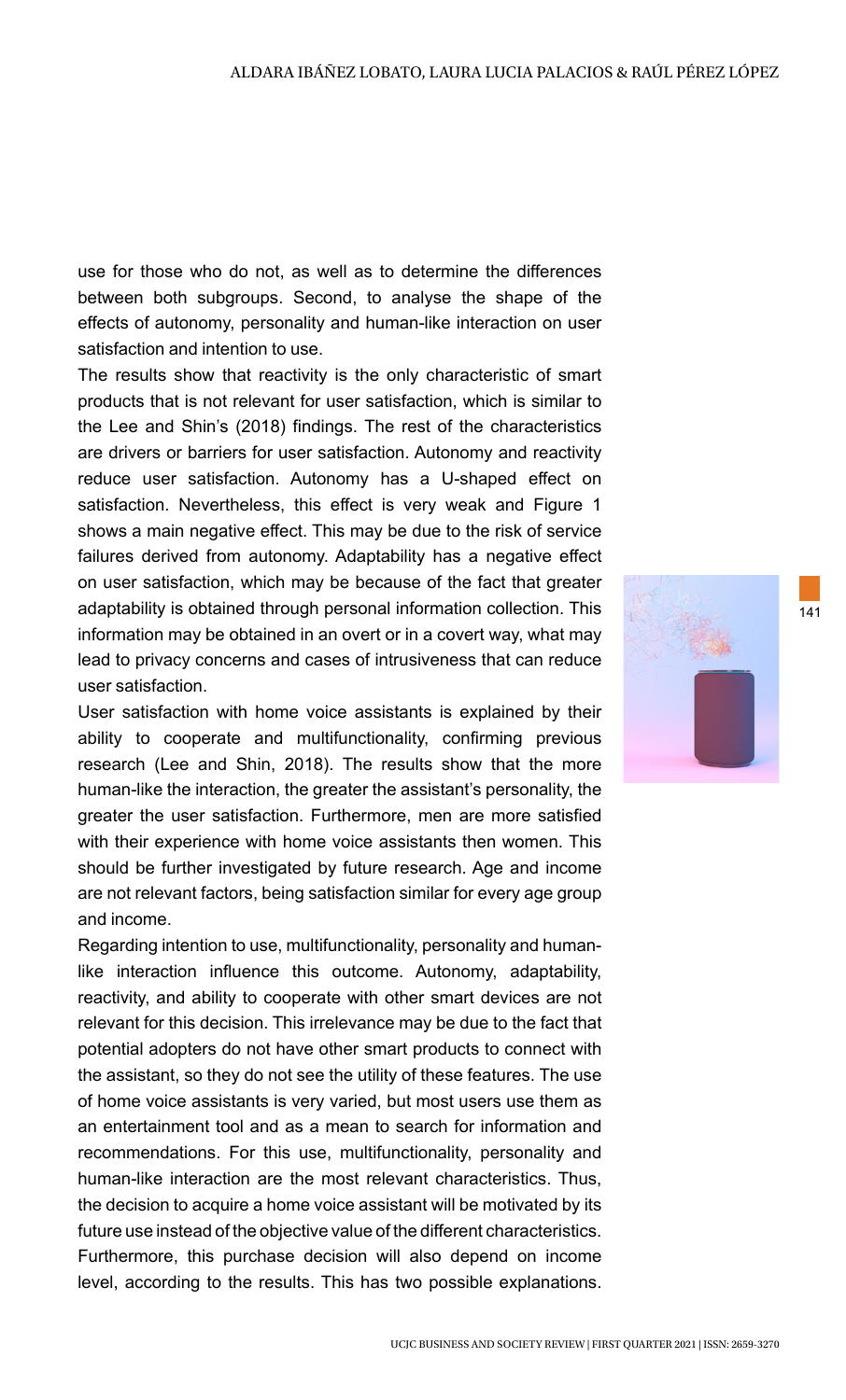First, price is a key factor in the purchase decision. Second, linking high income with high education, those with higher education would be more likely to buy the product. As a consequence, companies should highlight ease-of-use of their products in their communication campaigns, showing that potential users do not need high education to learn how to use them. Advertising campaigns could show people of different economic status to eliminate this possible barrier.

There are several managerial implications derived from this research of interest for companies in the smart product industry and other companies that whish to include voice assistants in their shops, increasing consumer satisfaction. Firstly, home voice assistant manufacturers should consider that while all the characteristics of these products are relevant to get user satisfaction, only multifunctionality, personality and human-like interaction are important to increase both user satisfaction and intention to use. According to these results, this article suggests that companies should keep increasing the broad range of functions that home voice assistants offer, without forgetting the importance of their ability to cooperate. They should invest in R&D to improve human-like interaction and personality. Regarding humanlike interaction, some areas to improve are answer speed, ability to listening and voice tessitura, regarding personality, assistants should show more human reaction in their interactions, including sense of humour, irony, sympathy or happiness. These aspects could improve user satisfaction and experience.

These results are also interesting for retailers, since purchases through home voice assistants are increasing (OC&C, 2017). Furthermore, their use in stores is increasingly often, especially due to the Covid-19 crisis. Their managers could increase customer value using these devices. These assistants can solve shoppers' doubts, make the buying process easier and less effortful and improve shopping experience. For example, they could be integrated in artificial intelligence systems allowing voice customer requests and product collection. All this accompanied by a friendly and human-like service.

Secondly, companies should take into account that autonomy and adaptability are still challenged due to privacy concerns and intrusiveness. Home voice assistants are considered intrusive because they collect data from the environment to adapt, learn and get to know the user better. Companies should bear in mind this aspect and give information about the data collection process:

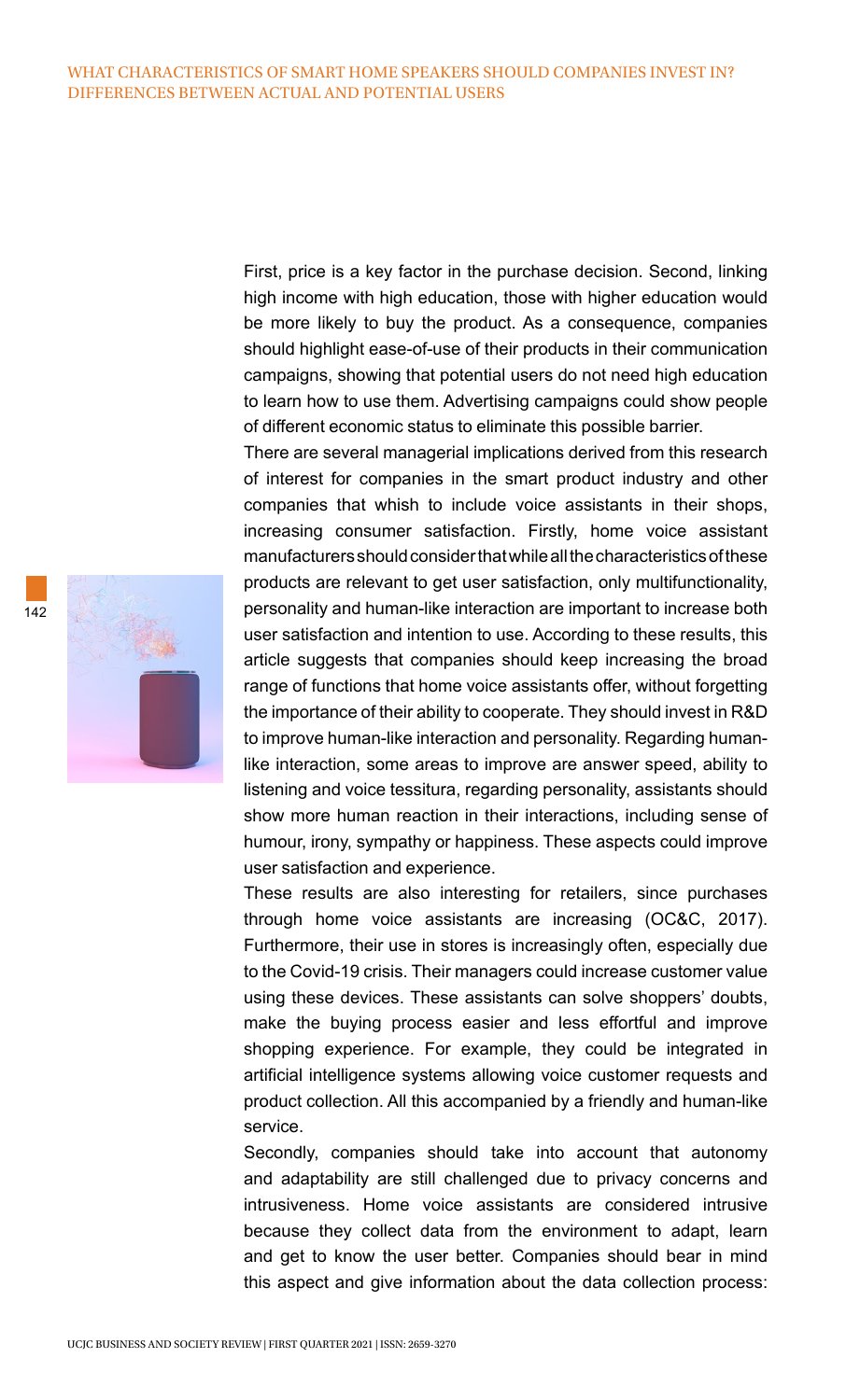what information is needed for a specific function and how users can exercise their rights. Privacy is an increasing concern and companies should be more transparent in the voice assistants' use and management of personal information.

Thirdly, adaptability is highly valued by potential users, but not as much by actual users. Possibly, while learning from the environment is an attractive ability at first sight, once the product is acquired, concerns about privacy and intrusiveness arise. As a consequence, it is advisable to make customers' expectations about this adaptability become realistic. Companies should unveil their information collection process, giving solutions to users worried about their privacy according to the aspects mentioned before.

This research has some limitations that offer opportunities for future lines of research. First, the sample is American and the conclusions obtained could be different in Europe. The customers' assessment of smart products characteristics could vary. While in US home voice assistants have been in the market for a while, it has been during 2019 and 2020 that the use and purchase of these devices took off. Furthermore, cultural factors could be something since privacy, entertainment and product social value can be experienced differently among countries. This study only considers home voice assistants' characteristics, but other aspects could also be important for user satisfaction and intention to use, such as brand trust, brand equity, trust in the technology or privacy concerns and intrusiveness. Previous research has shown the relevance of these variables to explain intention to use.

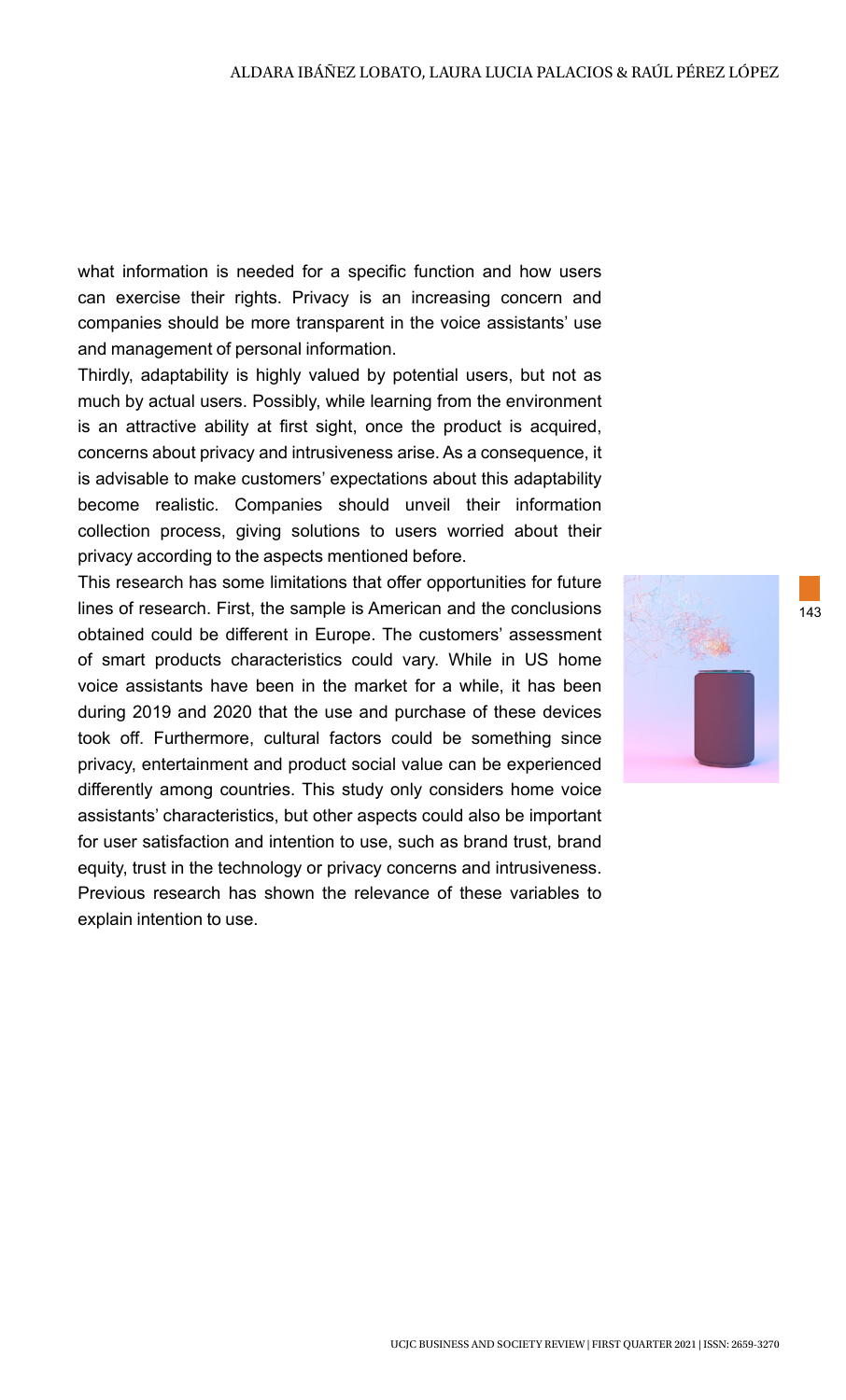#### **REFERENCES**

Barcelos, R. H., Dantas, D. C., Sénécal, S. (2018). "Watch your tone: How a brand's tone of voice on social media influences consumer responses". *Journal of Interactive Marketing, 41*, 60-80. [https://doi.org/10.1016/j.intmar.2017.10.001.](https://doi.org/10.1016/j.intmar.2017.10.001)

Dermentzi, E., Papagiannidis, S. (2018). "Academics' intention to adopt online technologies for public engagement". *Internet Research*, 28(1), 191-212. [https://doi.org/10.1108/IntR-10-](https://doi.org/10.1108/IntR-10-2016-0302) [2016-0302.](https://doi.org/10.1108/IntR-10-2016-0302)

Epley, N., Waytz, A., Cacioppo, J. T. (2007). "On seeing human: a three-factor theory of anthropomorphism". *Psychological Review*, 114(4), 864-886. [https://doi.org/10.1037/0033-](https://doi.org/10.1037/0033-295X.114.4.864) [295X.114.4.864](https://doi.org/10.1037/0033-295X.114.4.864).

Fornell, C., Larcker, D.F. (1981). "Evaluating Structural Equation Models with Unobservable Variables and Measurement Error". *Journal of Marketing Research*, 18(1), 39-50. [https://doi.](https://doi.org/10.1177/002224378101800104) [org/10.1177/002224378101800104](https://doi.org/10.1177/002224378101800104).

Hoffman, D.L., Novak, T.P. (2018). "Consumer and object experience in the internet of things: An assemblage theory approach". *Journal of Consumer Research*, 44(6), 1178-1204. [https://](https://doi.org/10.1093/jcr/ucx105) [doi.org/10.1093/jcr/ucx105.](https://doi.org/10.1093/jcr/ucx105)

Hsu, C.L., Lin, J.C.C. (2016). "An empirical examination of consumer adoption of Internet of Things services: Network externalities and concern for information privacy perspectives". *Computers in Human Behavior, 62*, 516-527.<https://doi.org/10.1016/j.chb.2016.04.023>. Kim, Y., Sundar, S. S. (2012). "Anthropomorphism of computers: Is it mindful or mindless?" *Computers in Human Behavior*, 28(1), 241-250. [https://doi.org/10.1016/j.chb.2011.09.006.](https://doi.org/10.1016/j.chb.2011.09.006) Lee, W.J., Shin, S. (2018). "Effects of product smartness on satisfaction: focused on the perceived characteristics of smartphones". *Journal of Theoretical and Applied Electronic Commerce Research*, 13(2), 1-14.<http://dx.doi.org/10.4067/S0718-18762018000200102>. Liao, C., Lin, H. N., Luo, M. M., Chea, S. (2017). "Factors influencing online shoppers' repurchase intentions: The roles of satisfaction and regret". *Information & Management, 54*(5), 651-668. [https://doi.org/10.1016/j.im.2016.12.005.](https://doi.org/10.1016/j.im.2016.12.005)

Maass, W., Varshney, U. (2008). "Preface to the focus theme section:'Smart products". *Electronic Markets*, 18(3), 211-215. DOI: [10.1080/10196780802265645.](https://doi.org/10.1080/10196780802265645)

Mani, Z., Chouk, I. (2017). "Drivers of consumers' resistance to smart products". *Journal of Marketing Management*, 33(1/2), 76-97. [https://doi.org/10.1080/0267257X.2016.1245212.](https://doi.org/10.1080/0267257X.2016.1245212) Marketing News (2019). "*Más de dos millones de internautas españoles usan un altavoz inteligente*", [https://www.marketingnews.es/investigacion/noticia/1156384031605/mas-de](https://www.marketingnews.es/investigacion/noticia/1156384031605/mas-de-dos-millones-de-internautas-)[dos-millones-de-internautas-espanoles-usan-altavoz-inteligente.1.html](https://www.marketingnews.es/investigacion/noticia/1156384031605/mas-de-dos-millones-de-internautas-) (last access: October 13th 2020).

Mathur, M. B., Reichling, D. B., Lunardini, F., Geminiani, A., Antonietti, A., Ruijten, P. A., Szuts, A. (2020). "Uncanny but not confusing: Multisite study of perceptual category confusion in the Uncanny Valley". *Computers in Human Behavior, 103*, 21-30. [https://doi.org/10.1016/j.](https://doi.org/10.1016/j.chb.2019.08.029) [chb.2019.08.029](https://doi.org/10.1016/j.chb.2019.08.029).

McLean, G., Osei-Frimpong, K. (2019). "Hey Alexa… examine the variables influencing the use of artificial intelligent in-home voice assistants". *Computers in Human Behavior, 99*, 28- 37. [https://doi.org/10.1016/j.chb.2019.05.009.](https://doi.org/10.1016/j.chb.2019.05.009)

Mori, M. (1970). "The uncanny valley". *Energy*, 7(4), 33–35. DOI: [10.1109/](https://doi.org/10.1109/MRA.2012.2192811) [MRA.2012.2192811.](https://doi.org/10.1109/MRA.2012.2192811)

Novak, T.P., Hoffman, D.L. (2019). "Relationship journeys in the internet of things: a new framework for understanding interactions between consumers and smart objects". *Journal of the Academy of Marketing Science*, 47(2), 216-237. [https://doi.org/10.1007/s11747-018-](https://doi.org/10.1007/s11747-018-0608-3) [0608-3](https://doi.org/10.1007/s11747-018-0608-3).

OC&C Strategy Consultants (2017). "The Talking Shop: the raise of voice commerce", [https://](https://www.occstrategy.com/media/1285/the-talking-shop_uk.pdf) [www.occstrategy.com/media/1285/the-talking-shop\\_uk.pdf](https://www.occstrategy.com/media/1285/the-talking-shop_uk.pdf) (last access: October 13th 2020). Oliver, R. L. (1987). "An investigation of the interrelationship between consumer (dis) satisfaction and complaint reports". *ACR North American Advances.* [https://www.acrwebsite.org/](https://www.acrwebsite.org/volumes/6690/volumes/v14/NA%20-%2014) [volumes/6690/volumes/v14/NA%20-%2014.](https://www.acrwebsite.org/volumes/6690/volumes/v14/NA%20-%2014)

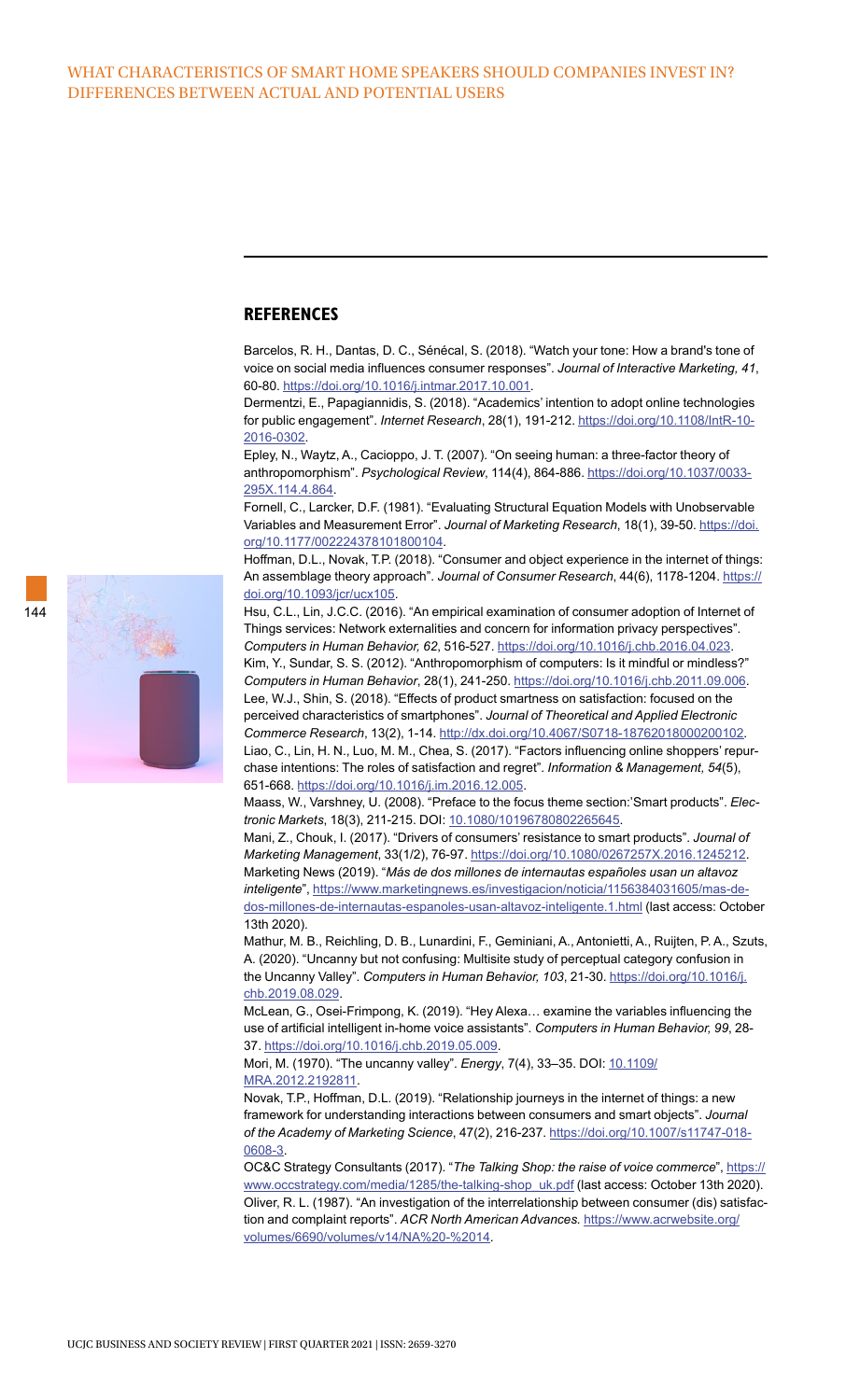#### ALDARA IBÁÑEZ LOBATO, LAURA LUCIA PALACIOS & RAÚL PÉREZ LÓPEZ

Porter, M. E., Heppelmann, J. E. (2015). "How smart, connected products are transforming companies". *Harvard Business Review, 93*(10), 96-114. [http://www.knowledgesol.com/](http://www.knowledgesol.com/uploads/2/4/3/9/24393270/hbr-how-smart-connected-products-are-transformi) [uploads/2/4/3/9/24393270/hbr-how-smart-connected-products-are-transforming-companies.](http://www.knowledgesol.com/uploads/2/4/3/9/24393270/hbr-how-smart-connected-products-are-transformi) [pdf](http://www.knowledgesol.com/uploads/2/4/3/9/24393270/hbr-how-smart-connected-products-are-transformi).

Pwc (2018). "*Consumer Intelligence Series: Prepare for the voice revolution*", [https://www.](https://www.pwc.com/us/en/advisory-services/publications/consumer-intelligence-series/voice-assistan) [pwc.com/us/en/advisory-services/publications/consumer-intelligence-series/voice-assistants.](https://www.pwc.com/us/en/advisory-services/publications/consumer-intelligence-series/voice-assistan) [pdf](https://www.pwc.com/us/en/advisory-services/publications/consumer-intelligence-series/voice-assistan) (last access: October 13th 2020).

Rijsdijk, S. A., Hultink, E.J. (2003). "Honey, have you seen our hamster? Consumer evaluations of autonomous domestic products". *Journal of Product Innovation Management*, 20(3), 204-216. [https://doi.org/10.1111/1540-5885.2003003.](https://doi.org/10.1111/1540-5885.2003003)

Rijsdijk, S.A. Hultink, E.J. (2009). "How today's consumers perceive tomorrow's smart products". *Journal of Product Innovation Management*, 26(1), 24-42. [https://doi.org/10.1111/](https://doi.org/10.1111/j.1540-5885.2009.00332.x) [j.1540-5885.2009.00332.x.](https://doi.org/10.1111/j.1540-5885.2009.00332.x)

Rijsdijk, S.A., Hultink, E.J., Diamantopoulos, A. (2007). "Product intelligence: its conceptualization, measurement and impact on consumer satisfaction". *Journal of the Academy of Marketing Science*, 35(3), 340-356. DOI: 10.1007/s11747-007-0040-6.

Ringle, C. M., Wende, S., Becker, J.-M. (2015). "*SmartPLS 3*". Boenningstedt: SmartPLS GmbH.<http://www.smartpls.com>.

Shin, D.H. (2015). "Quality of experience: Beyond the user experience of smart services". *Total Quality Management & Business Excellence*, 26(7-8), 919-932. [https://doi.org/10.1080/](https://doi.org/10.1080/14783363.2014.912037) [14783363.2014.912037](https://doi.org/10.1080/14783363.2014.912037).

Statista (2020). "*Number of digital voice assistants in use worldwide 2019-2024, Statistics and Market Data on Consumer Electronics*", [https://www.statista.com/statistics/973815/](https://www.statista.com/statistics/973815/worldwide-digital-voice-assistant-in-use/#:~:text=In%2020) [worldwide-digital-voice-assistant-in-use/#:~:text=In%202020%2C%20there%20will%20](https://www.statista.com/statistics/973815/worldwide-digital-voice-assistant-in-use/#:~:text=In%2020) [be,higher%20than%20the%20world's%20population](https://www.statista.com/statistics/973815/worldwide-digital-voice-assistant-in-use/#:~:text=In%2020) (ultimo acceso: 13 de octubre de 2020).

Waytz, A., Cacioppo, J., Epley, N. (2010). "Who sees human? The stability and importance of individual differences in anthropomorphism". *Perspectives on Psychological Science*, 5(3), 219-232.<https://doi.org/10.1177/1745691610369336>.

Wolverton, T. (2019). "Los hackers están inventando técnicas ingeniosas para engañar a los micrófonos de los altavoces inteligentes y eso está abriendo un "nuevo mundo de amenazas". Business Insider, [https://www.businessinsider.es/alexa-siri-otros-asistentes-voz-preo](https://www.businessinsider.es/alexa-siri-otros-asistentes-voz-preocupacion-seguridad-539489)[cupacion-seguridad-539489](https://www.businessinsider.es/alexa-siri-otros-asistentes-voz-preocupacion-seguridad-539489) (last access: October 13th 2020).

Xie, Y., Chen, K., Guo, X. (2020). "Online anthropomorphism and consumers' privacy concern: Moderating roles of need for interaction and social exclusion". *Journal of Retailing and Consumer Services, 55*, 102119.<https://doi.org/10.1016/j.jretconser.2020.102119>.

Yang, H., Lee, H., Zo, H. (2017). "User acceptance of smart home services: an extension of the theory of planned behavior". *Industrial Management & Data Systems*, 117(1), 68-89. <https://doi.org/10.1108/IMDS-01-2016-0017>.

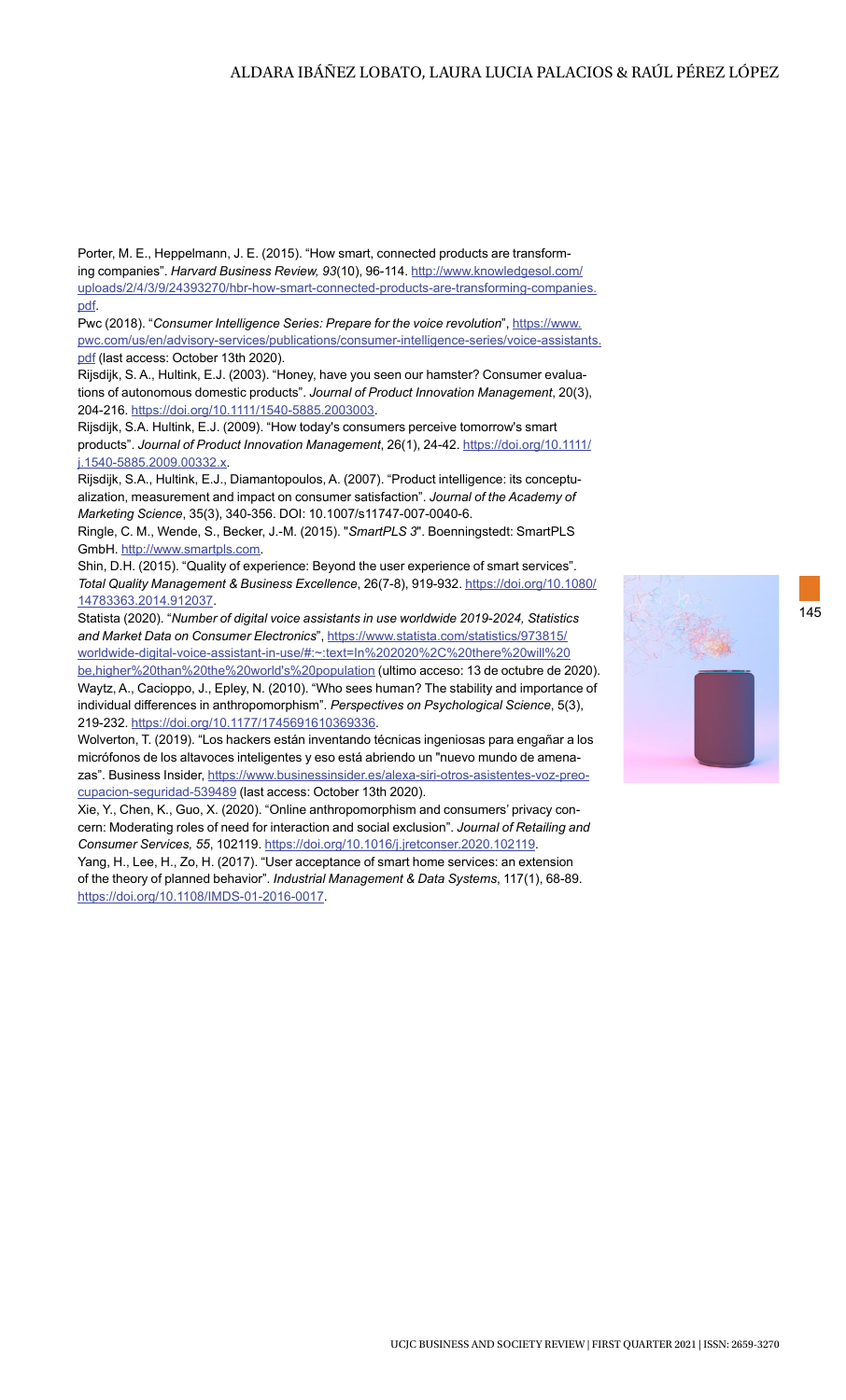#### **NOTES**

1. **Acknowledgement:** The authors wish to thank the MINECO of the Spanish Government (ECO 2017-83993-P), the Government of Aragón and the European Social Fund (S054-Generés Research Group), and the University of Zaragoza and Ibercaja (JIUZ-2018-SOC-08).

# **APPENDIX 1**

| <b>VARIABLE</b>                | <b>ITEMS</b>                                                                                                                                                                                                        | <b>REFERENCES</b>                     |
|--------------------------------|---------------------------------------------------------------------------------------------------------------------------------------------------------------------------------------------------------------------|---------------------------------------|
| <b>Autonomy</b>                | Home voice assistants<br>goas its own way.<br>takes the initiative.<br>works independently.<br>does things by itself                                                                                                |                                       |
| <b>Adaptability</b>            | Home voice assistants<br>can learn.<br>improves its-self.<br>acts on the basis of previously collected<br>information.<br>delivers a better performance over time.                                                  |                                       |
| <b>Reactivity</b>              | Home voice assistants<br>observes its environment.<br>keeps an eye on its environment.<br>directly adapts its behaviour to the environment.                                                                         | Rijsdijk and<br><b>Hultink (2007)</b> |
| <b>Ability to</b><br>cooperate | Home voice assistants<br>communicates with other devices<br>can be attached to other products.<br>achieves a common goal in cooperation with<br>other products.<br>works better in cooperation with other products. |                                       |
| <b>Multifunctionality</b>      | This product<br>has multiple functions.<br>can do a lot.<br>performs multiple tasks.<br>fulfils multiple functional needs.                                                                                          |                                       |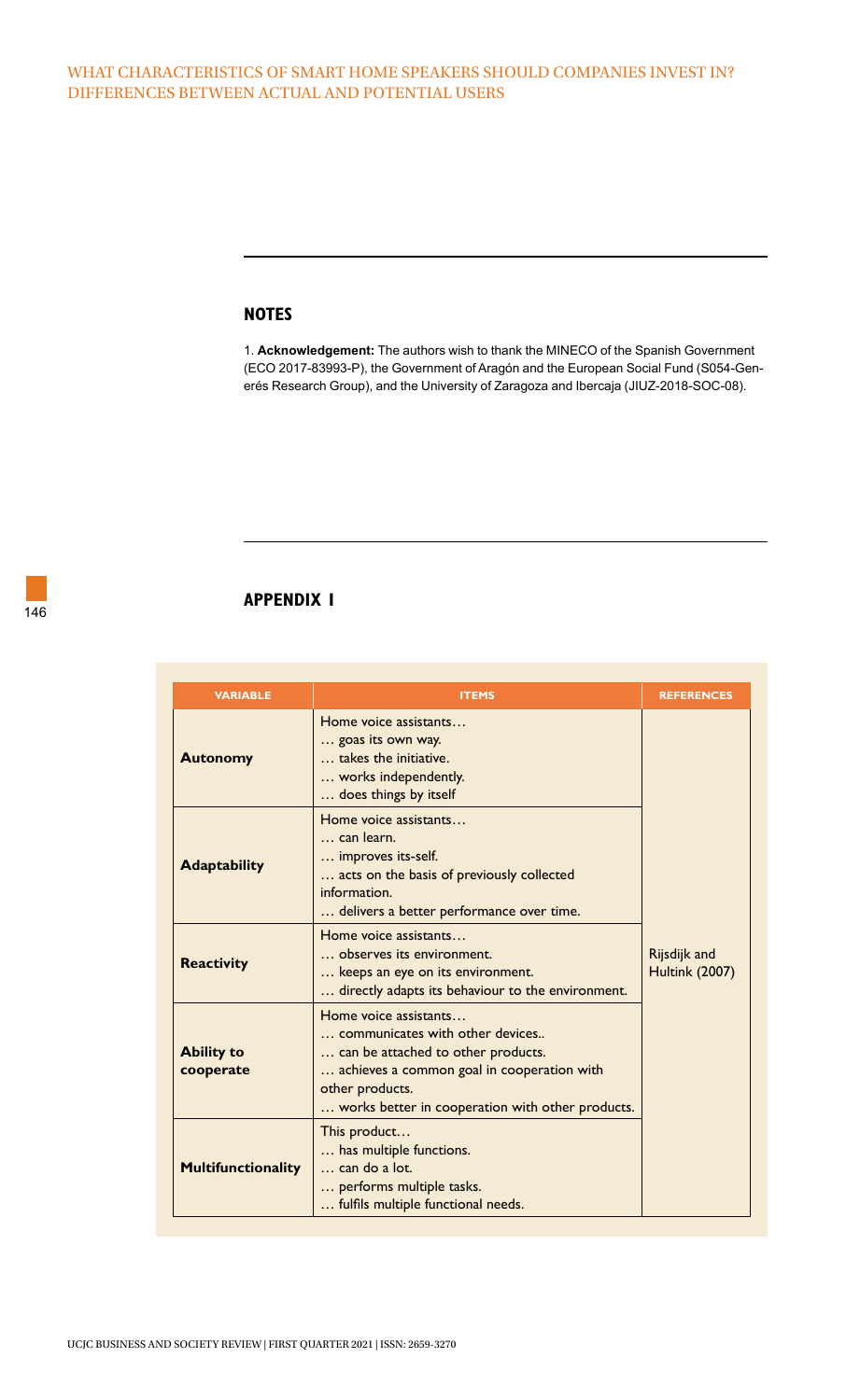| Human-like<br>interaction | Home voice assistants<br>consults the user.<br>assists the user.<br>starts a dialogue with the user.<br>explains to the user how it should be used.<br>explains what it is doing.                                                                                                          |                                           |
|---------------------------|--------------------------------------------------------------------------------------------------------------------------------------------------------------------------------------------------------------------------------------------------------------------------------------------|-------------------------------------------|
| <b>Personality</b>        | Home voice assistants<br>has human properties.<br>has its own character.<br>is like a person.<br>behaves like a human being.                                                                                                                                                               |                                           |
| User satisfaction         | The experience that I have had with my home voice<br>assistant has been satisfactory.<br>In general terms, I am satisfied with my home voice<br>assistant.<br>In general, I am satisfied with the service I have<br>received.<br>I am happy that I purchased this home voice<br>assistant. | Liao et al.<br>(2017), Oliver<br>(1987)   |
| Intention to use          | I intend to use home voice assistants in the future<br>I expect to use home voice assistants in my daily life<br>in the future.<br>I plan to use home voice assistants frequently in the<br>future.                                                                                        | Dermentzi, and<br>Papagiannidis<br>(2018) |



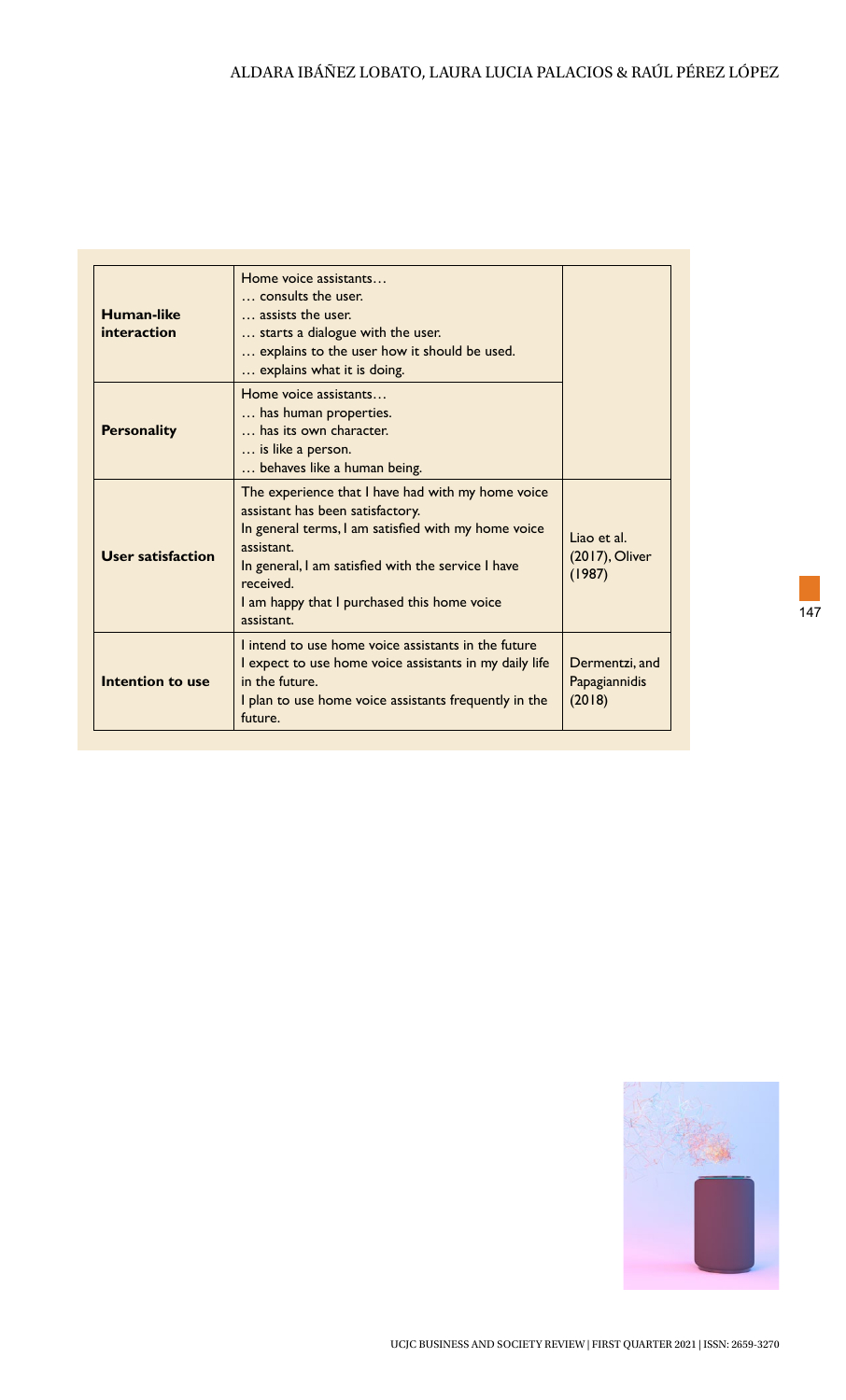



**Aldara Ibáñez Lobato** University of Zaragoza  $\equiv$ 735025@unizar.es





**Laura Lucia Palacios**  University of Zaragoza  $\equiv$ llucia@unizar.es



**Raúl Pérez López**  University of Zaragoza  $\equiv$ raperez@unizar.es

¿En qué elementos de los altavoces inteligentes tienen que invertir las empresas? Diferencias entre usuarios actuales y potenciales

What characteristics of smart home speakers should companies invest in? Differences between actual and potential users

# **1. INTRODUCCIÓN**

Con el denominado "*Internet of Things*", la comunicación ha superado sus fronteras posibilitando la interacción entre personas y objetos, e incluso entre objetos con objetos (Novak y Hoffman, 2019; Hoffman y Novak, 2018).

En la década de 2010 emergieron los Asistentes de voz virtuales como una plataforma de servicios basada en la inteligencia artificial. Entre estos, actualmente se incluyen *Google Assistant, Alexa, Siri* o *Cortana*, capaces de responder preguntas o de buscar información solicitada por los usuarios, de llamar por teléfono o enviar un mensaje, e incluso de integrar en sí mismo el sistema interconectado de las casas inteligentes (Hoffman y Novak, 2018; Yang et al., 2017). De acuerdo con Statista, en 2020 habrá 4,2 billones de asistentes de voz siendo usados en distintos aparatos y se estima que en 2024 habrá 8,4 billones de unidades, por lo que los individuos tendrían más de un asistente de voz en uso. Alexa, en 2019, se incorporó en más de 60.000 aparatos inteligentes diferentes.

**M310**

**CÓDIGOS JEL:** Recepción: Septiembre 2020. Aceptación: Diciembre 2020 DOI: 10.3232/UBR.2021.V18.N1.04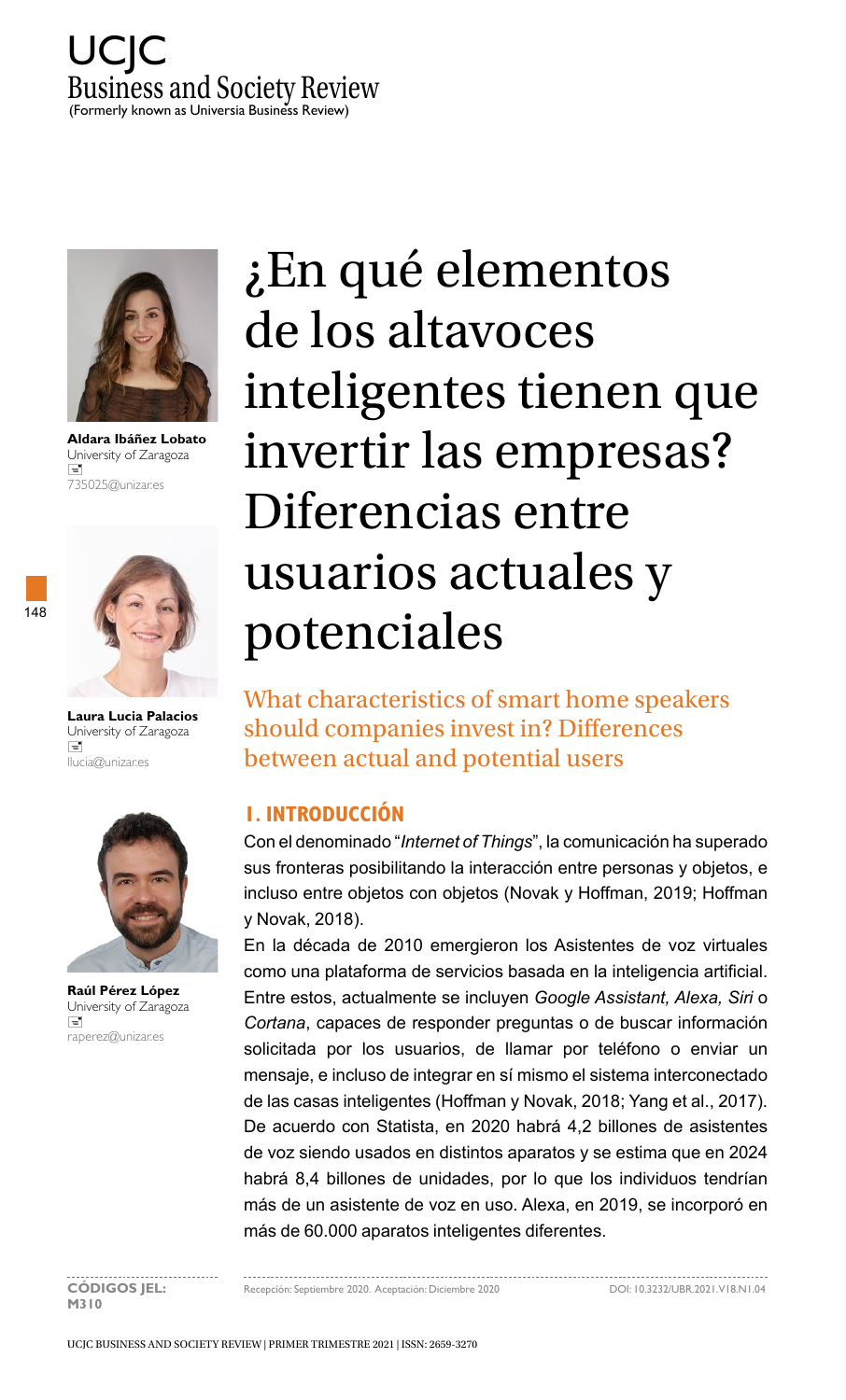

#### **RESUMEN DEL ARTÍCULO**

El presente trabajo persigue dos objetivos: examinar la importancia de las características de los productos inteligentes en la satisfacción de los usuarios y la intención de uso de los adoptantes, y analizar el posible efecto cuadrático de tres de estas características, autonomía, personalidad e interacción humana. Los resultados muestran que no todas las características de los productos inteligentes influyen de la misma forma en la satisfacción de los usuarios y en las intenciones de uso de los adoptantes. Finalmente, se ofrece una serie de recomendaciones para las empresas fabricantes y comercializadoras de productos inteligentes.

#### **EXECUTIVE SUMMARY**

The aim of the research is double. First, it aims to examine the importance of smart product features on users' satisfaction and adopters' purchasing intentions. Second, we want to analyse the possible quadratic effect of three features, autonomy, personality and human interaction on the two outcomes. The results show that the features of smart products that influence users' satisfaction differ from those of adopters' purchasing intentions. Finally, interesting managerial implications for smart product producers and dealers are offered.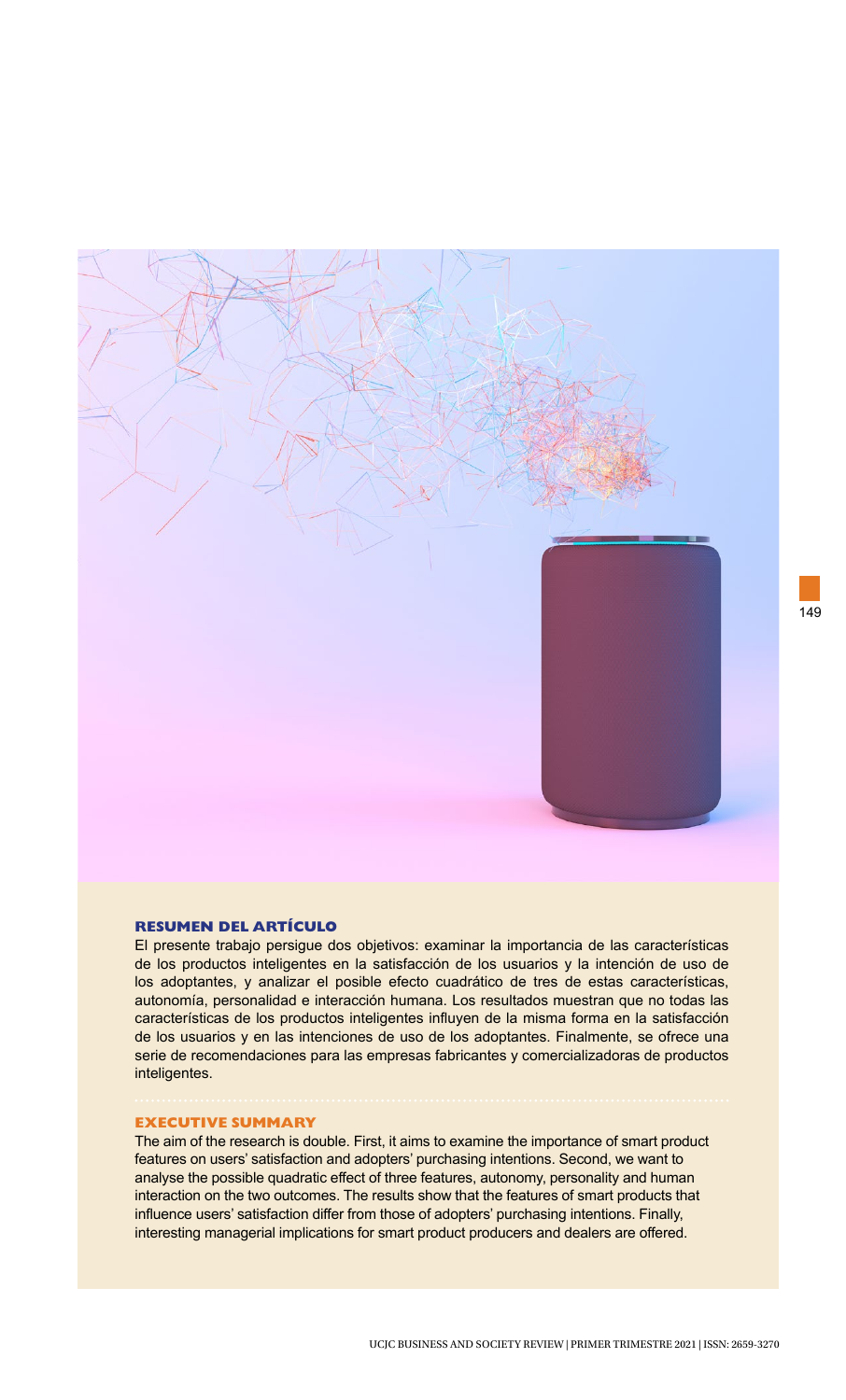La mayoría de los trabajos se han centrado en examinar la intención de uso de los productos inteligentes (Mani y Chouk, 2017, Rijsdijk y Hultink, 2009) con alguna excepción (Lee y Shin, 2018; Rijsdijk y Hultink, 2003) que ha examinado la satisfacción con productos con distinto nivel de inteligencia, incorporando todas las características de los llamados productos inteligentes. En estos trabajos previos, los productos inteligentes no incorporaban características como la personalidad o la humanización, de tanta importancia en la actualidad. Cada vez hay más asistentes en tiendas que son virtuales y que se les incorpora un elevado nivel de antropomorfismo dotándolos de simpatía, personalidad y otras características

*La decisión de comprar o usar un nuevo producto o la satisfacción sobre el mismo no tiene por qué tener los mismos determinantes.* humanas. Mientras que en relación con características como la colaboración con otros sistemas y la diversa funcionalidad del dispositivo, el consumidor siempre muestra una actitud positiva, ¿qué ocurre con la autonomía, la personalidad y la humanización? ¿Es siempre un efecto positivo o puede llegar a generar desconfianza que una máquina sepa mucho de nosotros y tome decisiones como un humano? Los trabajos previamente citados, consideraban el impacto de las características de los productos inteligentes de forma conjunta, y no entraban en el impacto individual de cada una de esas características en la satisfacción de los usuarios. Por

otro lado, respecto a la intención de usar los productos inteligentes, los estudios previos se han centrado en examinar factores relativos a la facilidad de uso, a los beneficios percibidos de forma general (Hsu y Lin, 2016; Mani y Chouk, 2017) sin entrar en el efecto de cada una de las características del producto inteligente. Hasta el momento, ningún trabajo se ha centrado en examinar qué aspectos de los productos inteligentes son realmente valorados por el consumidor, y por lo tanto, a cuáles deben prestar atención e invertir los directivos de I+D de las empresas, así como cuáles son especialmente importantes en su estrategia de comunicación.

La decisión de comprar o usar un nuevo producto o la satisfacción sobre el mismo no tiene por qué tener los mismos determinantes. Es relevante examinar esas dos decisiones ya que la satisfacción está basada en la valoración real tras el uso y experiencia (fuente interna) con el producto mientras que la intención de uso evalúa las características por la valoración realizada de las mismas en base a fuentes externas como la estrategia de marketing y la estrategia en publicidad y comunicación. Mientras que la satisfacción puede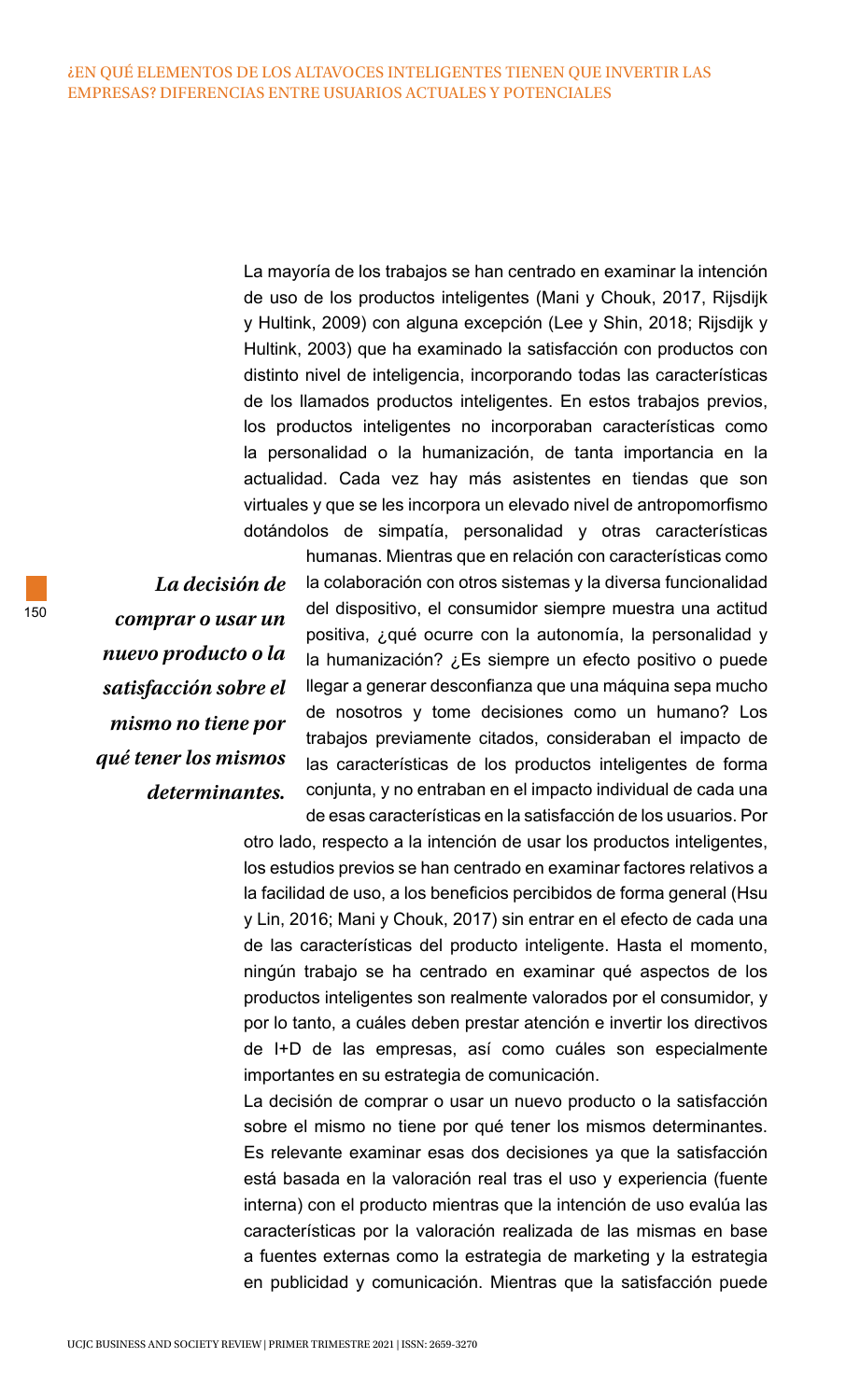determinar comportamientos del cliente que pueden hacer aumentar su rentabilidad para la empresa, la intención de uso indica el ritmo de adopción y los potenciales clientes de la empresa, relacionándose directamente con sus ventas. Ello hace que los consumidores generen unas expectativas sobre el uso y las características del producto que luego pueden no cumplirse, generando en ese caso insatisfacción y dando lugar a dejar de usarlo y a no recomendarlo. Sin embargo, a pesar de la importancia de este aspecto no hay trabajos que examinen ambas decisiones sobre un mismo producto. El objetivo del trabajo es doble. En primer lugar, determinar qué características de los productos inteligentes influyen en la satisfacción de los actuales usuarios de altavoces inteligentes y cuáles influyen sobre la intención de usar el producto. En segundo lugar, analizar qué tipo de relación existe entre la autonomía, la personalidad y la interacción humana con la satisfacción y las intenciones de uso de los asistentes de voz.

El trabajo se estructura de la siguiente manera. Tras la introducción, se explican las características de los productos inteligentes. Posteriormente se explica la metodología para la recolección de los datos y el tratamiento de los mismos para continuar exponiendo los resultados, finalizando el trabajo con una discusión, unas implicaciones prácticas, limitaciones y futuras líneas de investigación.

## **2. ASISTENTES DE VOZ (HOME VOICE ASSISTANTS)**

Los asistentes de hogar inteligentes ofrecen un servicio que se puede activar bien por voz o de forma táctil, a través del mismo aparato o de otros dispositivos móviles. El uso que se realiza de estos dispositivos es muy variado dando lugar a utilizar todas o solo una parte de sus capacidades. Los altavoces inteligentes proporcionan un gran número de funcionalidades y ventajas para sus usuarios. Estos dispositivos permiten escuchar música, jugar en línea, navegar por Internet o comunicarte con otros usuarios. Además, ofrecen la oportunidad de buscar información en Internet, realizar la compra o programar tareas. Además, un aspecto destacable es que pueden utilizarse como centros de control, a través de los cuales el usuario puede controlar otros dispositivos y realizar tareas del hogar, como encender y apagar las luces, programar la lavadora, o la calefacción, cambiar la temperatura del hogar, o decirle a la cafetera que le prepare un café caliente a la hora del desayuno (McLean y Osei-Frimpo, 2019; Barcelos et al., 2018).

#### **PALABRAS CLAVE**

asistente de voz, satisfacción, intención de uso, autonomía, personalidad, interacción humana.

#### **KEYWORDS**

voice assistant, satisfaction, usage intention, autonomy, personality, human-like interaction.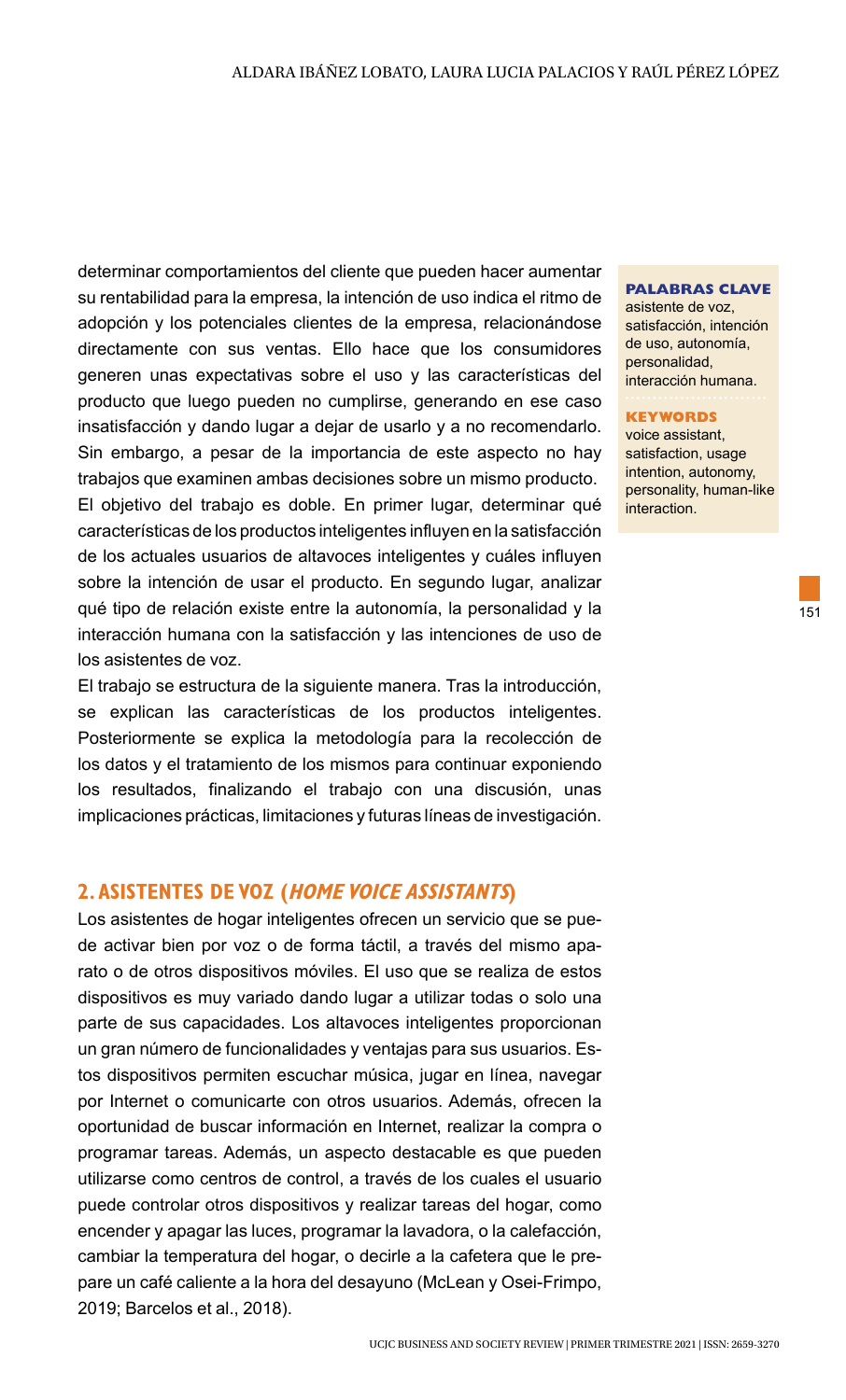Sin embargo, de acuerdo con el informe de Pwc (2018) "Prepare for the voice revolution", el 56% de los usuarios nunca han usado el asistente para controlar otros aparatos, usándolo principalmente para tareas básicas. A pesar de todas estas ventajas, hay una serie de aspectos que generan desconfianza al usuario. Este tiene miedo de fallos que puedan ocurrir al dejar que un robot controle aspectos de la casa como la calefacción o los sistemas de seguridad. Otros aspectos que ponen en entredicho estos aparatos inteligentes están relacionados con la privacidad y seguridad. Para que el asistente sea realmente útil para el usuario, el asistente debe estar a la escucha constante y recogiendo información del entorno. Para las empresas, la información obtenida permite ofrecer productos y servicios personalizados y más ajustados a los gustos de los usuarios del producto e incluso realizar recomendaciones y sugerencias ayudando así a la toma de decisiones del consumidor. Los asistentes virtuales están construidos mediante sensores y micrófonos que deben estar activados constantemente. Las empresas que están detrás de estos asistentes dicen que los aparatos no graban nada salvo que se diga la palabra de activación. Sin embargo, estos aparatos pueden ser activados por error pudiendo grabar información privada y sensible o también existen ya hackers que han conseguido activar dichos aparatos para que abran coches o garajes (Wolverton, 2019).

En España más de 50% de internautas españoles usan un altavoz inteligente (Marketing News, 2019). De acuerdo con ese estudio publicado, "la mayoría de los usuarios emplean los altavoces para tareas sencillas como escuchar música (90,3% de los usuarios de altavoces inteligentes), saber el tiempo (84,1%), hacer preguntas generales (70,8%), y conocer las noticias (66,4%)". Todas estas funcionales las usan mientras realizan tareas del hogar (72,6%) y al despertarse o antes de salir de casa (46,9%). En dicho estudio, se revela que la pérdida de privacidad es la principal desventaja de estos aparatos inteligentes destacando que son fáciles de usar y cómodos como las principales ventajas.

# **3. HIPÓTESIS**

El grado en que un producto se considera inteligente dependerá de que el producto tenga una serie de capacidades (Rijsdijk y Hultink 2009; 2003): autonomía, reactividad, adaptabilidad, multifuncionalidad, capacidad de cooperación, interactividad,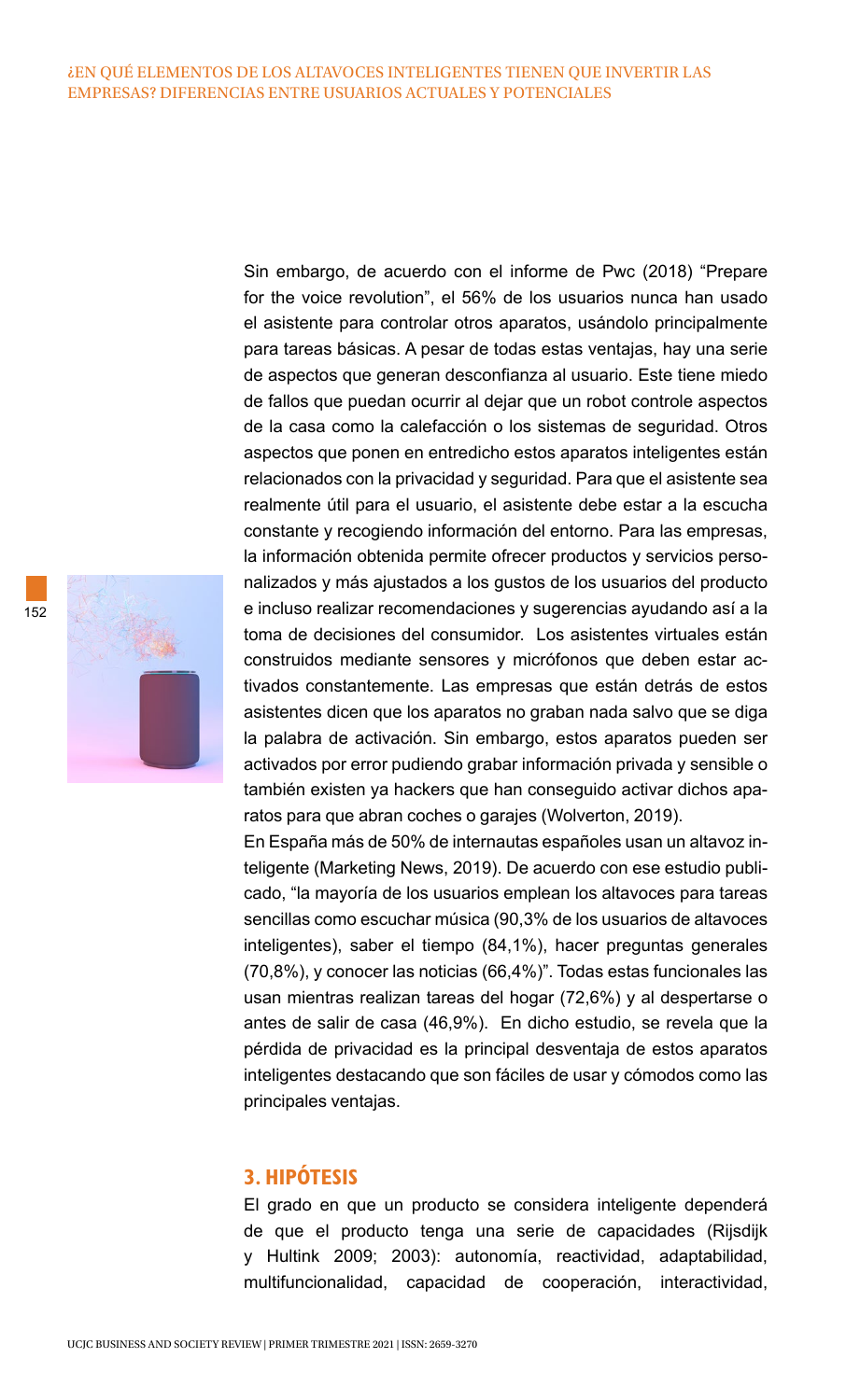personalización e interacción de tipo más humano. Todas ellas están pensadas para generar valor para el usuario y por ello deberían ser valoradas positivamente en el proceso de decisión de compra, pero pocos estudios han determinado si es así. Lee y Shin (2018) encontraron que las dimensiones de adaptabilidad y multifuncionalidad son las que realmente son relevantes para el usuario en el contexto del smartphone. Sin embargo, ¿eso mismo ocurrirá en el contexto de los asistentes de voz inteligentes (smart home speakers)? En este apartado se van a examinar todas las características de los productos inteligentes y su influencia en la satisfacción del usuario actual y en la intención de uso de los no usuarios.

A continuación se van a exponer las hipótesis y el modelo que se va a examinar (**Figura 1**).



#### Figura 1. **Modelo teórico**

# **3.1. Autonomía**

La autonomía es la capacidad del producto para tomar sus propias decisiones sin necesidad de interactuar con el usuario (Rijsdijk y Hultink, 2003, 2009; Rijsdijk, et al, 2007). Varios trabajos han propuesto que la autonomía del producto genera ahorros en tiempo y esfuerzo pudiendo incluso ser muy eficientes (Porter y Heppelman, 2015). Por otro lado, la autonomía genera riesgos e incertidumbre.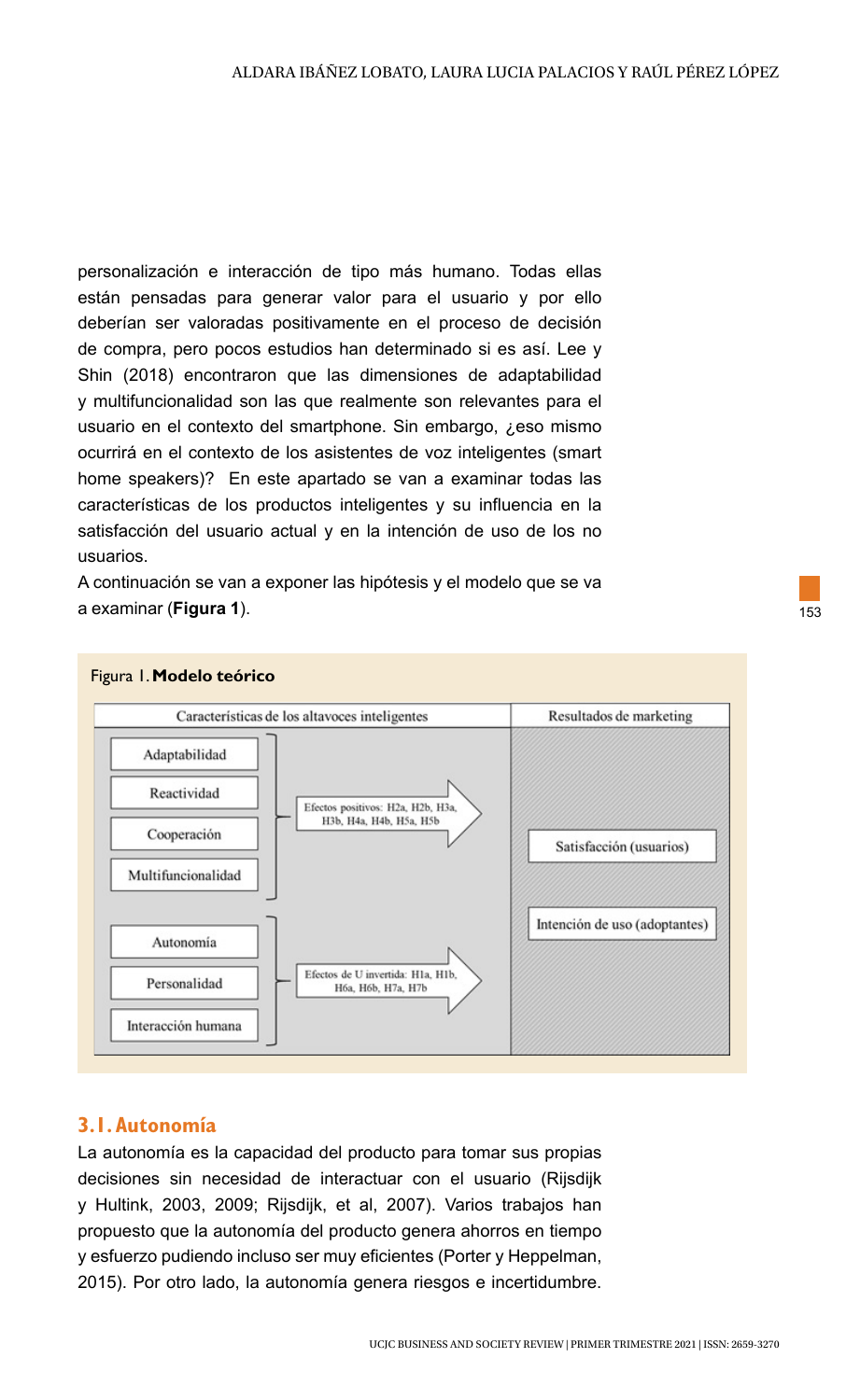Rijsdijk y Hultink (2009) encontraron que para algunos productos, la autonomía tenía un efecto cuadrático sobre las ventajas percibidas del producto. Niveles bajos de autonomía generaban desconfianza, siendo necesarios mayores niveles para que los usuarios percibieran sus ventajas. En ese sentido encontraron que conforme aumenta la autonomía el nivel de beneficios percibidos se incrementaba hasta que llegaba un punto de inflexión en el que la autonomía tenía un efecto negativo sobre los mismos. Así, se propone:

*H1a: la autonomía tendrá un efecto cuadrático negativo (forma de U invertida) sobre la satisfacción de los usuarios.*

*H1b: la autonomía tendrá un efecto cuadrático negativo (forma de U invertida) sobre la intención de uso.*

#### **3.2. Adaptabilidad**

La adaptabilidad es la capacidad del producto de aprender y de adaptarse a la información del entorno y de otros dispositivos (Rijsdijk et al., 2007). Para ello, los dispositivos deben recoger información del entorno, tratarla e incorporarla en algoritmos para mejorar el funcionamiento del dispositivo, su interacción con el usuario y ofrecer un mejor servicio. El comportamiento o actividad del dispositivo va cambiando de acuerdo con los resultados de la interacción con el usuario (Maass y Varshney, 2008). Lee y Shin (2018) encontraron que esta capacidad daba lugar a la satisfacción del usuario. Por ello, se propone:

*H2a: la adaptabilidad tendrá un efecto positivo sobre la satisfacción de los usuarios.*

*H2b: la adaptabilidad tendrá un efecto positivo sobre la intención de uso.*

## **3.3. Reactividad**

La reactividad es la capacidad de reacción ante cambios en el entorno de acuerdo con lo que se conoce como estímulo-respuesta (Rijsdijk y Hultink, 2009). Esta capacidad sugiere que, por ejemplo, se enciendan las luces cuando uno llegue a casa. Otro ejemplo son las lavadoras que de acuerdo a la cantidad de ropa y la suciedad de la misma deciden la cantidad de detergente que se debe usar, o los secadores que modifican la temperatura del aire de acuerdo a cómo cambia la humedad del pelo en el proceso de secado para no dañarlo. Esta capacidad de reacción dará lugar a un mejor servicio y por ello a una mayor satisfacción y puede ser un factor determinante

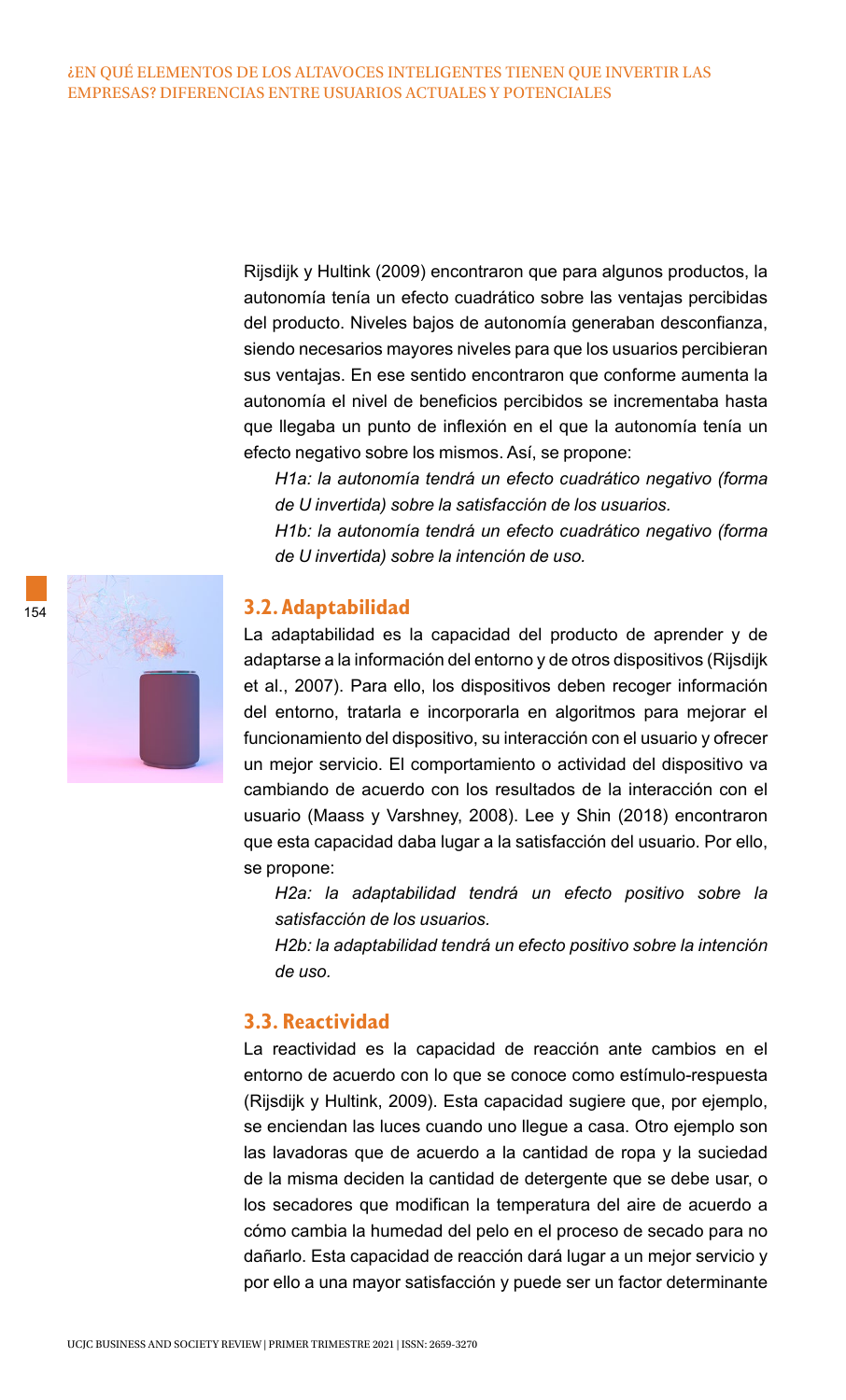para decidir probar el producto. Por ello, se propone:

*H3a: la reactividad tendrá un efecto positivo sobre la satisfacción de los usuarios.*

*H3b: la reactividad tendrá un efecto positivo sobre la intención de uso.*

# **3.4. Cooperación**

Un aspecto relevante de los productos inteligentes es la capacidad de cooperar y trabajar con otros dispositivos o productos para alcanzar un objetivo común (Rijsdijk et al., 2007). Hoffman y Novak (2018) sugieren que es la cooperación entre dispositivos lo que genera un servicio para el usuario y una mejor experiencia para el cliente creando un sistema de servicios interconectados. Así, los asistentes de hogar inteligentes permiten controlar otros dispositivos gracias a la existencia de una conectividad entre ellos. Entre las funciones que pueden llegar a hacer se encuentran el control de la temperatura, el sistema de iluminación de la casa, el sistema de seguridad o el control de pequeños electrodomésticos. Esa conectividad entre distintos productos del hogar incrementará su funcionalidad y beneficios, así como la satisfacción del usuario y su uso, pudiendo ser uno de los factores relevantes para decidir probar el producto. Por ello se propone:

*H4a: la cooperación tendrá un efecto positivo sobre la satisfacción de los usuarios.*

*H4b: la cooperación tendrá un efecto positivo sobre la intención de uso.*

## **3.5. Multifuncionalidad**

La dimensión multifuncionalidad hace referencia a que un producto se puede utilizar para diversas actividades (Rijsdijk et al., 2007). Así, los asistentes del hogar inteligentes pueden usarse para escuchar música, recibir información, llamar, comprar online o activar y desactivar otros dispositivos. Esta capacidad hace que los usuarios perciban una ventaja por realizar todo desde un único dispositivo (Lee y Shin, 2018). Cuantas más actividades y servicios diferentes pueda ofrecer el producto, mayor será su valor dando lugar a una mejor actitud hacia ese producto (Shin, 2015), así como mayor será la satisfacción del usuario y sus intenciones de uso.

*H5a: la multifuncionalidad tendrá un efecto positivo sobre la satisfacción de los usuarios.*

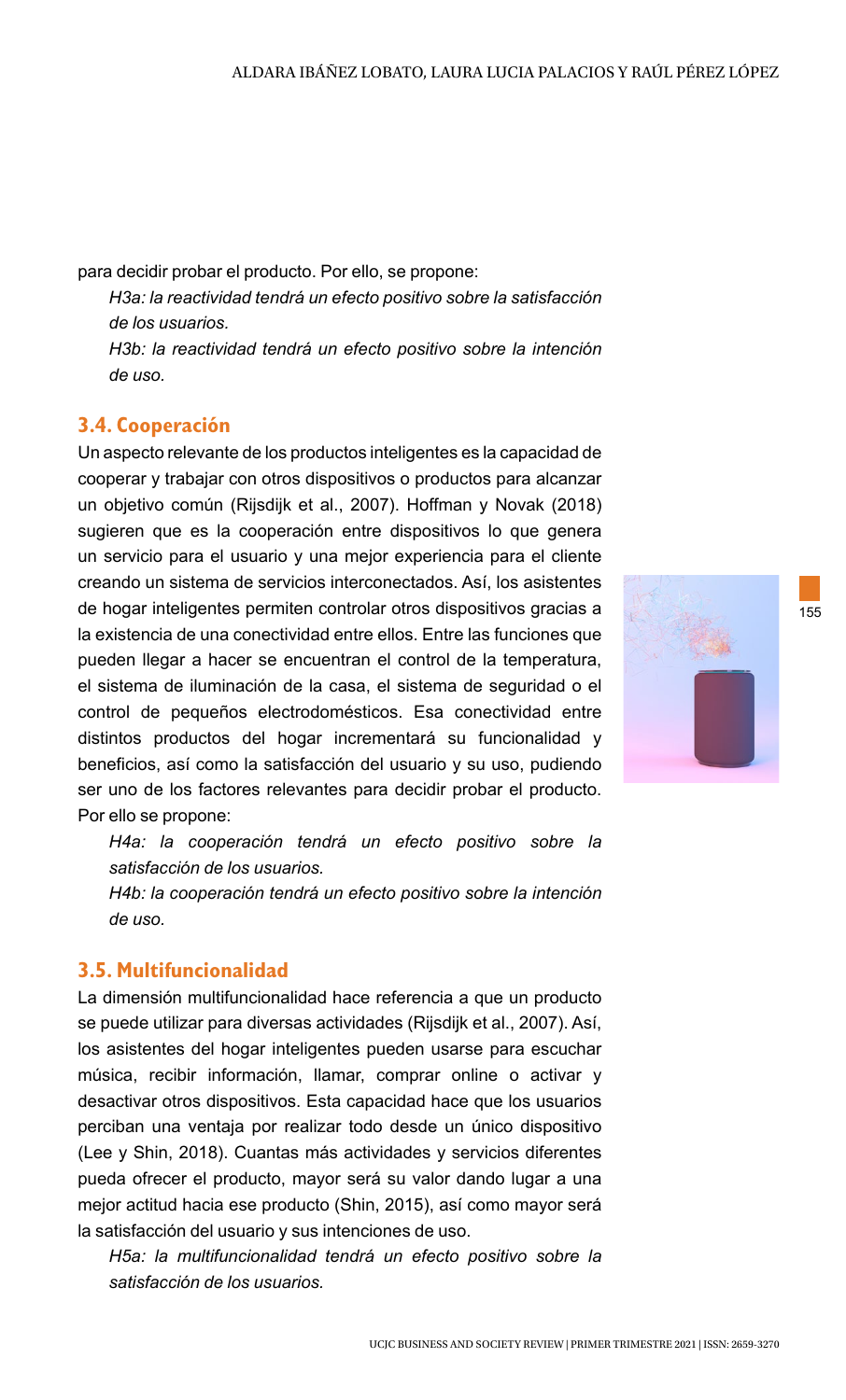*H5b: la multifuncionalidad tendrá un efecto positivo sobre la intención de uso.*

## **3.6. Personalidad**

La personalidad se refiere a la habilidad del producto o dispositivo de poseer una personalidad y estados emocionales, atribuyendo características similares a las de los humanos (Epley et al., 2007; Waytz et al., 2010). Esta característica sugiere que el producto o dispositivo puede poseer un aspecto más humano o que muestre características humanas como sentido del humor, emociones o ser sociable (Kim y Sundar, 2012).

156

La Teoría del Valle Misterioso (Mori, 1970) predice que un producto con un poco de personalidad humana tendrá efectos positivos sobre las reacciones humanas, generando actitudes y emociones positivas. Sin embargo, una vez que las máquinas llegan a poseer características que resultan "desconcertantemente humanas", las personas podemos encontrarlas molestas, y esas respuestas positivas se pueden tornar en negativas, relacionadas con el miedo o la desconfianza (Mathur et al., 2020). Siguiendo la Teoría del Valle Misterioso, este estudio propone las siguientes hipótesis:

*H6a: la personalidad tendrá un efecto de U invertida sobre la satisfacción de los usuarios.*

*H6b: la personalidad tendrá un efecto de U invertida sobre la intención de uso.*

# **3.7. Interacción humana**

La interacción humana hace referencia al grado en que el producto o dispositivo interactúa de una forma natural y humana. Lee and Shin (2018) sugieren que aquellos productos que actúan de una forma más humana generan unas emociones y sensaciones positivas, dando lugar a una mayor satisfacción. Siguiendo la misma propuesta que en la personalidad, de acuerdo con la Teoría del Valle Misterioso, una interacción más humana, como una voz muy similar a la humana, puede ser satisfactorio, pero si crea confusión puede llevar a la desconfianza y disminuir las intenciones de uso (Xie et al., 2020). Así, proponemos las siguientes hipótesis:

*H7a: una interacción humana tendrá un efecto de U invertida sobre la satisfacción de los usuarios.*

*H7b: la interacción humana tendrá un efecto de U invertida sobre la intención de uso.*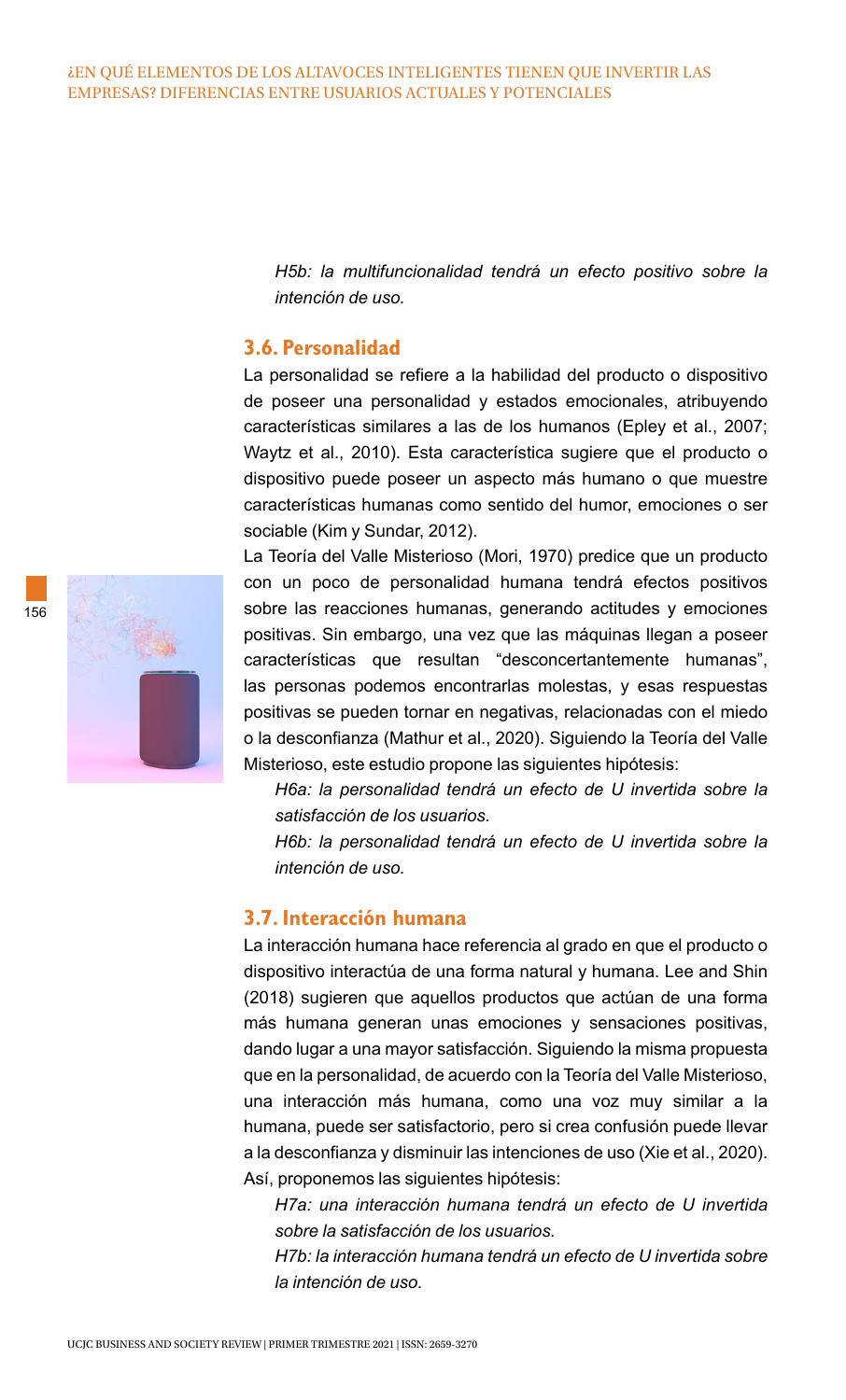# **4. METODOLOGÍA**

Para dar respuesta a ello, se llevó a cabo una encuesta a través de la plataforma MTurk sobre los asistentes de voz inteligentes en el hogar en junio de 2019, teniendo como población objetivo a los usuarios actuales y potenciales de dichos asistentes. Para aquellos que no usaban el producto, se les incluyó un pequeño vídeo de lo que se puede hacer con este tipo de productos para que vieran sus posibles usos, la interacción con el usuario y pudieran valorar las distintas características del asistente. Se obtuvieron 935 respuestas de las cuales 607 corresponden a individuos que tenían un altavoz inteligente y 328 a individuos que no tenían ningún altavoz inteligente. La **tabla 1** muestra la distribución de cada muestra en relación a variables descriptivas.

|                              | <b>USUARIOS %</b> | <b>NO USUARIOS %</b> |  |  |  |  |  |
|------------------------------|-------------------|----------------------|--|--|--|--|--|
| Sexo                         |                   |                      |  |  |  |  |  |
| Hombre                       | 52.8              | 53.1                 |  |  |  |  |  |
| Mujer                        | 47.2              | 46.9                 |  |  |  |  |  |
| Nivel educativo              |                   |                      |  |  |  |  |  |
| - Sin estudios               | 8.4               | 12                   |  |  |  |  |  |
| - Estudios no universitarios | 35.1              | 31.3                 |  |  |  |  |  |
| - Graduados                  | 40.2              | 47.2                 |  |  |  |  |  |
| - Máster o Doctorado         | 16.2              | 9.5                  |  |  |  |  |  |
| Edad                         |                   |                      |  |  |  |  |  |
| $18 - 25$                    | 16.93             | 10.36                |  |  |  |  |  |
| $26 - 35$                    | 44.87             | 46.03                |  |  |  |  |  |
| $36 - 45$                    | 25.83             | 21.95                |  |  |  |  |  |
| 46-55                        | 8.61              | 11.89                |  |  |  |  |  |
| 56-65                        | 3.47              | 7.31                 |  |  |  |  |  |
| Mayor de 65                  | 0.83              | 2.43                 |  |  |  |  |  |
| Ingresos anuales             |                   |                      |  |  |  |  |  |
| Menos de 8000\$              | 5.5               | 10.4                 |  |  |  |  |  |
| Entre 8000 y 15999           | 7.9               | 12.6                 |  |  |  |  |  |
| Entre 16000 y 24999          | 12.7              | 12.9                 |  |  |  |  |  |
| Más de 25.000                | 73.8              | 64.1                 |  |  |  |  |  |

#### Tabla 1. **Análisis descriptivo de la muestra**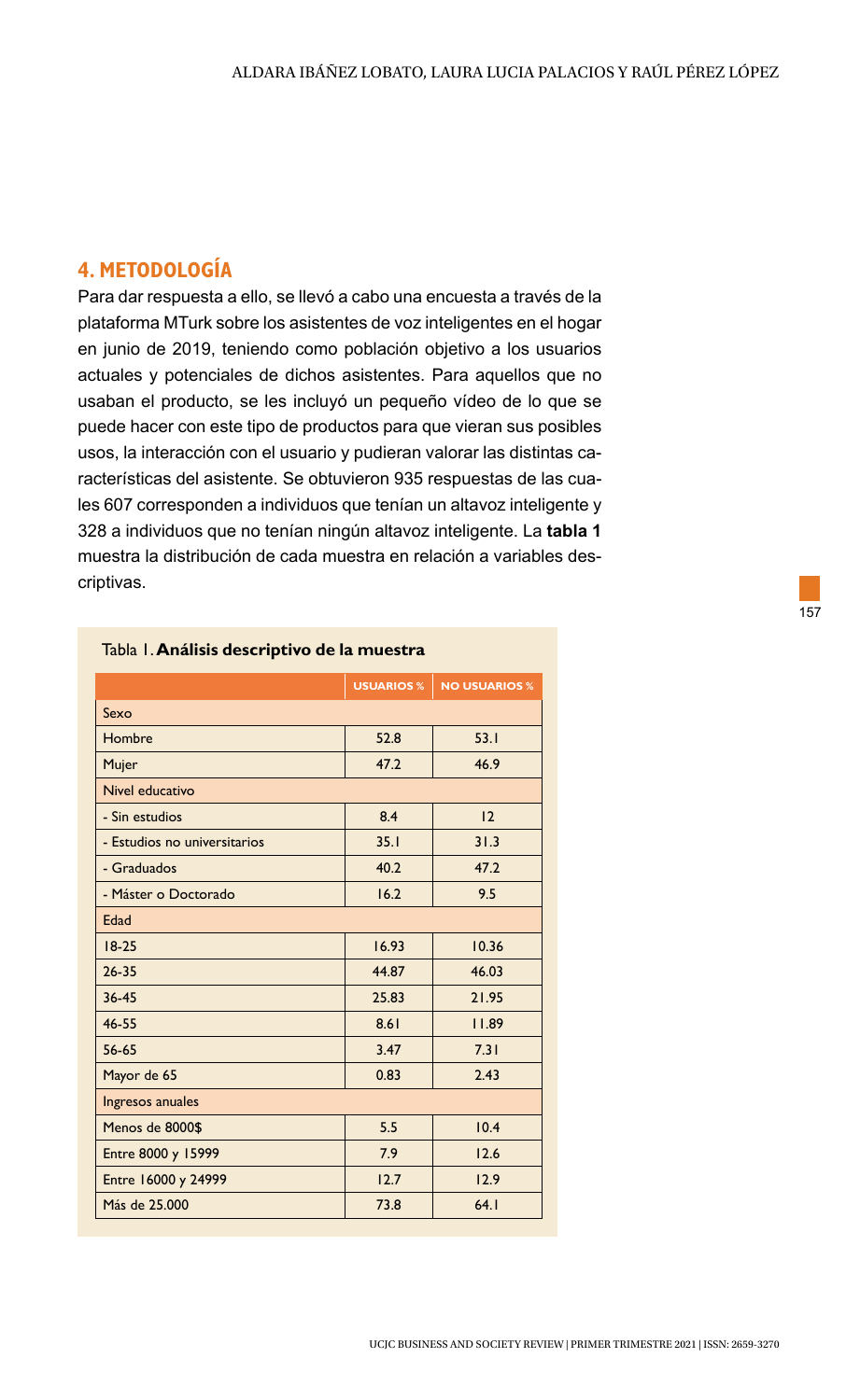Todos los constructos estaban medidos en escalas de Likert de 7 puntos (**Apéndice 1**). Las capacidades de autonomía, adaptabilidad, reactividad, cooperación, mulifuncionalidad, personalidad e interacción humana fueron medidas a través de los constructos reflejos propuestos por Rijsdijk y Hultink (2007). Respecto a las variables dependientes, satisfacción se mide mediante 4 ítems (Liao et al., 2017, Oliver 1987) mientras que la intención de usar está compuesta de tres ítems (Dermentzi, y Papagiannidis, 2018).

## **5. RESULTADOS**

## **5.1. Análisis del modelo de medida**

Se llevó a cabo un análisis de las características psicométricas para validar las variables utilizadas. El análisis aportó información para confirmar que existe unidimensionalidad, fiabilidad compuesta, validez convergente y discriminante. Para ello se utilizó tanto el programa SPSS como el Smartpls 3.0 La validez discriminante se analizó a través del criterio de Fornell y Larcker (1981) y el Heterotrait-Monotrait ratio (HTMT ratio).

Una vez validados los constructos, resultaba de interés conocer si existían o no diferencias significativas entre las puntuaciones de usuarios y de adoptantes (**Tabla 2**).

|                           | <b>MEDIA</b>    |            | <b>COMPARACIÓN DE MEDIAS</b> |                 |                                             |
|---------------------------|-----------------|------------|------------------------------|-----------------|---------------------------------------------|
| <b>VARIABLES</b>          | <b>Usuarios</b> | Adoptantes | Sig. (Prueba<br>de Levene)   | Sig. (Prueba t) | <b>DIFERENCIAS</b><br><b>SIGNIFICATIVAS</b> |
| Autonomía                 | 3,6668          | 3,1974     | 0.001                        | 0,000           | $\checkmark$                                |
| Adaptabilidad             | 3.8295          | 5,3133     | 0.000                        | 0,000           | $\checkmark$                                |
| <b>Reactividad</b>        | 3.9451          | 4,6850     | 0.000                        | 0,000           | $\checkmark$                                |
| Cooperación               | 5,4617          | 5,8163     | 0,252                        | 0,000           | $\checkmark$                                |
| <b>Multifuncionalidad</b> | 5.6297          | 5,9848     | 0.002                        | 0,000           | $\checkmark$                                |
| <b>Personalidad</b>       | 4,2364          | 3,6212     | 0,650                        | 0,000           | $\checkmark$                                |
| Interacción<br>humana     | 4.8460          | 4.8049     | 0.108                        | 0.629           | $\boldsymbol{\mathsf{x}}$                   |

#### Tabla 2. **Diferencia de medias entre Usuarios y Adoptantes**

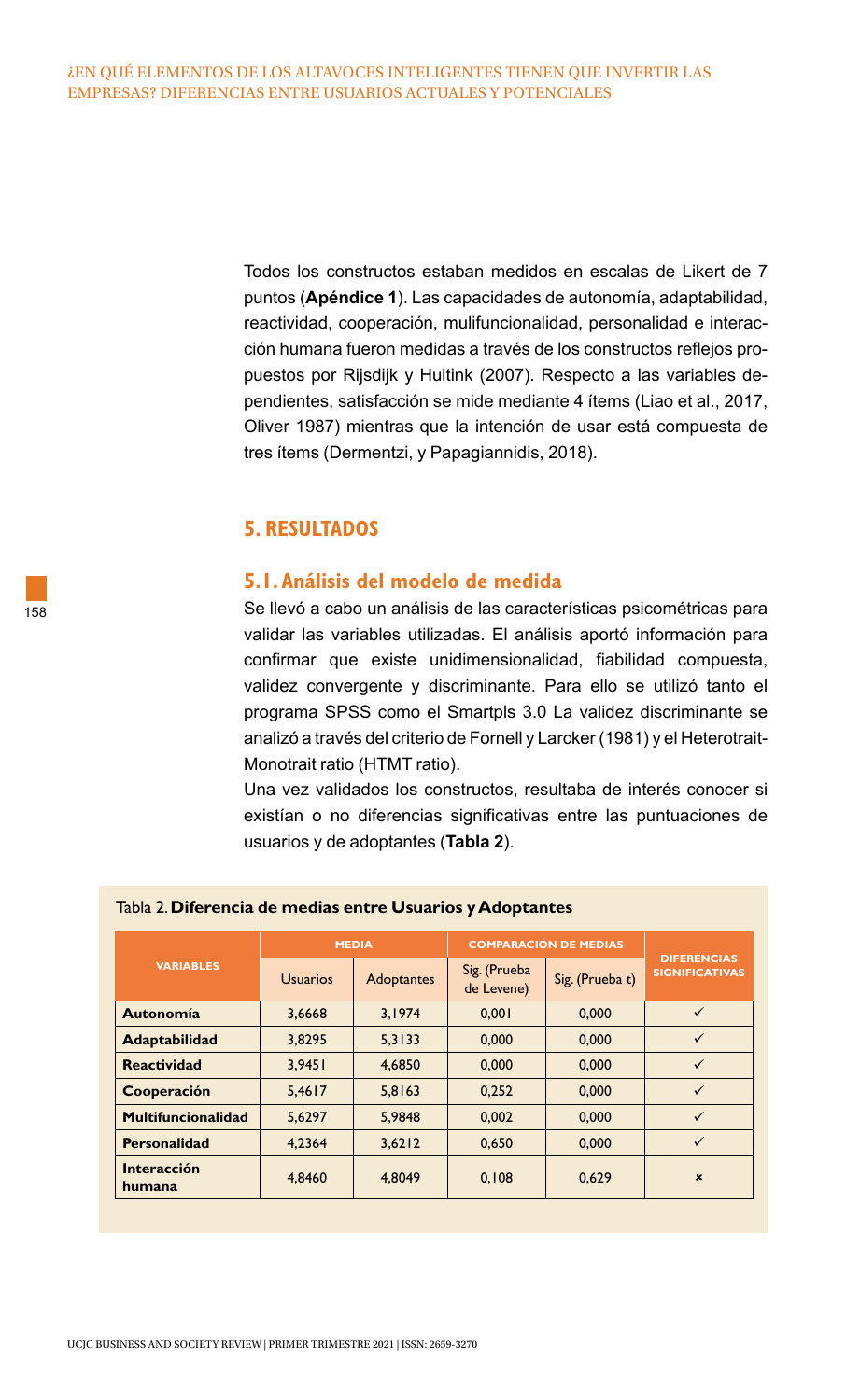Tal y como se observa (**tabla 2**), todas las variables cuentan con medias superiores a 3,5 tanto para usuarios como para adoptantes, a excepción de la característica de autonomía, la cual puntúa por debajo en el caso de los adoptantes (3,19). Es decir, en prácticamente la totalidad de los casos, la puntuación obtenida muestra una apreciación positiva en cada una de las características de los asistentes inteligentes.

El único caso en el que no existen diferencias es en la interacción humana. En el resto de las características propias de los asistentes de voz sí que se encuentran diferencias significativas entre ambos segmentos. Así, los usuarios valoran mejor la personalidad, y la autonomía, mientras que la adaptabilidad, reactividad, multifuncionalidad y cooperación son mejor valorados por los adoptantes.

## **5.2. Análisis del modelo estructural**

Para realizar el análisis del modelo estructural se empleó el software SmartPLS 3.0 (Ringle et al., 2015). La **tabla 3** muestra los resultados del modelo y se puede afirmar que ambos modelos tienen relevancia predictiva, siendo superior para el modelo de satisfacción.

Los resultados muestran que para los usuarios de los altavoces inteligentes la autonomía tiene un efecto cuadrático positivo en la satisfacción por lo que se rechaza H1a. Tal y como puede apreciarse en la **Figura 2**, este efecto es de U en el caso de la autonomía, donde su influencia sobre la satisfacción es negativa para valores bajos de la misma, mientras que para valores altos, el efecto es mayor. Sin embargo, este efecto es muy débil, siendo su efecto principal negativo. La adaptabilidad tiene un efecto negativo y la reactividad no tiene efecto significativo rechazándose H2a y H3a. Cooperación y multifunción tienen un efecto positivo y significativo, soportándose H4a y H5a. Respecto a las variables personalidad e interacción humana se había propuesto un efecto cuadrático pero solo la relación lineal es significativa y positiva rechazándose H6a y H7a. Por otro lado, respecto a la intención de uso, la autonomía, la adaptabilidad, la reactividad y la cooperación no tienen efectos significativos rechazándose H1b, H2b, H3b y H4b. El nivel de multifuncionalidad muestra un efecto positivo y significativo soportando la hipótesis H5b. Personalidad e interacción humana muestran un efecto cuadrático positivo, pero viendo las **figuras 3 y 4** se observa que la relación es solo positiva, y no de U invertida, rechazándose H6b y H7b.

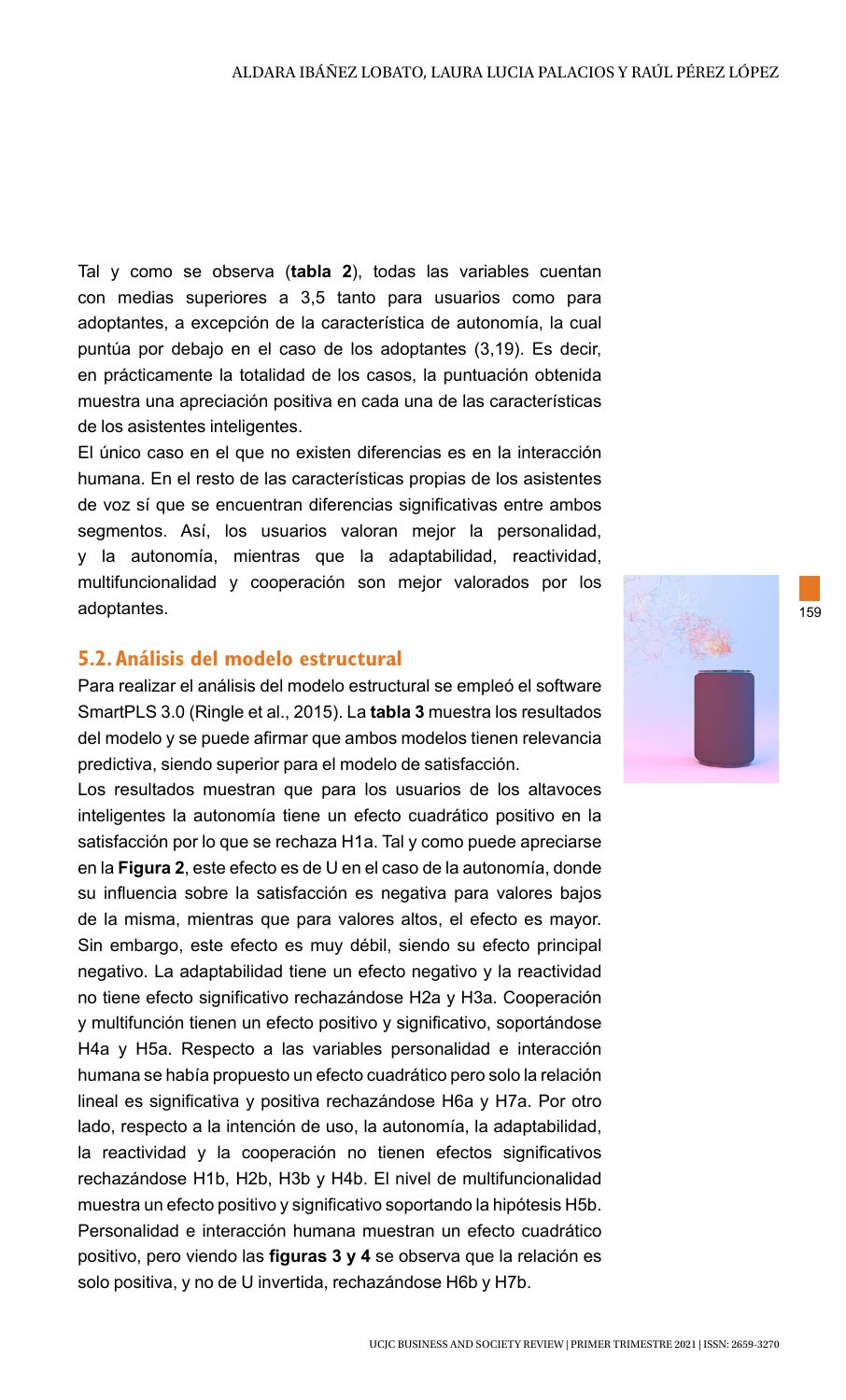#### ¿EN QUÉ ELEMENTOS DE LOS ALTAVOCES INTELIGENTES TIENEN QUE INVERTIR LAS EMPRESAS? DIFERENCIAS ENTRE USUARIOS ACTUALES Y POTENCIALES

|                                 | <b>SATISFACCIÓN</b> |                 |                  |             | <b>INTENCIÓN DE USO</b> |                  |
|---------------------------------|---------------------|-----------------|------------------|-------------|-------------------------|------------------|
|                                 | <b>Beta</b>         | <b>P</b> Values | <b>Hipótesis</b> | <b>Beta</b> | <b>P</b> Values         | <b>Hipótesis</b> |
| <b>Autonomia</b>                | $-0.119**$          | 0,035           | H1a              | 0,024       | 0,337                   | H1a              |
| Autonomía <sup>2</sup>          | $0.086**$           | 0,021           | rechazada        | $-0.024$    | 0,342                   | rechazada        |
| Adaptabilidad                   | $-0.108**$          | 0,048           | H2a<br>rechazada | 0,049       | 0,294                   | H2a<br>rechazada |
| <b>Reactividad</b>              | $-0.062$            | 0,146           | H3a<br>rechazada | $-0.071$    | 0, 127                  | H3a<br>rechazada |
| Cooperación                     | $0.168***$          | 0,000           | H4a<br>soportada | 0.017       | 0,391                   | H4a<br>rechazada |
| <b>Multifunción</b>             | $0.346***$          | 0,000           | H5a<br>soportada | $0.119*$    | 0,038                   | H5a<br>soportada |
| <b>Personalidad</b>             | $0,236***$          | 0,000           | H6a              | $0.261***$  | 0,000                   | H6a              |
| Personalidad <sup>2</sup>       | 0.043               | 0.165           | rechazada        | $0.091*$    | 0.070                   | rechazada        |
| Interacción humana              | $0.163***$          | 0.000           | H7a              | $0.200***$  | 0.004                   | H7a              |
| Interacción humana <sup>2</sup> | $-0,023$            | 0,244           | rechazada        | $0.060*$    | 0.089                   | rechazada        |
| Variables de control            |                     |                 |                  |             |                         |                  |
| <b>Edad</b>                     | $-0,036$            | 0, 135          |                  | $-0,047$    | 0, 164                  |                  |
| <b>Sexo</b>                     | $0.040*$            | 0, 100          |                  | $-0.017$    | 0,359                   |                  |
| Ingresos                        | 0.033               | 0, 161          |                  | $0.147***$  | 0,003                   |                  |
| $\mathbf{R}^2$                  | 0.406               |                 |                  | 0.226       |                         |                  |
| $\mathbf{Q}^2$                  |                     | 0.322           |                  | 0.198       |                         |                  |

## Table 3. **Structural model results**

\*\*\* significativo al 1%, \*\* significativo al 5%, \* significativo al 10%



#### Figura 2. **Efecto de la autonomía sobre la satisfacción**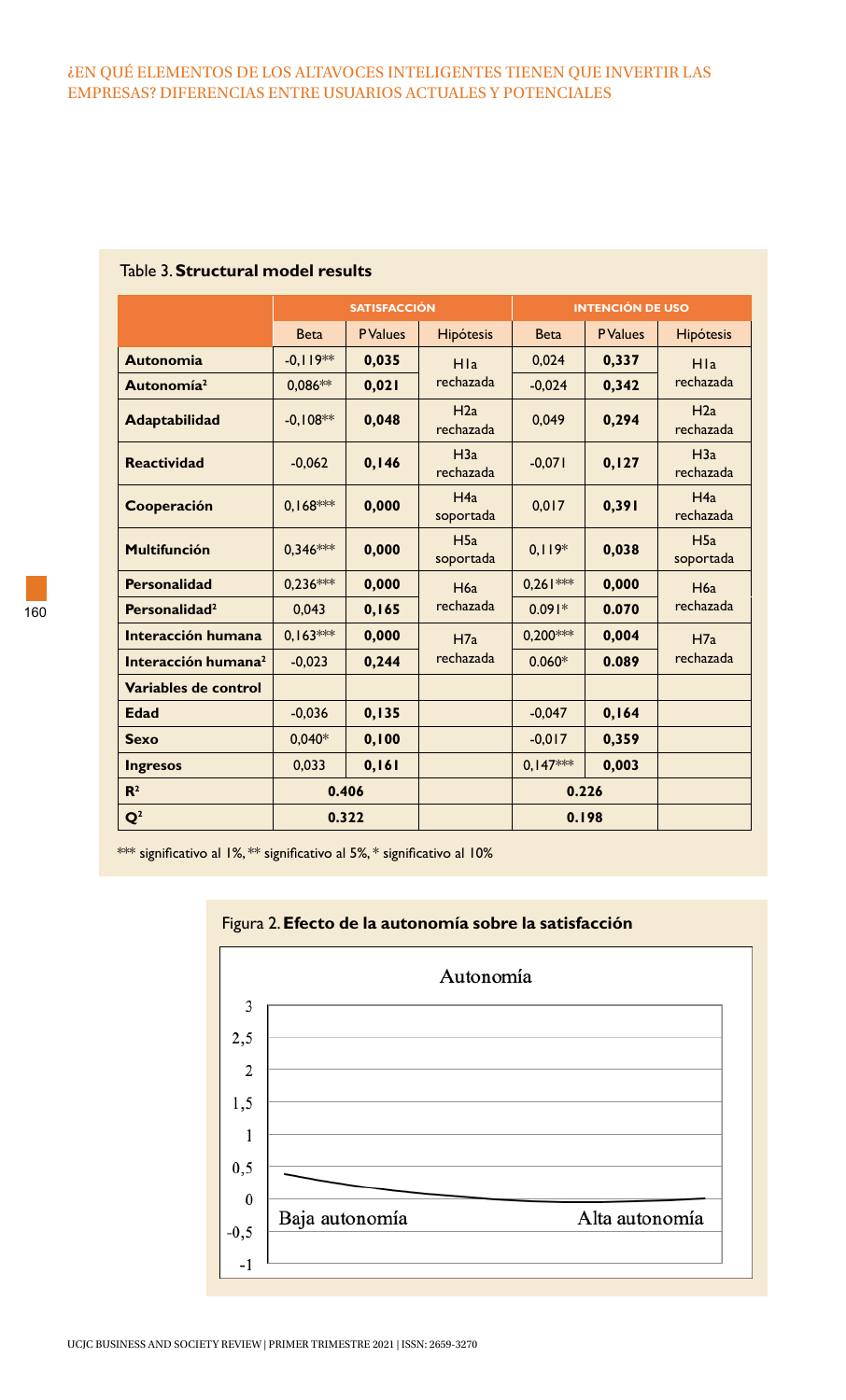

## Figura 3. **Efecto de la personalidad sobre la intención de uso**

Figura 4. **Efecto de la interacción humana sobre la intención de uso**



# **6. DISCUSIÓN**

El presente trabajo tiene un doble objetivo. Por un lado examinar la influencia de las características de los productos inteligentes en la satisfacción de los que ya poseen un altavoz inteligente y en la intención de uso de los que no poseen uno determinando si existen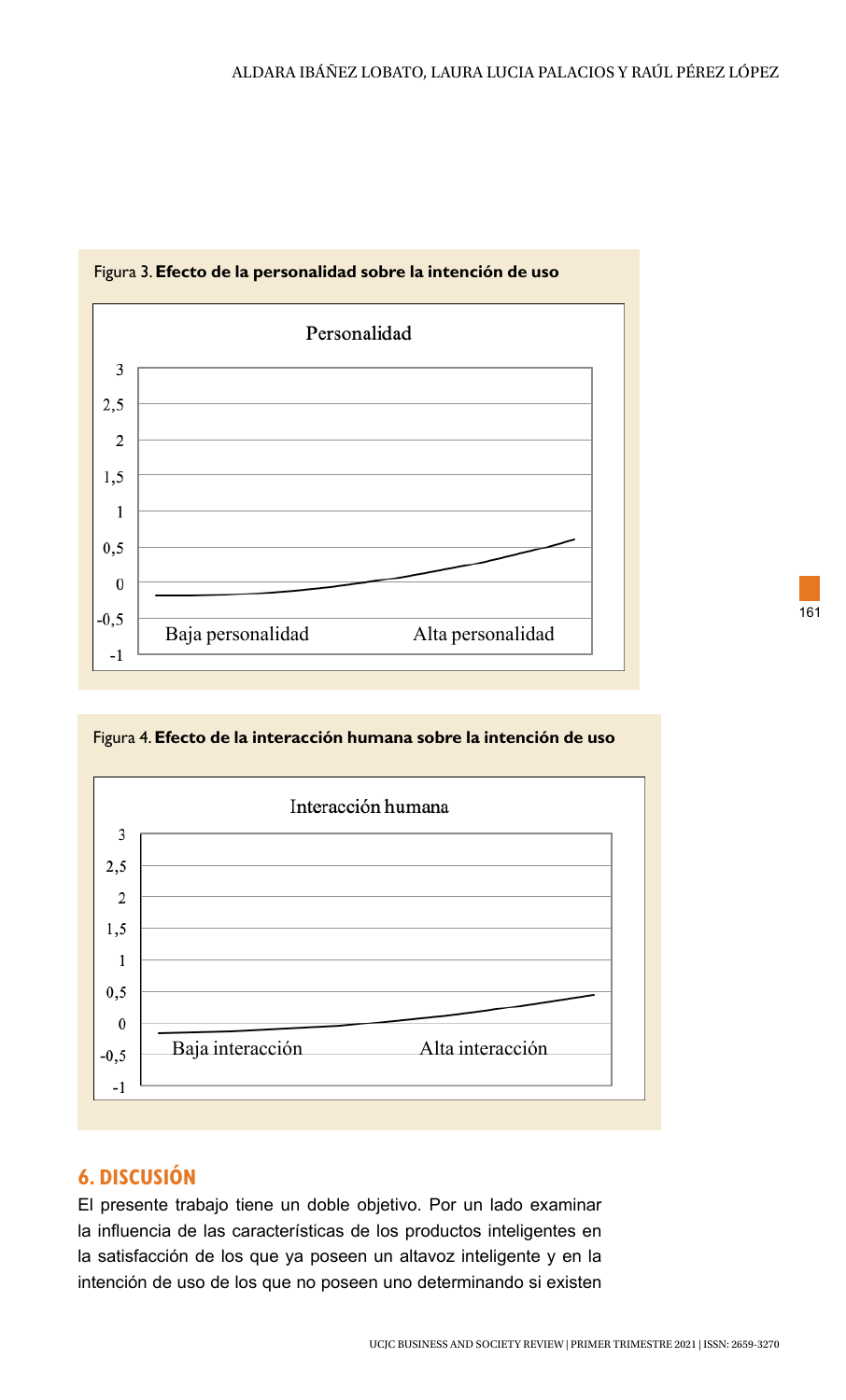o no diferencias entre ambos grupos. Por otro lado, determinar cómo es en el contexto de los altavoces inteligentes, la relación existente entre la autonomía, la personalidad y la humanización y la satisfacción y e intención de adoptar.

Los resultados muestran que el único aspecto no relevante en la satisfacción del usuario de altavoces inteligentes es la reactividad, un resultado similar al trabajo de Lee y Shin (2018). Entre las características expuestas, unas ejercen una barrera a la satisfacción y otras la enfatizan. Así, la autonomía y la reactividad reducen la satisfacción de los usuarios. En relación con la autonomía, tiene un efecto en U sobre la satisfacción, pero observando el gráfico, dicho efecto es muy leve, mostrando mayormente un efecto negativo entre esta característica y la satisfacción. Esto puede deberse al riesgo de errores posibles por dicha autonomía. En cuanto a la adaptabilidad, su efecto negativo puede deberse a que esa mayor adaptabilidad se consigue mediante la obtención de datos personales y del entorno tanto de forma abierta como encubierta dando lugar a posibles problemas de privacidad e intrusismo, que pueden redundar negativamente sobre la satisfacción.

La satisfacción del usuario de los smart speakers viene explicada por la capacidad de cooperación y la multifuncionalidad principalmente ya que es lo mejor valorado de estos productos, confirmando el resultado de esta última característica con trabajos previos (Lee y Shin, 2018). Además de eso, los resultados muestran que cuanto más natural y humana sea la interacción, así como cuanta más personalidad tenga el altavoz inteligente, más satisfacción genera. Por otro lado, los hombres están más satisfechos que las mujeres, aspecto que debería ser analizado con más detalle para determinar los motivos de ello, y la edad no es un factor relevante, siendo la satisfacción similar entre todos los grupos de edades y de nivel económico.

Respecto a la intención de uso, las características que influyen en esta decisión son la multifuncionalidad, la personalidad y la interacción humana. La autonomía, la adaptabilidad, la reactividad y la cooperación con otros productos inteligentes no son claves para esta decisión. Esto último puede deberse a que los adoptantes podrían no tener otros productos inteligentes con los que el altavoz pudiera cooperar, por lo que estas funcionalidades no serían tan importantes. El uso de los altavoces inteligentes es muy diverso, pero la mayoría de los usuarios los utilizan en un primer momento como



162

UCJC BUSINESS AND SOCIETY REVIEW | PRIMER TRIMESTRE 2021 | ISSN: 2659-3270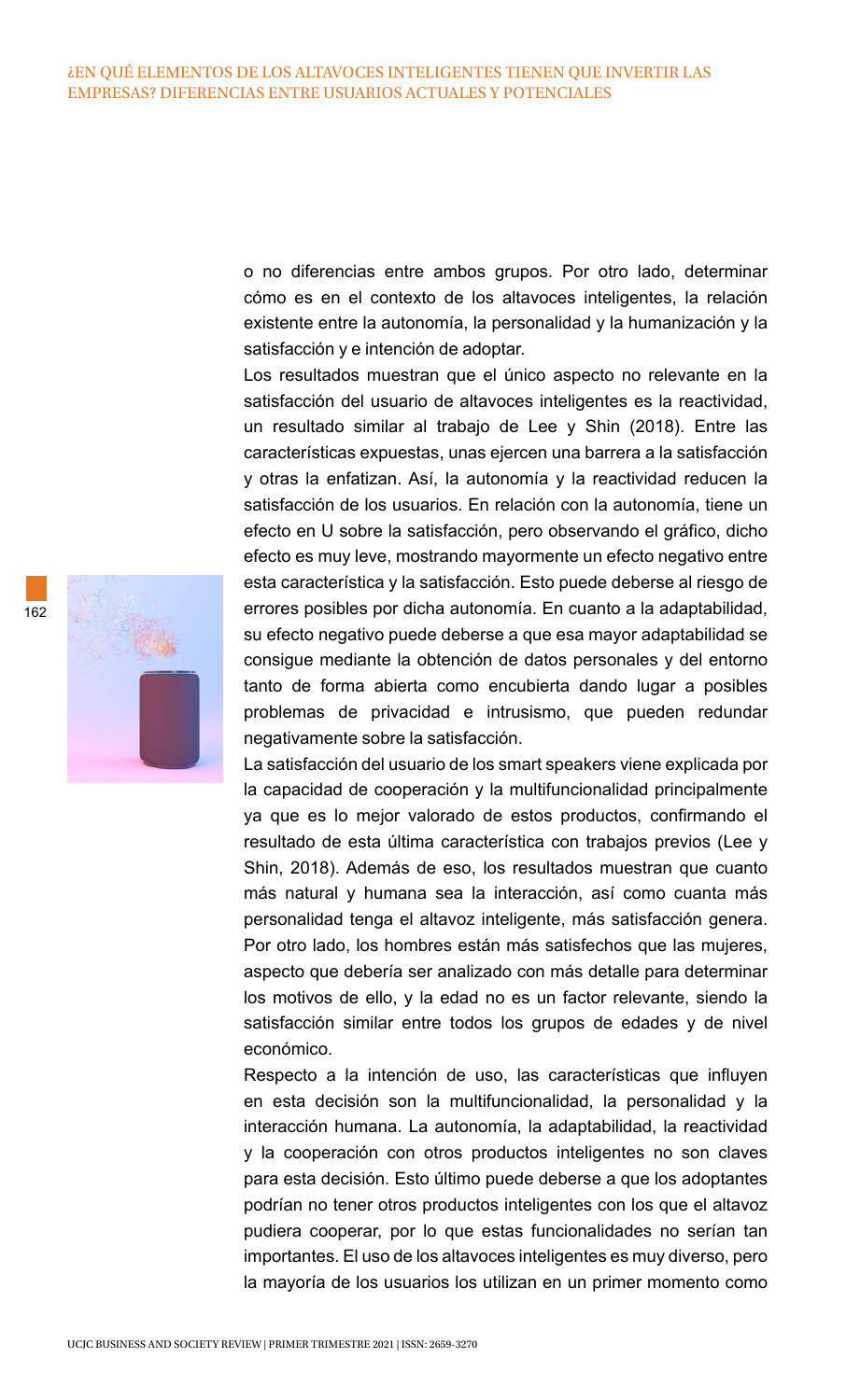una herramienta de entretenimiento y de búsqueda de información o recomendaciones. Para ese uso, los factores que pueden ser más relevantes coinciden con la multifuncionalidad, la personalidad y la interacción más humana. Por ello, parece que la decisión de uso estaría motivada por el uso que se le va a dar al producto más que por la valoración objetiva de las distintas características. Además, dicha decisión de compra dependerá también del nivel de ingresos, tal y como muestran nuestros resultados. Esto puede tener dos lecturas. Por un lado que el precio puede ser un factor decisivo para decidir si se compra o no, y por otro lado, si se asocia un mayor nivel de ingresos con una mayor formación, entonces que aquellas personas con mayor formación o nivel educativo son las más propensas a comprar el producto. De ser así, las empresas deberían preocuparse por resaltar la facilidad de uso del producto en sus campañas y la no necesidad de una formación elevada. El uso de personas de diferentes status o nivel educativo podrían aparecer en las campañas publicitarias para eliminar esa posible barrera.

Los resultados del trabajo también permiten aportar una serie de directrices para las empresas del sector de los altavoces inteligentes y para otras empresas que quieran incorporar asistentes de voz en sus tiendas, consiguiendo así una satisfacción del usuario. En primer lugar, los fabricantes de altavoces inteligentes deberían tener en cuenta que, mientras que casi todas las características de estos productos analizadas son relevantes para afectar a la satisfacción de los usuarios, únicamente la multifuncionalidad, la personalidad y la interacción humana coinciden en la intención de uso y en la satisfacción de los clientes. De acuerdo con estos resultados, sugerimos que para seguir generando valor, las empresas deben continuar ampliando el abanico de funciones que ofrecen los altavoces, sin olvidarse de la importancia de la cooperación entre aparatos. Un aspecto importante es que las empresas deben invertir en I+D para mejorar las capacidades de interacción humana de los asistentes y perfeccionar su personalidad. En relación con la primera, aspectos como la velocidad de respuesta, la capacidad de escucha y la tesitura de la voz pueden constituir algunas de las mejoras a incluir, mientras que en relación con la segunda, los asistentes pueden mostrar reacciones más humanas en la interacción, incluyendo aspectos como el humor y la ironía, pero también la compasión o la alegría. Algo que, sin duda, debe ir acompañado de una voz más humana. Todo ello, mejoraría la satisfacción del usuario y su experiencia con la empresa.

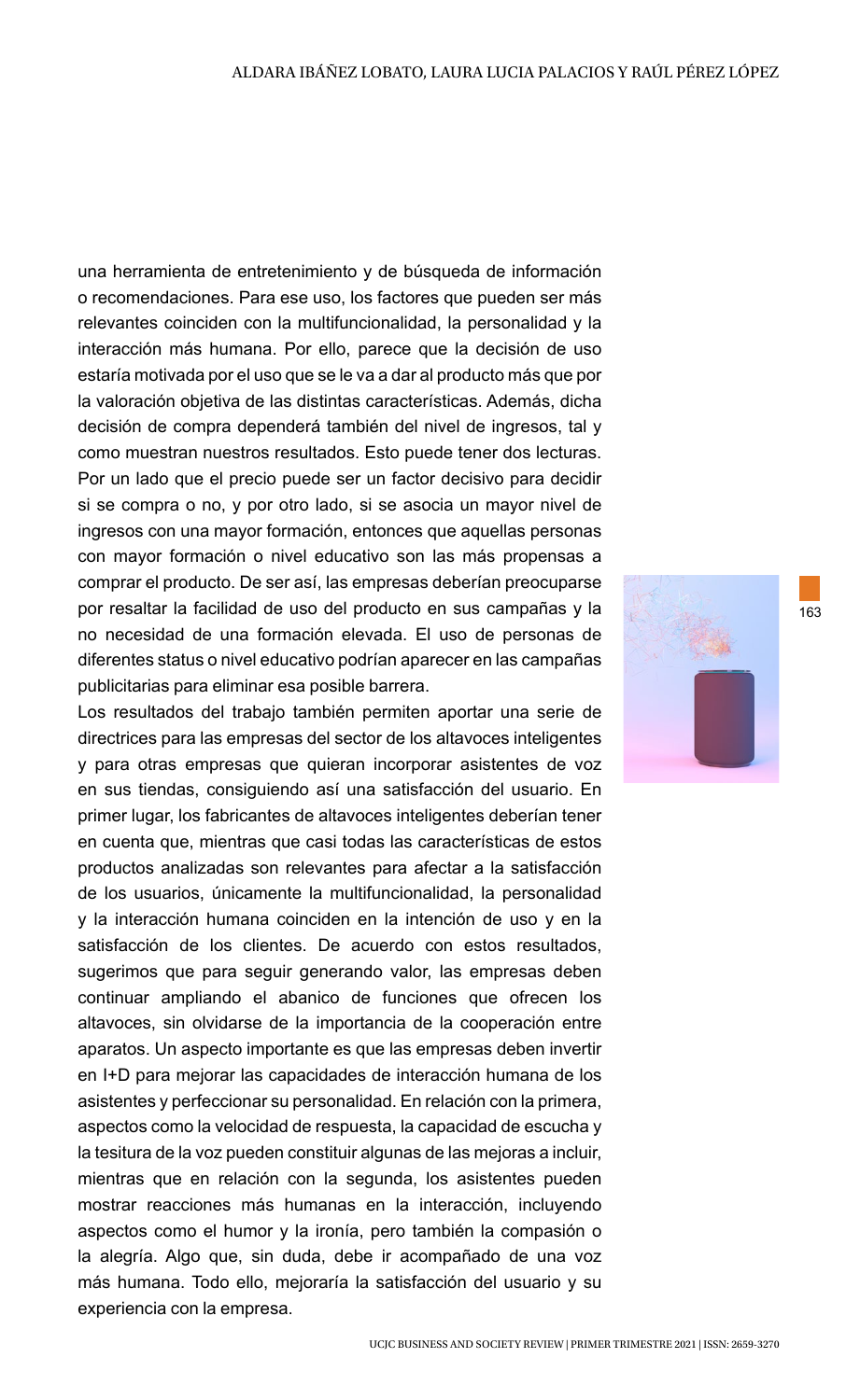Estos resultados resultarán interesantes para las empresas minoristas, ya que cada vez se están produciendo más compras por voz usando estos asistentes (OC&C, 2017). Además, estas empresas podrían generar valor usando asistentes virtuales en sus tiendas. Cada vez es más común el uso de los asistentes virtuales en las tiendas, implementados en la actualidad por el Covid-19. Esos asistentes pueden resolver dudas a los clientes, y en tiendas con un proceso más avanzado de inteligencia artificial, se podría implementar una cooperación con otras áreas permitiendo la realización de pedidos por voz y de recolección de productos, facilitando así el proceso de compra, haciéndolo menos costoso para el cliente y mejorando su experiencia con la empresa. Todo ello, sin olvidarnos de acompañarlo al mismo tiempo de un trato más humano del asistente.

En segundo lugar, las empresas deben tener en cuenta que la autonomía y la adaptabilidad sigue generando muchas dudas, probablemente debido a la preocupación sobre la privacidad y el intrusismo que conlleva la recogida de datos necesaria para desarrollar esta habilidad que supone aprender del entorno y conocer más al usuario. En este sentido, las empresas deberían incidir en este aspecto y recalcar el procedimiento de recolección de datos; qué información es necesaria para realizar una función determinada, o cómo puede ejercer sus derechos el usuario. La privacidad es un aspecto que preocupa cada vez más a los individuos, y las empresas deberían ser más transparentes en el uso y gestión de la información que recopilan los asistentes de voz.

Por último, cabe destacar que la adaptabilidad es muy valorada por los posibles adoptantes, pero no tanto por los usuarios. Es posible que mientras que la capacidad de aprendizaje sea un aspecto atractivo en un primer momento, una vez adquirido, surgen los miedos sobre privacidad e intrusismo ya comentados. Por ello, parece recomendable que las expectativas que se formen sobre adaptabilidad deberían ser realistas y que el mensaje de las empresas debería reconocer su lado oscuro y ofrecer soluciones al mismo, como las que se han enumerado anteriormente.

El trabajo no está exento de limitaciones dando lugar a ampliaciones o futuras líneas de trabajo. La primera limitación está relacionada con la muestra. La muestra es de usuarios y adoptantes americanos por lo que los resultados podrían variar si se realizara el estudio en Europa. La valoración e importancia de cada una de las

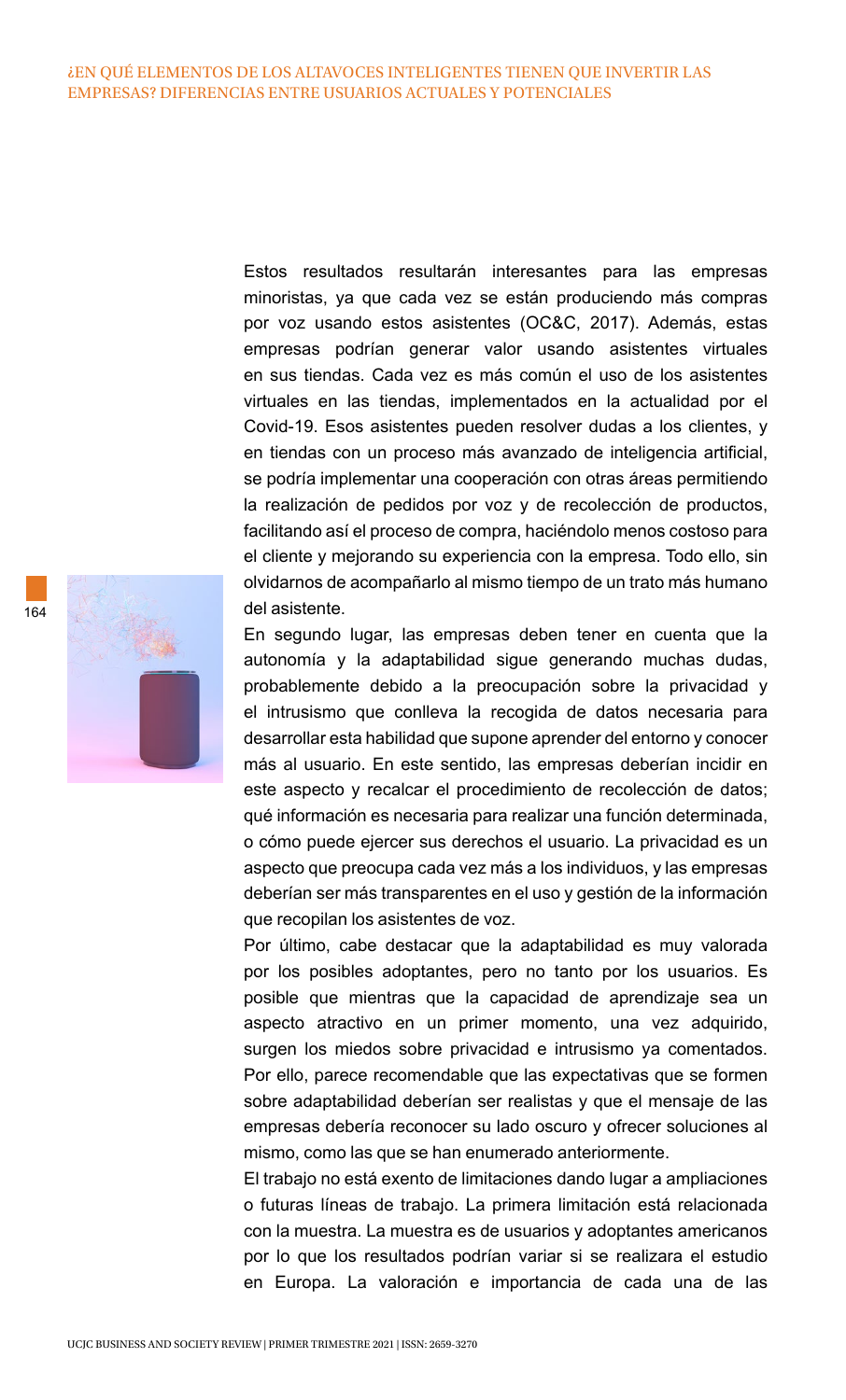características o atributos del producto pueden ser muy diferentes. Mientras que en EEUU estos productos llevan ya muchos años en el mercado, es durante 2019 y 2020 cuando ha despegado la compra y por ello el uso de los mismos en Europa. Además, los aspectos culturales pueden influir ya que la privacidad o el entretenimiento y el valor social del producto pueden ser aspectos que se valoran de forma muy diferente entre países. Por último, el trabajo solo recoge las características de los altavoces inteligentes obviando otras variables que son relevantes como la confianza con la marca o el valor de la marca, así como la confianza con la tecnología o la preocupación por la privacidad y el intrusismo. Esas variables se han incorporado en trabajos previos siendo relevantes para explicar la adopción o intención de uso.

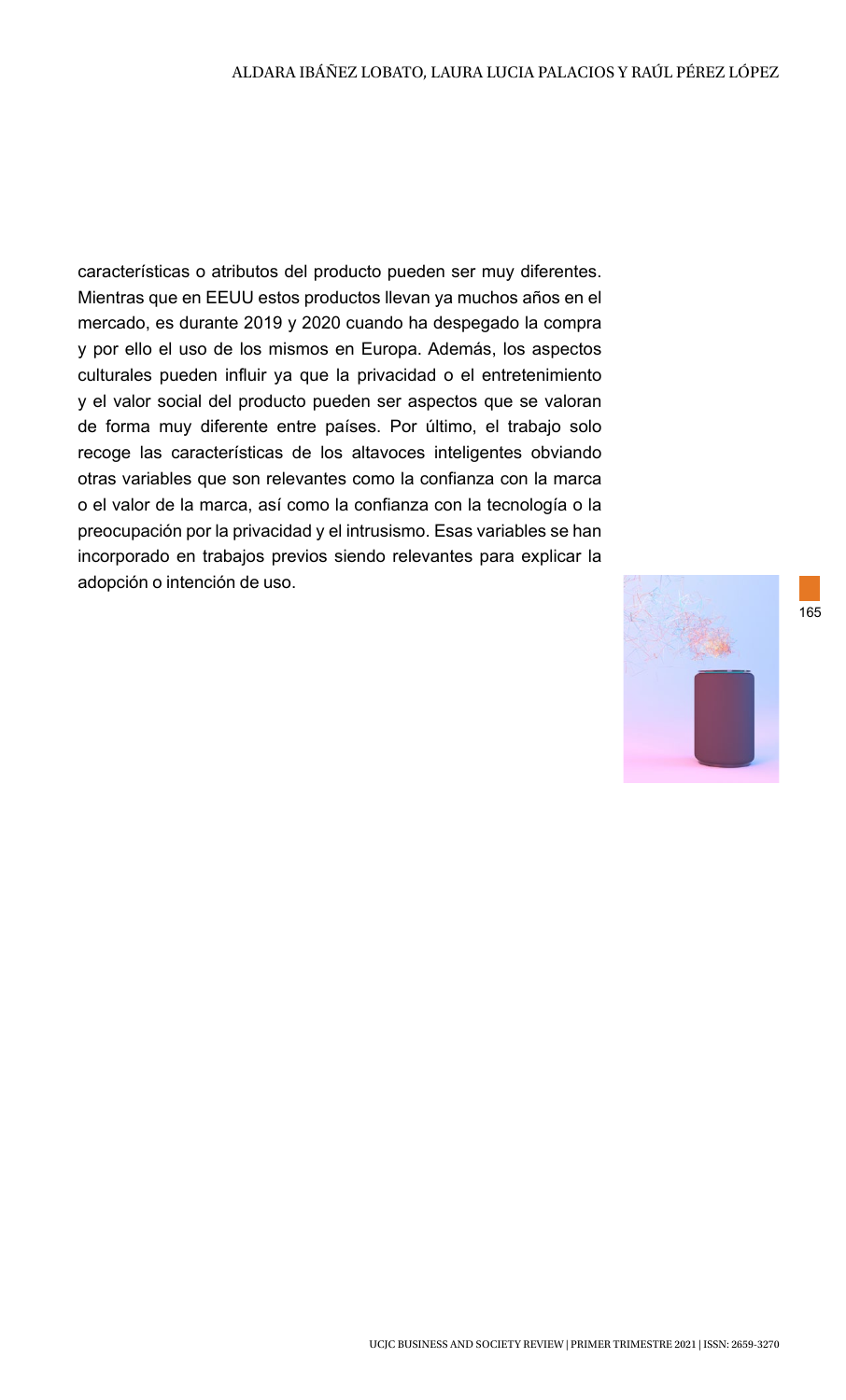### **BIBLIOGRAFÍA**

Barcelos, R. H., Dantas, D. C., Sénécal, S. (2018). "Watch your tone: How a brand's tone of voice on social media influences consumer responses". *Journal of Interactive Marketing, 41*, 60-80. [https://doi.org/10.1016/j.intmar.2017.10.001.](https://doi.org/10.1016/j.intmar.2017.10.001)

Dermentzi, E., Papagiannidis, S. (2018). "Academics' intention to adopt online technologies for public engagement". *Internet Research*, 28(1), 191-212. [https://doi.org/10.1108/IntR-10-](https://doi.org/10.1108/IntR-10-2016-0302) [2016-0302.](https://doi.org/10.1108/IntR-10-2016-0302)

Epley, N., Waytz, A., Cacioppo, J. T. (2007). "On seeing human: a three-factor theory of anthropomorphism". *Psychological Review*, 114(4), 864-886. [https://doi.org/10.1037/0033-](https://doi.org/10.1037/0033-295X.114.4.864) [295X.114.4.864](https://doi.org/10.1037/0033-295X.114.4.864).

Fornell, C., Larcker, D.F. (1981). "Evaluating Structural Equation Models with Unobservable Variables and Measurement Error". *Journal of Marketing Research*, 18(1), 39-50. [https://doi.](https://doi.org/10.1177/002224378101800104) [org/10.1177/002224378101800104](https://doi.org/10.1177/002224378101800104).

Hoffman, D.L., Novak, T.P. (2018). "Consumer and object experience in the internet of things: An assemblage theory approach". *Journal of Consumer Research*, 44(6), 1178-1204. [https://](https://doi.org/10.1093/jcr/ucx105) [doi.org/10.1093/jcr/ucx105.](https://doi.org/10.1093/jcr/ucx105)

Hsu, C.L., Lin, J.C.C. (2016). "An empirical examination of consumer adoption of Internet of Things services: Network externalities and concern for information privacy perspectives". *Computers in Human Behavior, 62*, 516-527.<https://doi.org/10.1016/j.chb.2016.04.023>. Kim, Y., Sundar, S. S. (2012). "Anthropomorphism of computers: Is it mindful or mindless?" *Computers in Human Behavior*, 28(1), 241-250. [https://doi.org/10.1016/j.chb.2011.09.006.](https://doi.org/10.1016/j.chb.2011.09.006) Lee, W.J., Shin, S. (2018). "Effects of product smartness on satisfaction: focused on the perceived characteristics of smartphones". *Journal of Theoretical and Applied Electronic Commerce Research*, 13(2), 1-14.<http://dx.doi.org/10.4067/S0718-18762018000200102>. Liao, C., Lin, H. N., Luo, M. M., Chea, S. (2017). "Factors influencing online shoppers' repurchase intentions: The roles of satisfaction and regret". *Information & Management, 54*(5), 651-668. [https://doi.org/10.1016/j.im.2016.12.005.](https://doi.org/10.1016/j.im.2016.12.005)

Maass, W., Varshney, U. (2008). "Preface to the focus theme section:'Smart products". *Electronic Markets*, 18(3), 211-215. DOI: [10.1080/10196780802265645.](https://doi.org/10.1080/10196780802265645)

Mani, Z., Chouk, I. (2017). "Drivers of consumers' resistance to smart products". *Journal of Marketing Management*, 33(1/2), 76-97. [https://doi.org/10.1080/0267257X.2016.1245212.](https://doi.org/10.1080/0267257X.2016.1245212)

Marketing News (2019). "*Más de dos millones de internautas españoles usan un altavoz inteligente*", [https://www.marketingnews.es/investigacion/noticia/1156384031605/mas-de](https://www.marketingnews.es/investigacion/noticia/1156384031605/mas-de-dos-millones-de-internautas-)[dos-millones-de-internautas-espanoles-usan-altavoz-inteligente.1.html](https://www.marketingnews.es/investigacion/noticia/1156384031605/mas-de-dos-millones-de-internautas-) (last access: October 13th 2020).

Mathur, M. B., Reichling, D. B., Lunardini, F., Geminiani, A., Antonietti, A., Ruijten, P. A., Szuts, A. (2020). "Uncanny but not confusing: Multisite study of perceptual category confusion in the Uncanny Valley". *Computers in Human Behavior, 103*, 21-30. [https://doi.org/10.1016/j.](https://doi.org/10.1016/j.chb.2019.08.029) [chb.2019.08.029](https://doi.org/10.1016/j.chb.2019.08.029).

McLean, G., Osei-Frimpong, K. (2019). "Hey Alexa… examine the variables influencing the use of artificial intelligent in-home voice assistants". *Computers in Human Behavior, 99*, 28- 37. [https://doi.org/10.1016/j.chb.2019.05.009.](https://doi.org/10.1016/j.chb.2019.05.009)

Mori, M. (1970). "The uncanny valley". *Energy*, 7(4), 33–35. DOI: [10.1109/](https://doi.org/10.1109/MRA.2012.2192811) [MRA.2012.2192811.](https://doi.org/10.1109/MRA.2012.2192811)

Novak, T.P., Hoffman, D.L. (2019). "Relationship journeys in the internet of things: a new framework for understanding interactions between consumers and smart objects". *Journal of the Academy of Marketing Science*, 47(2), 216-237. [https://doi.org/10.1007/s11747-018-](https://doi.org/10.1007/s11747-018-0608-3) [0608-3](https://doi.org/10.1007/s11747-018-0608-3).

OC&C Strategy Consultants (2017). "The Talking Shop: the raise of voice commerce", [https://](https://www.occstrategy.com/media/1285/the-talking-shop_uk.pdf) [www.occstrategy.com/media/1285/the-talking-shop\\_uk.pdf](https://www.occstrategy.com/media/1285/the-talking-shop_uk.pdf) (last access: October 13th 2020). Oliver, R. L. (1987). "An investigation of the interrelationship between consumer (dis) satisfaction and complaint reports". *ACR North American Advances.* [https://www.acrwebsite.org/](https://www.acrwebsite.org/volumes/6690/volumes/v14/NA%20-%2014) [volumes/6690/volumes/v14/NA%20-%2014.](https://www.acrwebsite.org/volumes/6690/volumes/v14/NA%20-%2014)

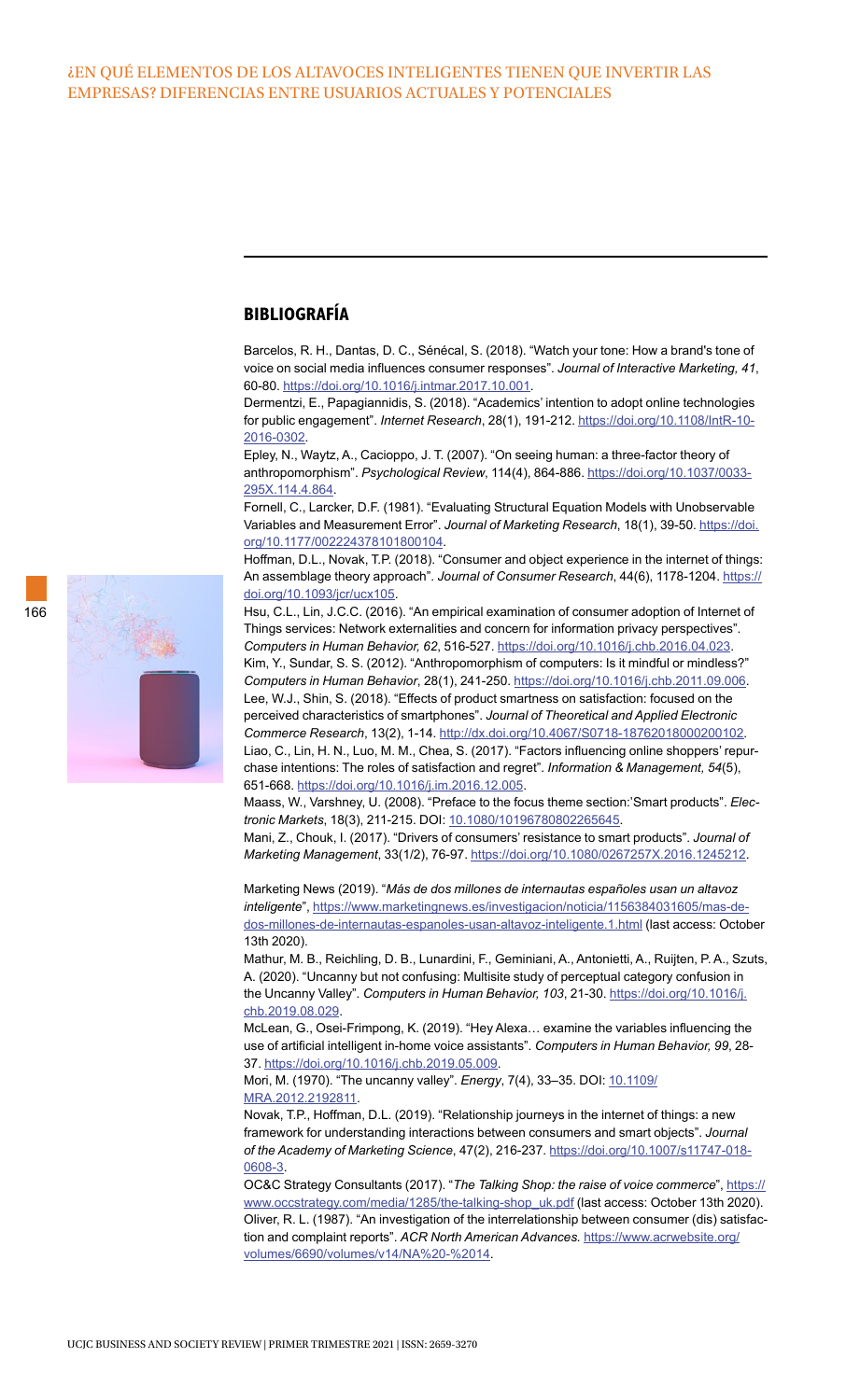#### ALDARA IBÁÑEZ LOBATO, LAURA LUCIA PALACIOS Y RAÚL PÉREZ LÓPEZ

Porter, M. E., Heppelmann, J. E. (2015). "How smart, connected products are transforming companies". *Harvard Business Review, 93*(10), 96-114. [http://www.knowledgesol.com/](http://www.knowledgesol.com/uploads/2/4/3/9/24393270/hbr-how-smart-connected-products-are-transformi) [uploads/2/4/3/9/24393270/hbr-how-smart-connected-products-are-transforming-companies.](http://www.knowledgesol.com/uploads/2/4/3/9/24393270/hbr-how-smart-connected-products-are-transformi) [pdf](http://www.knowledgesol.com/uploads/2/4/3/9/24393270/hbr-how-smart-connected-products-are-transformi).

Pwc (2018). "*Consumer Intelligence Series: Prepare for the voice revolution*", [https://www.](https://www.pwc.com/us/en/advisory-services/publications/consumer-intelligence-series/voice-assistan) [pwc.com/us/en/advisory-services/publications/consumer-intelligence-series/voice-assistants.](https://www.pwc.com/us/en/advisory-services/publications/consumer-intelligence-series/voice-assistan) [pdf](https://www.pwc.com/us/en/advisory-services/publications/consumer-intelligence-series/voice-assistan) (last access: October 13th 2020).

Rijsdijk, S. A., Hultink, E.J. (2003). "Honey, have you seen our hamster? Consumer evaluations of autonomous domestic products". *Journal of Product Innovation Management*, 20(3), 204-216. [https://doi.org/10.1111/1540-5885.2003003.](https://doi.org/10.1111/1540-5885.2003003)

Rijsdijk, S.A. Hultink, E.J. (2009). "How today's consumers perceive tomorrow's smart products". *Journal of Product Innovation Management*, 26(1), 24-42. [https://doi.org/10.1111/](https://doi.org/10.1111/j.1540-5885.2009.00332.x) [j.1540-5885.2009.00332.x.](https://doi.org/10.1111/j.1540-5885.2009.00332.x)

Rijsdijk, S.A., Hultink, E.J., Diamantopoulos, A. (2007). "Product intelligence: its conceptualization, measurement and impact on consumer satisfaction". *Journal of the Academy of Marketing Science*, 35(3), 340-356. DOI: 10.1007/s11747-007-0040-6.

Ringle, C. M., Wende, S., Becker, J.-M. (2015). "*SmartPLS 3*". Boenningstedt: SmartPLS GmbH.<http://www.smartpls.com>.

Shin, D.H. (2015). "Quality of experience: Beyond the user experience of smart services". *Total Quality Management & Business Excellence*, 26(7-8), 919-932. [https://doi.org/10.1080/](https://doi.org/10.1080/14783363.2014.912037) [14783363.2014.912037](https://doi.org/10.1080/14783363.2014.912037).

Statista (2020). "*Number of digital voice assistants in use worldwide 2019-2024, Statistics and Market Data on Consumer Electronics*", [https://www.statista.com/statistics/973815/](https://www.statista.com/statistics/973815/worldwide-digital-voice-assistant-in-use/#:~:text=In%2020) [worldwide-digital-voice-assistant-in-use/#:~:text=In%202020%2C%20there%20will%20](https://www.statista.com/statistics/973815/worldwide-digital-voice-assistant-in-use/#:~:text=In%2020) [be,higher%20than%20the%20world's%20population](https://www.statista.com/statistics/973815/worldwide-digital-voice-assistant-in-use/#:~:text=In%2020) (ultimo acceso: 13 de octubre de 2020).

Waytz, A., Cacioppo, J., Epley, N. (2010). "Who sees human? The stability and importance of individual differences in anthropomorphism". *Perspectives on Psychological Science*, 5(3), 219-232.<https://doi.org/10.1177/1745691610369336>.

Wolverton, T. (2019). "Los hackers están inventando técnicas ingeniosas para engañar a los micrófonos de los altavoces inteligentes y eso está abriendo un "nuevo mundo de amenazas". Business Insider, [https://www.businessinsider.es/alexa-siri-otros-asistentes-voz-preo](https://www.businessinsider.es/alexa-siri-otros-asistentes-voz-preocupacion-seguridad-539489)[cupacion-seguridad-539489](https://www.businessinsider.es/alexa-siri-otros-asistentes-voz-preocupacion-seguridad-539489) (last access: October 13th 2020).

Xie, Y., Chen, K., Guo, X. (2020). "Online anthropomorphism and consumers' privacy concern: Moderating roles of need for interaction and social exclusion". *Journal of Retailing and Consumer Services, 55*, 102119.<https://doi.org/10.1016/j.jretconser.2020.102119>.

Yang, H., Lee, H., Zo, H. (2017). "User acceptance of smart home services: an extension of the theory of planned behavior". *Industrial Management & Data Systems*, 117(1), 68-89. <https://doi.org/10.1108/IMDS-01-2016-0017>.

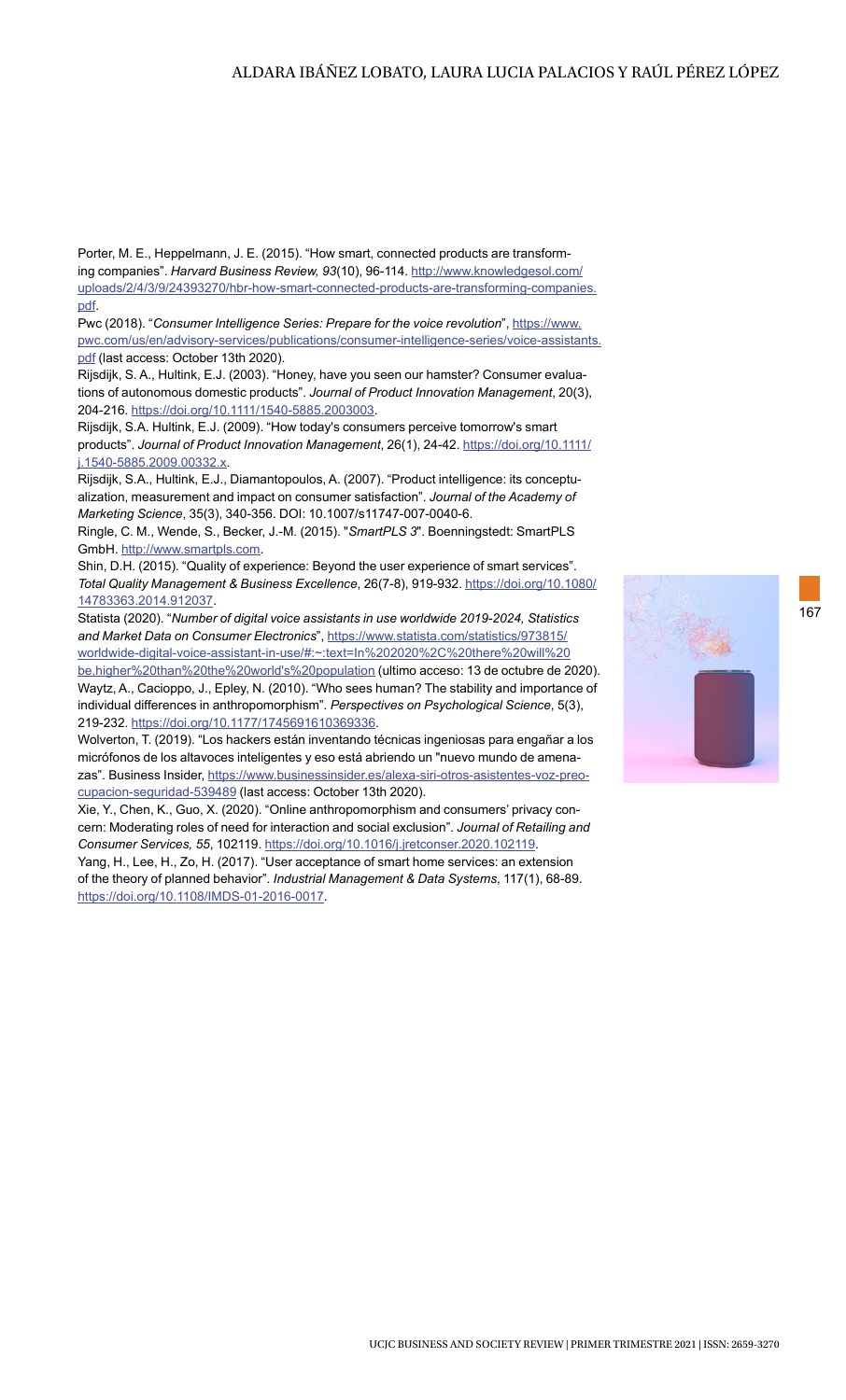#### ¿EN QUÉ ELEMENTOS DE LOS ALTAVOCES INTELIGENTES TIENEN QUE INVERTIR LAS EMPRESAS? DIFERENCIAS ENTRE USUARIOS ACTUALES Y POTENCIALES

#### **NOTAS**

1. **Agradecimientos:** Los autores quieren agradecer la financiación recibida por el Ministerio de Economía y Competitividad del Gobierno de España (ECO 2017-83993-P), el Gobierno de Aragón y el Fondo Social Europeo (S054-Generés Research Group), y la Universidad de Zaragoza e Ibercaja (JIUZ-2018-SOC-08).

## **APPENDIX 1**

| 168 | <b>VARIABLE</b>                  | <b>ITEMS</b>                                                                                                                                                                                                        | <b>REFERENCES</b>                     |
|-----|----------------------------------|---------------------------------------------------------------------------------------------------------------------------------------------------------------------------------------------------------------------|---------------------------------------|
|     | <b>Autonomy</b>                  | Home voice assistants<br>goas its own way.<br>takes the initiative.<br>works independently.<br>does things by itself                                                                                                |                                       |
|     | <b>Adaptability</b>              | Home voice assistants<br>can learn.<br>improves its-self.<br>acts on the basis of previously collected<br>information.<br>delivers a better performance over time.                                                  |                                       |
|     | <b>Reactivity</b>                | Home voice assistants<br>observes its environment.<br>keeps an eye on its environment.<br>directly adapts its behaviour to the environment.                                                                         |                                       |
|     | <b>Ability to</b><br>cooperate   | Home voice assistants<br>communicates with other devices<br>can be attached to other products.<br>achieves a common goal in cooperation with<br>other products.<br>works better in cooperation with other products. | Rijsdijk and<br><b>Hultink (2007)</b> |
|     | <b>Multifunctionality</b>        | This product<br>has multiple functions.<br>can do a lot.<br>performs multiple tasks.<br>fulfils multiple functional needs.                                                                                          |                                       |
|     | <b>Human-like</b><br>interaction | Home voice assistants<br>consults the user.<br>assists the user.<br>starts a dialogue with the user.<br>explains to the user how it should be used.<br>explains what it is doing.                                   |                                       |